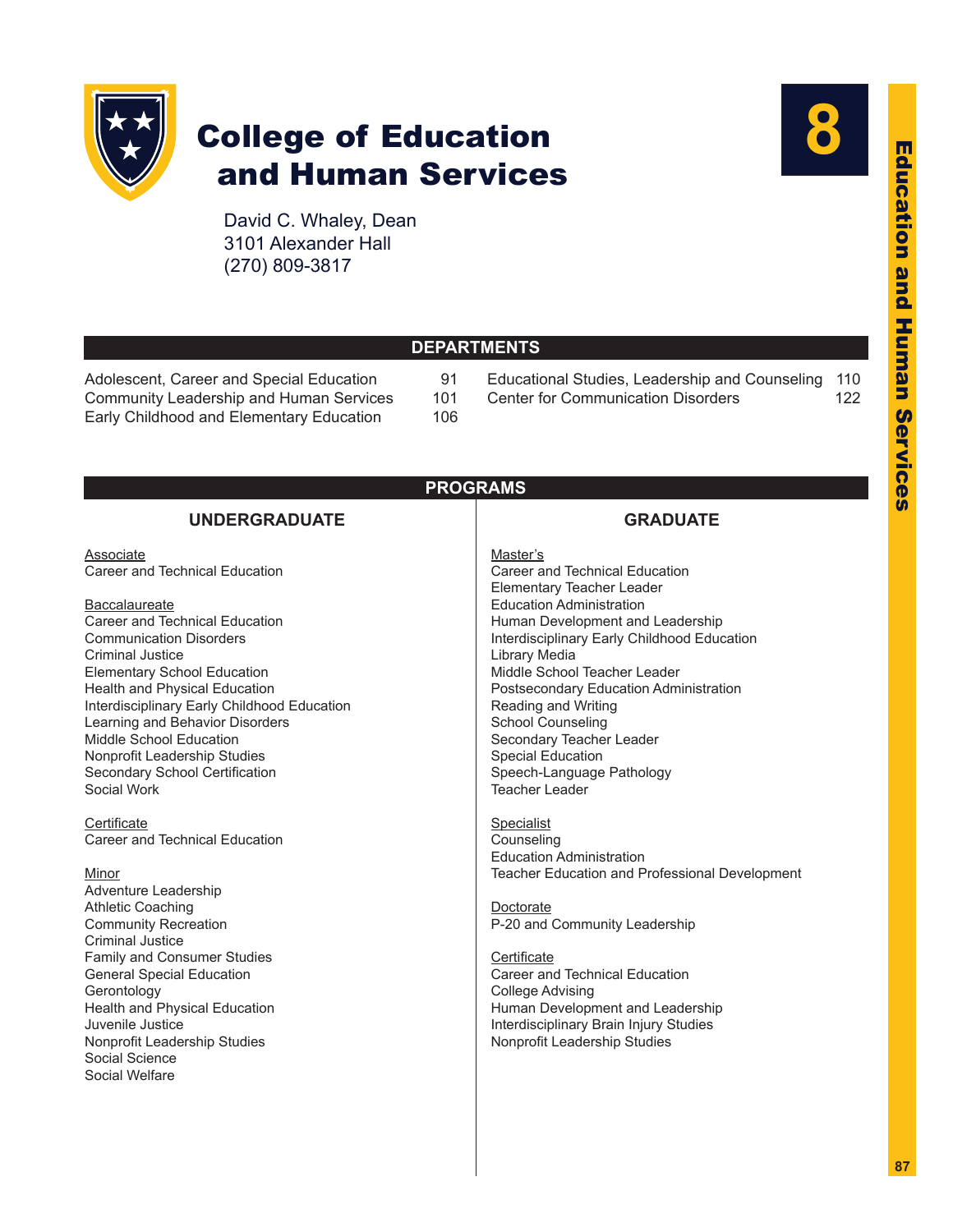# College of Education and Human Services

The mission of the Murray State University College of Education and Human Services is the preparation of leaders for successful careers that positively impact communities as advocates and practitioners, through student-centered, authentic, and engaging academic programs.

The college is comprised of four departments and one center, which offer associate, baccalaureate, masters, post-masters, specialist in education, certifications, and doctorate degrees for teachers and other school personnel.

**Adolescent, Career and Special Education.** This department offers certification preparation programs for middle and secondary school teachers in a variety of disciplines. Areas are offered in business and marketing education, family and consumer sciences education, health and physical education, industrial education, engineering/technology education, learning and behavior disorders (elementary school and middle school), and middle school education. A non-certification degree in health and physical education is also available.

A student may complete a Master of Arts in Education in middle school education, secondary education, and special education. A Master of Science in Career and Technical Education and a graduate certificate are also offered.

**Community Leadership and Human Services.** This department offers a Bachelor of Social Work (B.S.W.) and baccalaureate degrees in nonprofit leadership studies and criminal justice. Students in the degree programs gain hands-on experience by working in a variety of settings in regional and state agencies.

**Early Childhood and Elementary Education.** This department offers baccalaureate degrees in interdisciplinary early childhood education (birth through kindergarten) and in elementary education (kindergarten through fifth grade). Master of Arts in Education degrees are offered in reading and writing (leading to a literacy specialist endorsement P-12), interdisciplinary early childhood education, and interdisciplinary early childhood education certification programs. This department's student-centered, field-based practices and department faculty's experiential and academic expertise prepare future teachers to become highly-qualified, effective educators.

**Educational Studies, Leadership and Counseling.** This department houses the Ed.D. in P-20 and Community Leadership and the Master of Arts in Postsecondary Education. Other post-baccalaureate programs are offered in school administration and leadership, school counseling, and school psychology, designed to prepare students to work in pre-school through high school educational environments. The human development and leadership degree prepares students from human services fields to work in administrative positions and take leadership roles in a variety of settings. A clinical mental health counseling concentration for non-school settings is also available with the Ed.S. in Counseling.

The **Center for Communication Disorders** offers a baccalaureate degree in Communication Disorders and a Master of Science in Speech-Language Pathology. In addition to exemplary academic programs, the center is home to the Murray State University Speech and Hearing Clinic, which offers comprehensive evaluations and therapy for a variety of communication disorders. The Speech and Hearing Clinic serves individuals across the lifespan.

**Graduate certificates.** The College of Education and Human Services offers numerous programs toward Kentucky teacher certification at the post-baccalaureate and post-master's levels. In addition to degree and rank certification programs, the College of Education and Human Services also offers 12-15 hour endorsement programs in environmental education, and instructional computer technology. All offerings are described under the appropriate departments. Community Leadership and Human Services offers a graduate certificate in nonprofit leadership studies as well.

The College of Education and Human Services is a member of the American Association of Colleges for Teacher Education and Teacher Education Council of State Colleges and Universities. All professional education programs are accredited by the Council for the Accreditation of Educator Preparation and the Kentucky Education Professional Standards Board. Other accreditations include those by the Council for Accreditation of Counseling and Related Educational Programs, the Council on Social Work Education, and the American Speech-Language-Hearing Association's Council on Academic Accreditation in Audiology and Speech-Language Pathology.

# **Additional Services**

Special centers within the college focus resources in areas important to community service, educational reform, and the health and wellness of individuals, communities and school districts.

The **Center for Assessment and Counseling's** mission is twofold—to provide high quality, low cost psychoeducational assessment, counseling, and consultation services to schools, adults, children and their parents in the community, and to provide school psychology, special education, and counseling graduate students a venue to practice with close supervision, the skills acquired through their graduate preparation.

The **Center for Gifted Studies** serves as a resource to support excellence in gifted education. Special professional development programs for teachers and enrichment opportunities for gifted students are available during the academic year and the summer. The William O. Price Gifted Resource Collection contains books and other educational materials that are available for loan.

The **Center for Environmental Education** serves interested persons in the Murray State University service region. Materials and consulting services are available through the center.

The **Teacher Quality Institute** coordinates instructional and direct service activities to support pre-service teacher preparation, teacher recruitment and in-service teacher professional development.

The **Kentucky Academy for Technology Education** provides training and support to pre-service and in-service educators to empower them to integrate technology into their teaching.

# **Teacher Education Services**

The Office of Teacher Education Services, located in 2101 Alexander Hall, is responsible for the coordination of all admission to teacher education processes, for teacher certification and rank change applications, and for a variety of data processing functions, and certification recommendations.

The office provides students enrolled in teacher education programs with a wide variety of clinical and field experiences/placements, including opportunities to observe and participate in regular public school classrooms.

# **Teacher Education and Student Teaching Admission Requirements**

Students shall not enroll in any educator preparation courses restricted to admitted candidates (16 KAR 5:020).

In order to be admitted to Teacher Education students must:

1) Attend an admission to teacher education orientation and complete the following:

(a) Beginning September 1, 2014, Core Academic Skills for Educators (CASE) with established minimum scores for Math (150) Reading (156), and Writing (162).

(b) Have completed a minimum of 24 credit hours with a minimum 2.75 GPA to include the following:

(1) ENG 104 or ENG 105 with grade of *B* or higher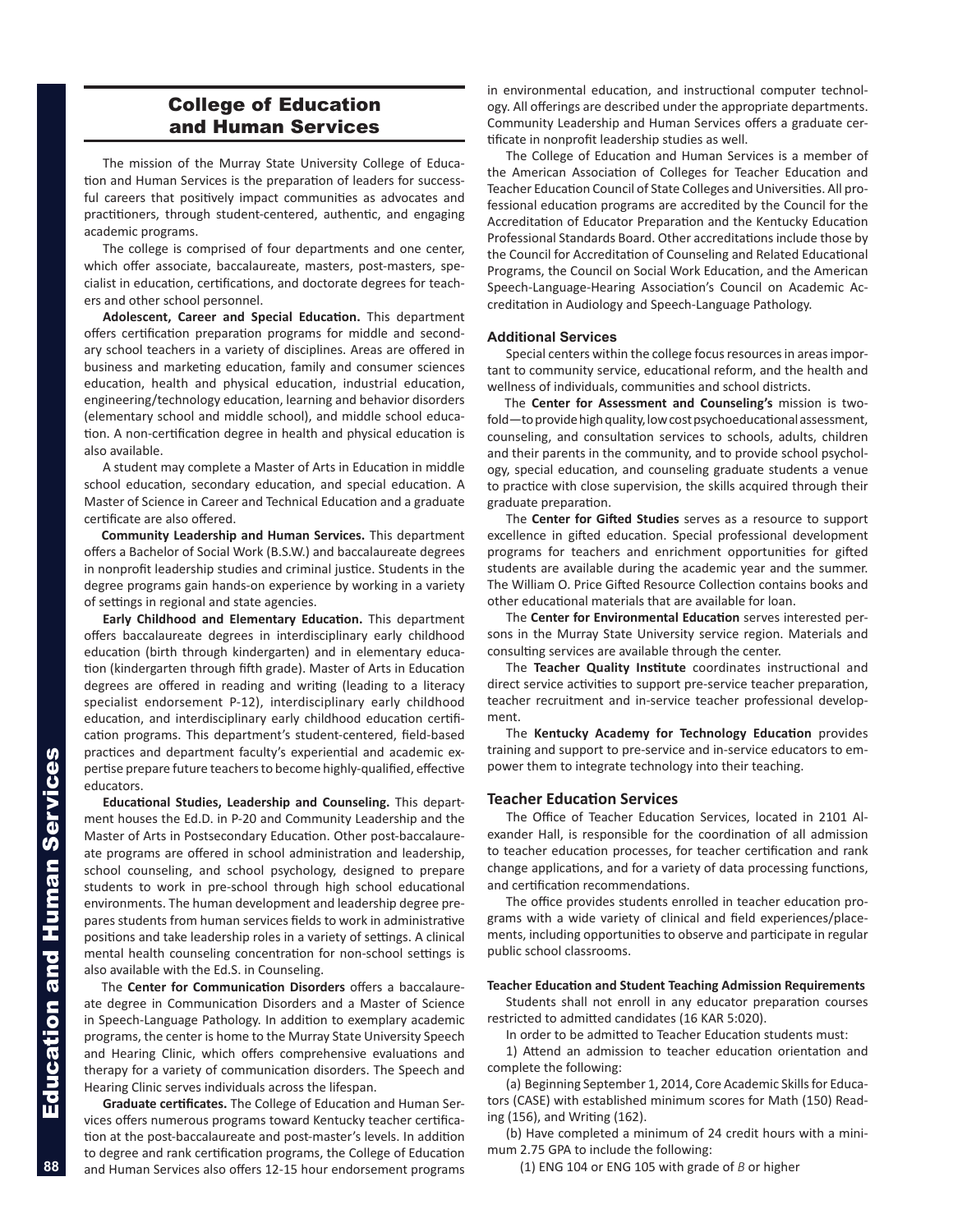(2) MAT 117 (or higher level math) with a grade of *B* or better

(3) COM 161 or HON 165 with a grade of *B* or better

(4) EDU 180 or equivalent with a grade of *B* or better

2) An interview with major academic advisor or chair (or advisor may opt to write a letter of recommendation in lieu of an interview).

3) Complete review of the Professional Code of Ethics for Kentucky School Personnel and a Declaration of Eligibility for Certification signed by the candidate affirming a commitment to upholding the code and acknowledging awareness of information required for state certification. If answers on the Declaration of Eligibility change during the time of participation in the teacher education program, the Director of Teacher Education Services must be notified immediately.

4) Have supplied TES with any other required information.

When all the above requirements have been met, the formal application can be submitted, accompanied by all required documentation. This includes official score report for the CASE requirement and a transcript showing all college work to date. Students who have not been admitted to Teacher Education will not be eligible to enroll in specific upper level courses that specify admission to teacher education as a prerequisite.

# **Student Teaching**

In order to be admitted to student teaching, students must:

1) Have been granted admission to the Teacher Education program.

2) Have attended an admission to student teaching orientation two semesters prior to the term in which student teaching is anticipated.

3) Have minimum 2.75 GPA in major/area(s), professional education, and overall.

4) Have student teaching placement interview the semester prior to student teaching.

5) Have demonstrated teaching ability in field and clinical situations.

6) Have completed a minimum of 200 hours of field experiences and required components.

7) Have senior, post-baccalaureate, or graduate status and have completed all major/specialty areas and professional education courses (except student teaching.)

8) Have a current physical medical examination and TB risk assessment on file in Teacher Education Services.

9) Obtain a criminal records check.

10) Obtain a letter from the Cabinet for Health and Family Services verifying no findings of child abuse or neglect per KRS 160.380 section 5(a).

11) Have supplied Teacher Education Services with any other required information.

12) Submit student teaching application.

After one (1) unsuccessful undergraduate student teaching placement (undergraduate placement) or graduate student teaching practicum placement (graduate placement) due to unsatisfactory performance, a plan for improvement may be deemed necessary (improvement plan) by the College of Education and Human Services. If an improvement plan is deemed necessary, a written plan will be prepared and reviewed with the student. No student may reapply for student teaching until the improvement plan has been successfully completed. Once the improvement plan has been successfully completed by the student, the student may reapply for admission to student teaching and, if admitted, a new placement will be selected. Successful completion of any plan of improvement does not guarantee readmission to student teaching.

Any student who has an unsuccessful undergraduate placement or graduate placement due to unsatisfactory performance may be refused readmittance to student teaching if it is determined that the student's performance/conduct during the placement was so egregious, unprofessional, or otherwise grossly incompetent as to render consideration of an improvement plan and/or a second placement inadvisable. A student who re-applies and is denied admission to student teaching on such grounds will be informed in writing by the Admission to Teacher Education Committee. The grounds stated here are not the exclusive reasons for denying readmission.

A student denied readmission to student teaching as per paragraphs 1 or 2 above may pursue an appeal as per the College of Education and Human Services Grievance Procedure.

Any student who has had two (2) unsuccessful undergraduate placements or graduate placements shall not be readmitted to student teaching. An unsuccessful placement includes, but is not limited to, termination of placement due to unsatisfactory performance or performance otherwise deemed to be unsatisfactory. An unsuccessful placement may exist regardless of any grade (e.g., *I*, *W*, or *E*) assigned.

# **General Requirements for Certification in the Commonwealth of Kentucky**

Any person who wishes initial certification in the Commonwealth of Kentucky must have:

• completed a teacher education program (including student teaching);

• earned a passing score on all required Praxis II Specialty Exam(s)

- and the Principles of Learning and Teaching exam; and
- applied for a statement of eligibility.

Students seeking certification or to add additional certification to current Kentucky teaching certificates should:

- complete and have signed a CA-1 form;
- request transcript to be sent to EPSB;
	- pay fee to EPSB;

• mail completed/signed CA-1 form and transcript request form to MSU Teacher Education Services, 2101 Alexander Hall, Murray, KY 42071.

Records and information on all the above standards and requirements are maintained in the Teacher Education Services Office, 2101 Alexander Hall, 270-809-2054.

**NOTE: Requirements for teacher certification are established by the Kentucky Education Professional Standards Board (EPSB). Murray State University publishes these requirements as a service to students, but certification requirements outlined in this** *Bulletin* **may not reflect latest board policy. For up-to-date information, students should check with the chairs of the professional departments, the EPSB website at www.kyepsb.net, by calling EPSB at 888-598-7667, or by consulting** *Kentucky Administrative Regulations* **(available in the Legal Resources Library and at the Kentucky Department of Education website www.kde.state.ky.us).**

# **Initial Teaching Certification for Graduate Students**

Graduate students who currently hold no teaching certificate may become eligible for certification if they enroll in an initial certification program, meet the criteria for admission to teacher education and student teaching, and fulfill the requirements for certification.

# **Master's Degree Programs**

These requirements are in addition to the general requirements for all graduate students listed in *Graduate Admissions*.

# **Requirements for Admission**

All students applying for admission to a master's degree program offered by the College of Education and Human Services must have completed a baccalaureate degree from a regionally accredited college or university. To see if the master's program requires a score on the general test  $(V + Q + A)$  of the Graduate Record Exam (GRE), please consult the departmental sections of this bulletin.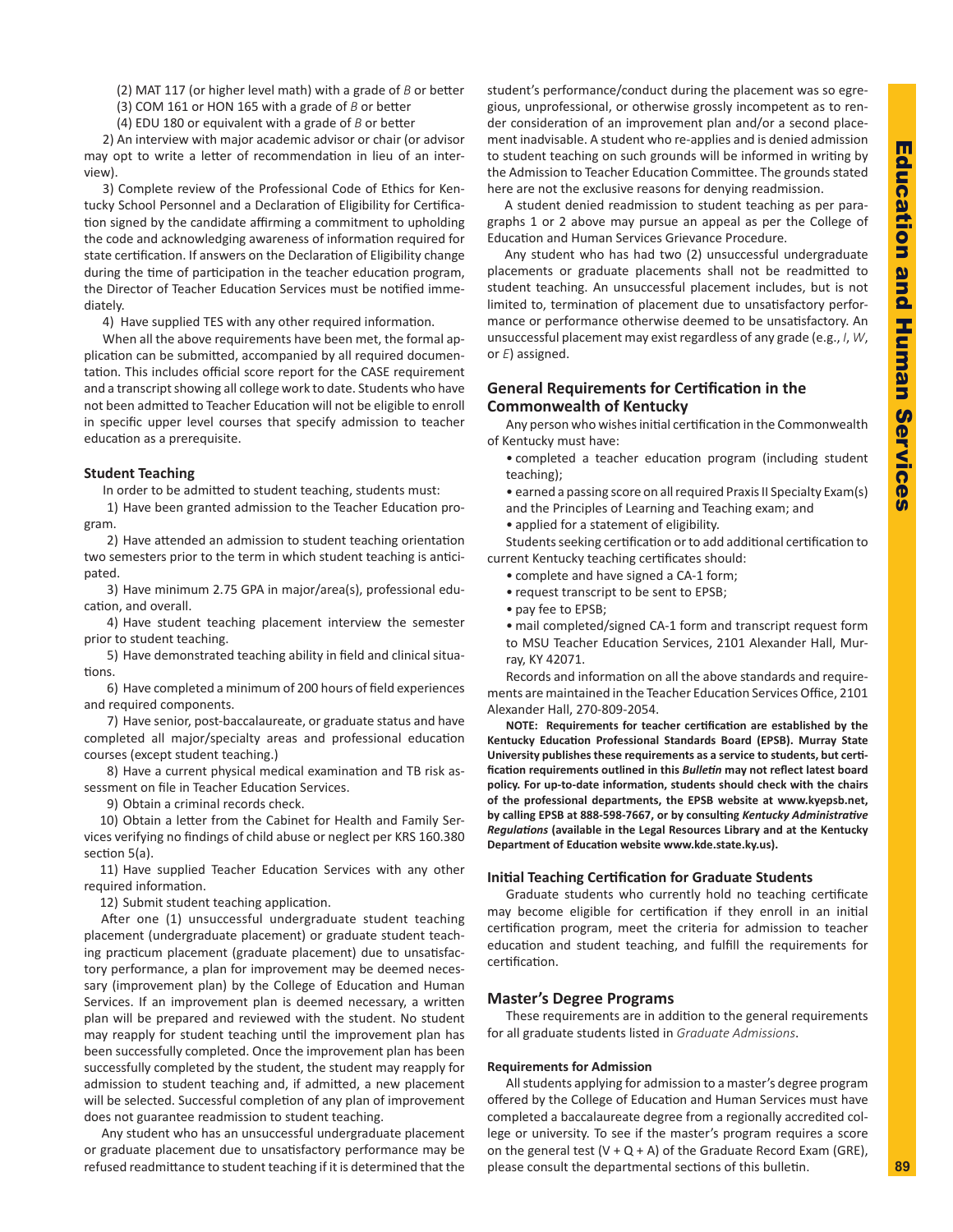# **Unconditional**

To qualify for unconditional admission, an applicant must have an appropriate undergraduate major and an overall undergraduate GPA of 3.0. In addition, some programs in the college require a Kentucky letter of eligibility for the beginning teacher internship program or a Kentucky provisional certificate or comparable documentation from another state department of education. Contact departmental chair for information. International students must meet TOEFL score requirements, listed in *Graduate Admissions,* as well as other requirements.

# **Conditional**

Conditional admission may be granted to students who have an overall undergraduate GPA of at least 2.5 but less than 3.0 or who meet all unconditional admission requirements except coursework to meet requirements for appropriate major or certification.

Students without appropriate certification may be admitted upon departmental review by signing a waiver acknowledging non-certification.

Students who do not meet specified admissions criteria may be reviewed by the appropriate departmental graduate committee. Following a full review of all student records, that committee will

A. recommend conditional admission (permissible only when the student meets university graduate admission requirements), carefully specifying conditions; or

B. recommend remediation and reschedule the student for departmental graduate committee admission review once remediation is complete; or

C. deny admission.

Students admitted conditionally who successfully complete nine hours of graduate work will be reassigned to unconditional status. A student admitted conditionally who has a GPA of less than 3.0 will be dropped from the graduate program. A graduate student dropped for academic reasons may reapply after remaining out of the graduate program for one semester.

# **Additional Requirements**

Per university regulations, students must complete all requirements for the degree within eight calendar years from beginning of first course.

Students may transfer up to 12 semester hours of credit from a regionally accredited institution, providing such credit is acceptable to the student's major department and approved by the student's advisor in advance. The grade in each transfer course must be *B* or better.

Some graduate programs in education have prerequisites that include teacher certification.

All candidates for the Master of Arts in Education degree should consult with appropriate program faculty for specific program course requirements.

Requirements for all master's programs include:

- a grade average of *B* with no course accepted with a grade lower than *C*; and
- completion of all requirements for the degree within eight calendar years from beginning of first course (per university regulations).

Candidates may be required to pass a comprehensive examination developed and administered by the appropriate academic department and/or receive a *pass* on a professional portfolio or capstone project.

Upon admission to the program, an advisor will be assigned to guide the student's work. During the first semester of study, the student must submit a program of study that has been planned with the assigned advisor. The program of study must be approved by the student's advisor and the collegiate coordinator of graduate programs and filed in Teacher Education Services during the first semester of study.

- Requirements for all post-master level programs include
- a grade average of *B* with no course accepted with a grade lower than *C*;

• a minimum of 15 hours earned at Murray State University; and

• completion of all requirements for the certification program within eight calendar years from beginning of first course or experience used in the program.

# **Admission of Non-Certified Applicants - MAEd in Elementary, Middle, or Secondary Teacher Leader**

International applicants with teaching experience and others without a teaching certificate may be admitted to the Elementary Teacher Leader, Middle School Teacher Leader or Secondary Teacher Leader master's degree programs. These applicants must submit a resume and a letter of application identifying a program of choice and stating the reasons for interest in the program. NOTE: If admitted, the candidate's advisor will evaluate the candidate's academic and experiential record and professional interests to ensure appropriate course placements. *Completion of a Teacher Leader master's degree on this type of admission will not lead to initial teacher certification or an endorsement.*

# **Specialist in Education Degrees**

The primary purpose of the specialist in education degree is to provide a plan of advanced study with greater depth of concentration than is possible at the master's level. Each candidate's plan of study is tailored to meet individual and career needs.

Programs leading to the specialist in education degree are offered in school counseling, mental health counseling, school psychology, school administration, elementary education, middle school education, and secondary education.

**Admission to graduate study.** An individual seeking a specialist degree who is not already a graduate student at Murray State University must apply to Graduate Admissions for admission to graduate study. An individual who has completed requirements for a master's degree at Murray State University must apply for readmission before the individual can be accepted for the specialist in education degree program. In addition, official records of (1) all graduate work, (2) all undergraduate work, and (3) Graduate Record Examination scores, if applicable, must be sent to Graduate Admissions.

# **Requirements for Admission**

In addition to Murray State University requirements (see *Graduate Admissions*), depending on the program, an applicant may need:

- a master's degree or acceptable alternative from a regionally accredited college or university;
- basic graduate courses in the areas of educational research, educational foundations, and curriculum if applicable;
- one year of successful experience in a certified position in an educational setting;
- evidence of satisfactory scholarship;
- selection of an appropriate concentration;
- a satisfactory score on the aptitude section of the Graduate Record Examination, if required by the program;
- approval by the graduate faculty in the concentration; and
- a valid teaching certificate (where required).

## **Other Degree Requirements**

In addition to other Murray State University requirements (see *Academic Degree and Programs*), additional requirements for most post master's degree programs include a grade average of *B* with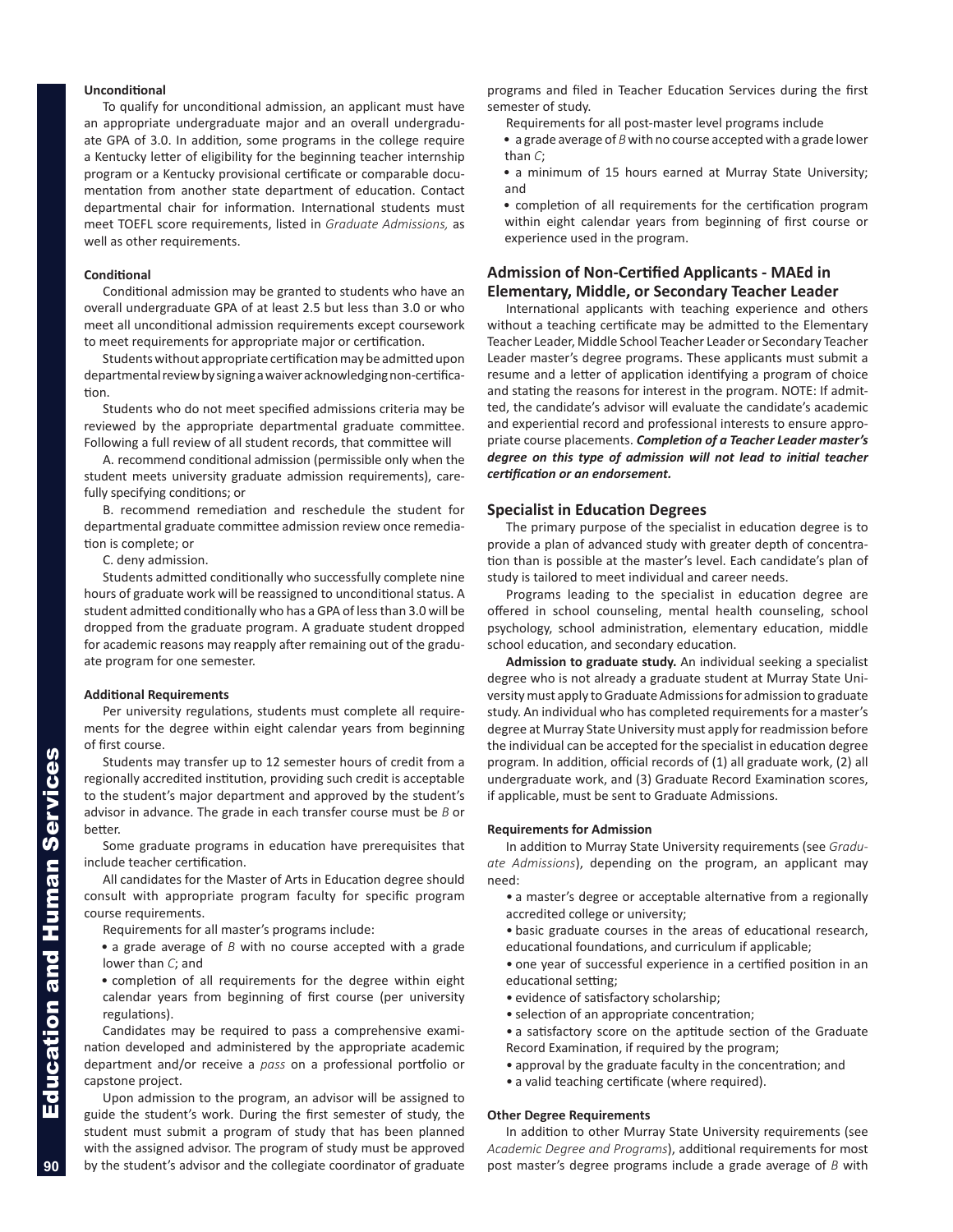<span id="page-4-0"></span>no course accepted with a grade lower than *C* and completion of all requirements for the degree within eight calendar years from beginning of first course (per university regulations).

**Committee.** The student's committee will be appointed by the collegiate coordinator of graduate programs during the first semester of work on the specialist in education degree. Until the committee is appointed, the chair of the department or a designated representative will act as the student's program advisor. This committee, in consultation with the student, will develop a plan of study and will guide the student's specialty study.

**Specialty study.** Specialty study (3-6 hours of credit) must embody results of a study directly related to the candidate's area of concentration. The form and style requirements of the specialty are described in *Guidelines for the Preparation of Master's Thesis or Specialty Paper* available from the Office of Graduate Education.

The specialty study topic must be approved by the student's committee after which the student may enroll for ADM/CNS/EDU 798.

# **Doctor of Education Degree**

Refer to the Department of Educational Studies, Leadership and Counseling for doctorate degree information, admission requirements, and program listings.

Note: See page 58 for graduate courses notated with L, R, or PT.

# Department of Adolescent, Career and Special Education

3200D Alexander Hall 270-809-2538

**Chair:** Barbara Washington. **Faculty:** Buttrey, Campoy, Clemson, DeBella, Epperson, Gomez, Mahoney, Merimee, Parr, Umstead, Washington.

The Department of Adolescent, Career and Special Education offers certification preparation programs for middle and secondary school teachers in a variety of disciplines. Areas are offered in business and marketing education, family and consumer sciences education, health and physical education, industrial education, engineering/technology education, learning and behavior disorders (elementary school and middle school), and middle school education. The department provides minor programs in athletic coaching, family and consumer studies, general special education, health and physical education, and social science. Bachelor of Arts, Bachelor of Science, and Associate of Science undergraduate degrees are offered. A non-certification degree in health and physical education is also available.

A student may complete a Master of Arts in Education in career and technical education, middle school education, secondary education, and special education. In addition to the master's programs, The specialist degree is offered at the middle school and secondary school levels.

The department's faculty have all gained recognition for their quality teaching, research, and service to the public schools. Most full-time faculty hold doctoral degrees and have extensive teaching experience. Several of the intercollegiate athletic coaches teach departmental courses related to the sports they coach.

Upon completion of the certification, major and/or area programs students are eligible for certification. Programs support national standards within the various disciplines and are accredited by the Council for the Accreditation of Educator Preparation and the Kentucky Educational Professional Standards Board.

All programs are housed in Alexander Hall. As needed, other university facilities are used. The health and physical education program makes use of the Carr Health Building and athletic fields. The career and technical education program makes use of various technology classrooms outside of Alexander Hall. Meaningful field experiences are a part of each of the certification programs.

# **Adolescent Education**

# **AREA:**

# **Health and Physical Education/P-12 Certification Track**

| Bachelor of Arts/Bachelor of Science | CIP 13.1307 |
|--------------------------------------|-------------|
|--------------------------------------|-------------|

ACCREDITED BY: Council for the Accreditation of Educator Preparation (CAEP); Kentucky Education Professional Standards Board

| (See Academic Degrees and Programs.) |  |
|--------------------------------------|--|

University Studies selections must include:

# •*Scientific Inquiry, Methodologies, and Quantitative Skills* BIO 101 Biological Concepts

**Note:** Certification also requires a grade of *B* or better in one English composition course and a grade of *B* or better in a University Studies math course, public speaking, and EDU 180 or equivalent course. Additional requirements for admission to teacher education and student teaching must be met. See advisor or Office of Teacher Education Services for details.

# **Required Courses ............................................................... 46 hrs**

- HPE 175 Foundations of Health and Physical Education
- HPE 360 Teaching Strategies in Sex Education
- HPE 370 Teaching Substance Abuse Education
- HPE 450 Teaching Strategies in Health Education
- NTN 230 Nutrition
- PHE 200 Health Implications for HPE Professionals
- PHE 205 Lifetime Activities
- PHE 206 Team Sports
- PHE 306 Dance and Gymnastics
- PHE 330 Movement Concepts and Skill Themes
- PHE 375 Movement Analysis for Physical Educators
- PHE 400 Teaching Physical Education in Elementary Schools
- PHE 405 Physiology of Exercise and Fitness
- PHE 459 Teaching Adolescent Physical Education
- SOC 436 Sociology of Sport

# **Required for Teacher Certification ...................................... 37 hrs**

- CSC 199 Introduction to Information Technology<sup>1</sup>
- EDU 100T Transitions<sup>2</sup>
- EDU 180 Exploring the Teaching Profession<sup>3</sup>
- EDU 280 Educating for Human Development<sup>3</sup>
- EDU 380 Inclusive Teaching of Diverse Learners<sup>3</sup>
- EDU 480 Effective Pedagogy3,4
- EDU 485 Professional Perspectives for Teaching<sup>5</sup>
- ELE 421 Student Teaching Elementary P-5, IECE
- SEC 420 Practicum in Secondary Schools<sup>4</sup>
- SEC 421 Student Teaching in the Secondary School
- SEC 422 Extended Practicum<sup>5</sup>

# **Total Curriculum Requirements ................................. 121-125 hrs**

1 With a grade of *C* or better.

2 Another course may not be substituted for EDU 100T. 3 With a grade of *B* or better.

4 EDU 480 and SEC 420 must be taken two semesters before student teaching.

5 Must be taken one semester before student teaching.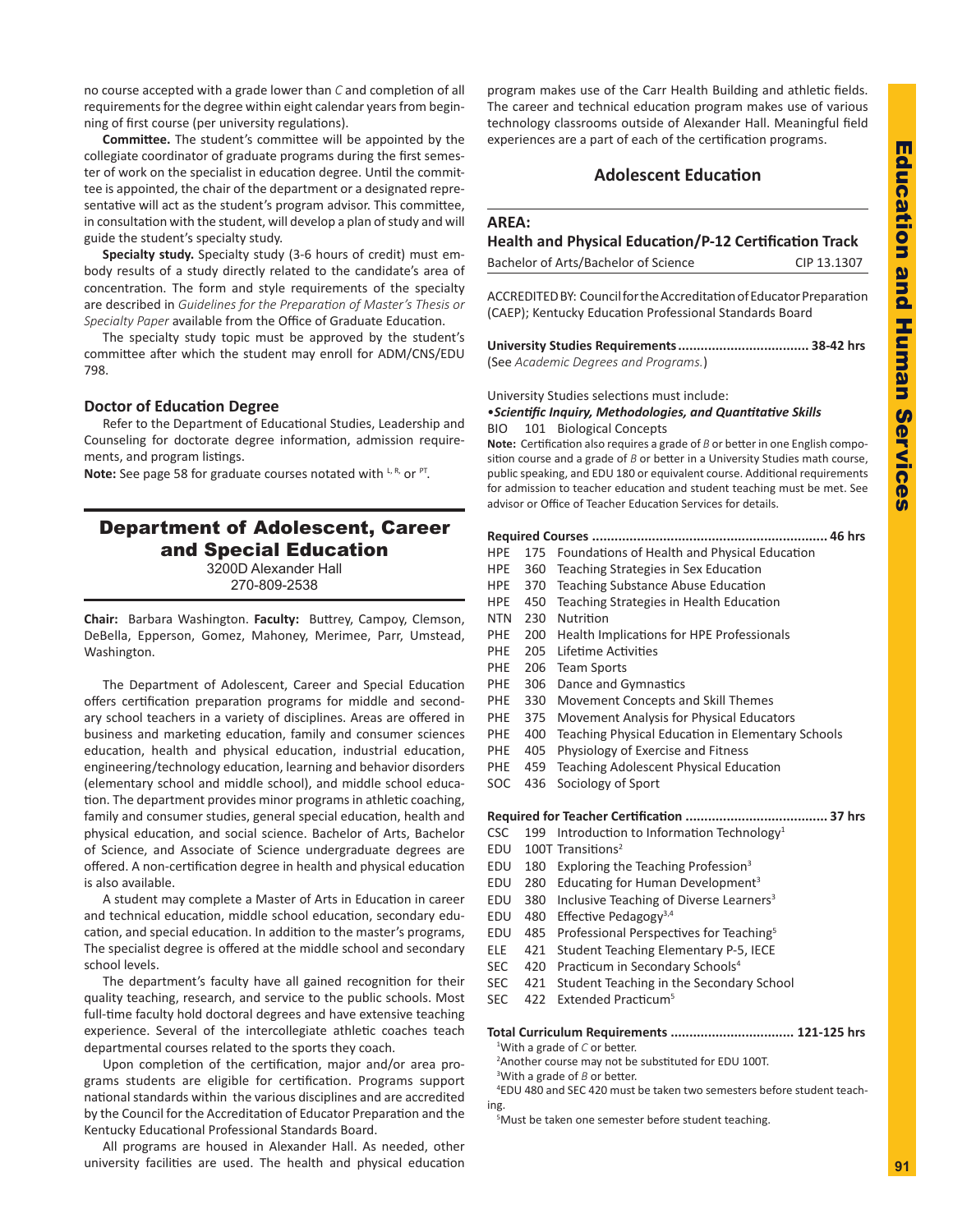<span id="page-5-0"></span>

| <b>AREA:</b> |            | Health and Physical Education/Non-Certification Track<br>Bachelor of Arts/Bachelor of Science                   | CIP 13.1307 |
|--------------|------------|-----------------------------------------------------------------------------------------------------------------|-------------|
|              |            |                                                                                                                 |             |
|              |            | (See Academic Degrees and Programs.)                                                                            |             |
|              |            | University Studies selections must include:                                                                     |             |
|              |            | • Scientific Inquiry, Methodologies, and Quantitative Skills                                                    |             |
| <b>BIO</b>   | 101        | <b>Biological Concepts</b>                                                                                      |             |
|              |            | . Social and Self-Awareness and Responsible Citizenship                                                         |             |
| <b>NLS</b>   | 290        | Community Engagement and the Nonprofit Sector                                                                   |             |
| EDP          | 260        | • University Studies Electives<br>Psychology of Human Development                                               |             |
|              |            |                                                                                                                 |             |
|              |            |                                                                                                                 |             |
| EXS          | 385        | Sport and Exercise Psychology                                                                                   |             |
| <b>HPE</b>   | 175        | Foundations of Health and Physical Education <sup>1</sup>                                                       |             |
| HPE.         | 360        | Teaching Strategies in Sex Education                                                                            |             |
| HPE.         | 370        | Teaching Substance Abuse Education                                                                              |             |
| HPE.         | 450        | Teaching Strategies in Health Education                                                                         |             |
| NTN.         | 230        | Nutrition<br>Health Implications for HPE Professionals                                                          |             |
| PHE.<br>PHE. | 200<br>205 | Lifetime Activities                                                                                             |             |
| PHE          | 206        | <b>Team Sports</b>                                                                                              |             |
| PHE.         | 306        | Dance and Gymnastics                                                                                            |             |
| PHE.         | 330        | Movement Concepts and Skill Themes                                                                              |             |
| PHE          | 375        | Movement Analysis for Physical Educators                                                                        |             |
| PHE          | 400        | Teaching Physical Education in Elementary Schools                                                               |             |
| PHE.         | 405        | Physiology of Exercise and Fitness                                                                              |             |
| PHE.         | 459        | <b>Teaching Adolescent Physical Education</b>                                                                   |             |
| SOC          | 436        | Sociology of Sport                                                                                              |             |
|              |            |                                                                                                                 |             |
| EDU          |            | 100T Transitions <sup>2</sup>                                                                                   |             |
| EDU          | 180        | Exploring the Teaching Profession                                                                               |             |
| EDU          | 330        | Teaching Strategies for Non-Certification Majors                                                                |             |
| EDU          | 490        | Internship I                                                                                                    |             |
| EDU          | 491        | Internship II                                                                                                   |             |
| GUI          | 100        | Self-Development and Career Exploration                                                                         |             |
| <b>HPE</b>   | 409        | Evaluation and Assessment in Health and                                                                         |             |
|              |            | <b>Physical Education</b>                                                                                       |             |
| PHE          | 304        | <b>Adapted Physical Education</b>                                                                               |             |
| PHE          | 310        | <b>Fundamentals of Athletic Coaching</b>                                                                        |             |
| PHE          | 475        | Policy and Professional Practice in Athletic Settings                                                           |             |
|              |            | Choose one of the following:                                                                                    |             |
| SOC          |            | 231 Social Problems                                                                                             |             |
| SOC<br>SOC   | 332        | 331 The Family<br>Socialization of Youth                                                                        |             |
|              |            |                                                                                                                 |             |
|              |            |                                                                                                                 |             |
|              |            | Choose two of the following:                                                                                    |             |
| PHE          |            | 285 Football and Basketball Officiating                                                                         |             |
| PHE          |            | 312 Coaching Football I                                                                                         |             |
|              |            | PHE 314 Coaching Basketball I                                                                                   |             |
| PHE          | $PHE$ 318  | 316 Coaching Baseball I                                                                                         |             |
| PHE          | 319        | Coaching Track and Field I<br><b>Coaching Soccer</b>                                                            |             |
|              |            |                                                                                                                 |             |
|              |            | Total Curriculum Requirements  122-127 hrs                                                                      |             |
|              |            | <sup>1</sup> With a grade of $C$ or better.<br><sup>2</sup> Another course may not be substituted for EDU 100T. |             |
|              |            |                                                                                                                 |             |
|              |            | EXS 385 or PSY 222 or SOC 436; PHE 310, 375 and 405; and 10 hours                                               |             |

from the following: PHE 285, 289, 312, 314, 316, 318, 319, 414, 416.

Six hours must be upper-level courses.

**Health and Physical Education Minor. 21 hrs** HPE 175; PHE 205, 206, 310, 375, 405 and three hours of HPE, PHE or other pre-approved 300-400 level electives. Cannot take courses that require admission to Teacher Education.

# **AREA:**

# **Middle School Education/5-9 Certification Track**

Bachelor of Science/Bachelor of Arts CIP 13.1203

ACCREDITED BY: Council for the Accreditation of Educator Preparation (CAEP); Kentucky Education Professional Standards Board *Note: Students are advised requirements may change after publication of this bulletin. Students should check with an advisor in this department.*

# **-ONE ACADEMIC TRACK-**

**University Studies Requirements................................38-44 hrs** (See *Academic Degrees and Programs.*)

University Studies selections must include:

# •*University Studies Electives*

CSC 199 Introduction to Information Technology<sup>1</sup>

**Note:** Certification requires a grade of *B* or better in one English composition course and a *B* or better in a University Studies math course and public speaking. Additional requirements for admission to teacher education and student teaching must be met. See advisor and/or Office of Teacher Education Services for details.

# **Required Courses for Certification ...................................... 41 hrs**

- EDU 100T Transitions<sup>2</sup>
- EDU 180 Exploring the Teaching Profession<sup>3</sup>
- EDU 280 Educating for Human Development<sup>3</sup>
- EDU 380 Inclusive Teaching of Diverse Learners<sup>3</sup>
- EDU 480 Effective Pedagogy $3,4$
- EDU 485 Professional Perspectives for Teaching<sup>3,5</sup>
- MID 307 Middle School Writing and Content Literacy
- MID 342 Middle Level Teaching Strategies
- MID 395 Advanced Strategies of Teaching in the Middle Grade<sup>3</sup>
- MID 421 Middle School Student Teaching
- MID 422 Extended Practicum<sup>5</sup>

# **Students must select and complete 30 hours in one academic specialization field from the following:6,7**

# **English and Communication**<sup>6</sup>

- ENG 221 Introduction to English Studies
- ENG 228 Standard English Usage
- ENG 310 Introduction to English Linguistics
- ENG 425 Teaching Literature, Writing and Grammar in Middle Schools

# *and*

- *One of the following:* ENG 204 Advanced Expository Writing
- ENG 214 Introduction to Creative Writing
- ENG 224 Writing in the Profession

# *Three courses as listed below:*

- *One of the following:*
- ENG 303 British Literature to 1760
- ENG 304 British Literature, 1760 to the Present

*One of the following:*

- ENG 307 World Literature to 1830
- ENG 308 World Literature 1830 to the Present
- *One of the following:*
- ENG 311 American Literature to 1890
- ENG 312 American Literature, 1890 to the Present *and*

Two approved 300-400 level English electives

**92**

Education and Human Services

**Education and Human Services**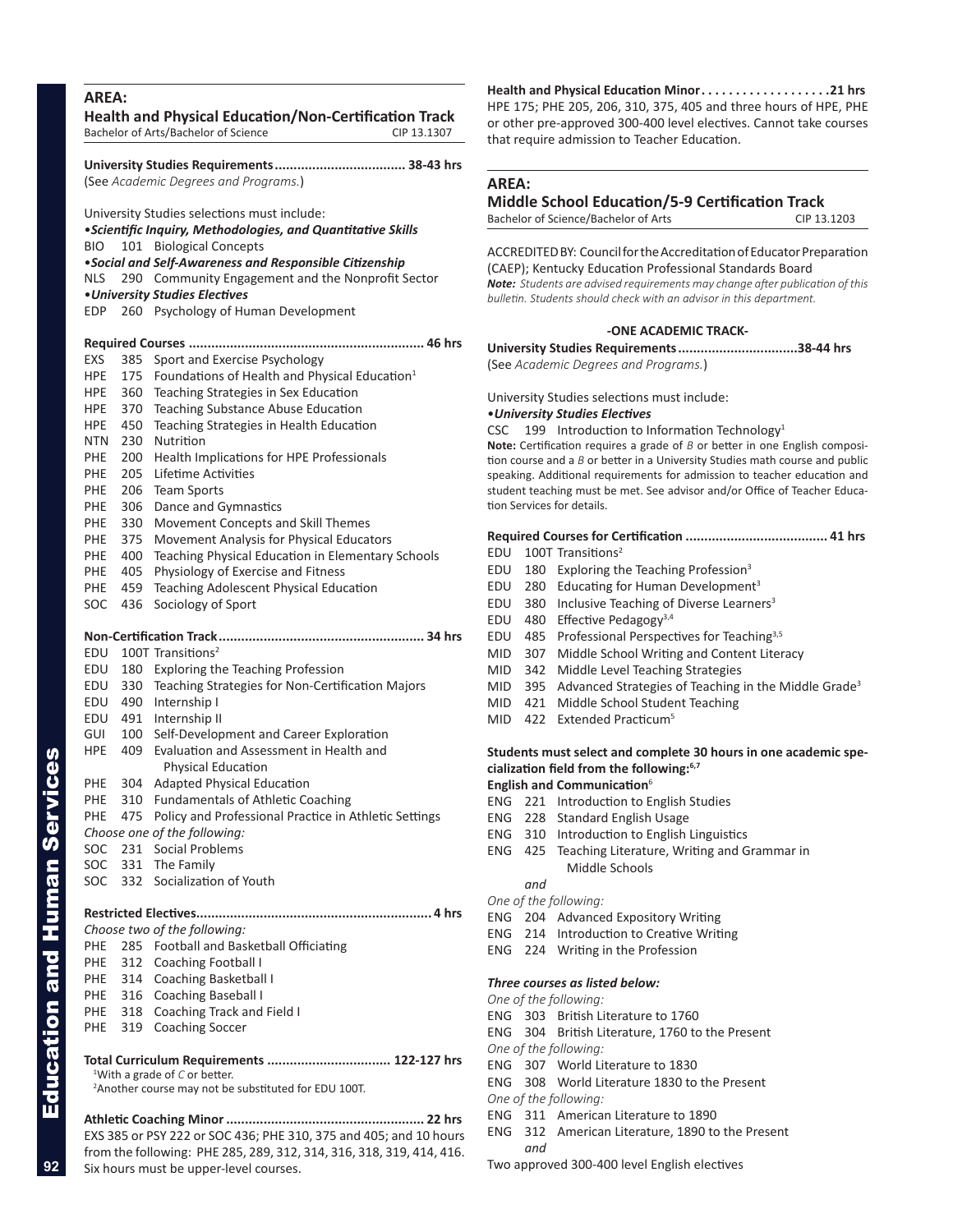# Education Education and Human Services and Human Service

**93**

# **Mathematics7**

- MAT 115 Mathematics for Middle and Elementary Teachers I
- MAT 117 Mathematical Concepts
- MAT 140 College Algebra
- MAT 145 Trigonometry
- MAT 215 Mathematics for Middle and Elementary Teachers II
- MAT 250 Calculus and Analytical Geometry I
- MAT 305 Intermediate Geometry
- MAT 399 Sets, Logic and Functions
- STA 135 Introduction to Probability and Statistics

# **Science7**

- AST 115/116 Introductory Astronomy/Laboratory
- BIO 101 Biological Concepts
- BIO 216 Biological Inquiry and Analysis
- CHE 105 Introductory Chemistry
- EES 101 The Earth and the Environment
- EES 125 Weather and Climate
- PHY 125/126 Brief Introductory Physics/Laboratory *and*

One approved science elective

# **Social Studies7**

- CIV 201 World Civilizations I
- CIV 202 World Civilizations II
- ECO 230 Principles of Macroeconomics
- ECO 231 Principles of Microeconomics
- EES 110 World Geography
- HIS 221 American Experience to 1865
- HIS 222 American Experience since 1865
- POL 140 American National Government
- SOC 133 Introduction to Sociology
- *and three hours from the following:*
- HIS 301 Ancient History to the Fall of Rome
- HIS 302 Medieval Europe
- HIS 305 Irish Diaspora
- HIS 306 Europe in Renaissance and Reformation
- HIS 309 Survey of World Religions
- HIS 316 Women and Gender in World History
- HIS 340 Modern East Asia
- HIS 350 History of Latin America
- HIS 354 Ancient Near East
- HIS 355 Islamic Middle East
- HIS 356 Modern Middle East
- HIS 359 Early India
- HIS 360 Modern India
- HIS 362 Ancient Egypt
- HIS 363 Ancient Greece
- HIS 364 Ancient Rome
- HIS 370 History of Africa
- *and three hours from the following:*
- HIS 407 Modern Imperialism and Colonialism
- HIS 415 Women in History
- HIS 421 U.S. Social and Cultural History to 1865
- HIS 422 U.S. Social and Cultural History Since 1865
- HIS 430 Colonial America to 1763
- HIS 446 History of Kentucky
- HIS 449 Islam in the Modern World
- HIS 450 Modern Africa
- HIS 451 Slavery and Africa
- HIS 459 Genocide in World History

# **Restricted Content Electives ............................................ 1-20 hrs**

*Must have prior approval of advisor and may include or enhance academic track.*

- **Total Curriculum Requirements ................................. 120-123 hrs** 1 With a grade of *C* or better.
- 2 Another course may not be substituted for EDU 100T.
- 3 With a grade of *B* or better.
- 4 Must be taken two semesters before student teaching.
- 5 Must be taken one semester before student teaching.
- <sup>6</sup>Substitutions can only be made with prior approval by advisor in the department concerned.

7 Academic specialization coursework may include University Studies requirements.

# **AREA:**

# **Middle School Education/5-9 Certification Track**

Bachelor of Science/Bachelor of Arts CIP 13.1203

ACCREDITED BY: Council for the Accreditation of Educator Preparation (CAEP); Kentucky Education Professional Standards Board *Note: Students are advised requirements may change after publication of this* 

*bulletin. Students should check with an advisor in this department.*

# **-TWO ACADEMIC TRACKS-**

**University Studies Requirements................................... 38-44 hrs** (See *Academic Degrees and Programs.*)

University Studies selections must include:

# •*University Studies Electives*

CSC  $199$  Introduction to Information Technology<sup>1</sup>

**Note:** Certification requires a grade of *B* or better in one English composition course and a *B* or better in a University Studies math course and public speaking. Additional requirements for admission to teacher education and student teaching must be met. See advisor and/or Office of Teacher Education Services for details.

# **Required Courses for Certification ...................................... 41 hrs**

- EDU 100T Transitions<sup>2</sup>
- EDU 180 Exploring the Teaching Profession<sup>3</sup>
- EDU 280 Educating for Human Development<sup>3</sup>
- EDU 380 Inclusive Teaching of Diverse Learners<sup>3</sup>
- EDU 480 Effective Pedagogy3,5
- EDU 485 Professional Perspectives for Teaching
- MID 307 Middle School Writing and Content Literacy
- MID 342 Middle Level Teaching Strategies
- MID 395 Advanced Strategies of Teaching in the Middle Grades<sup>4</sup>
- MID 421 Middle School Student Teaching
- MID 422 Extended Practicum<sup>5</sup>

**Students must select and complete 24 hours in two academic specialization fields from the following:5,6 English and Communication**

- ENG 221 Introduction to English Studies
- ENG 228 Standard English Usage
- ENG 310 Introduction to English Linguistics
- ENG 425 Teaching Literature, Writing and Grammar in Middle Schools

*and one of the following:*

*One of the following:*

*One of the following:*

- ENG 204 Advanced Expository Writing
- ENG 214 Introduction to Creative Writing

ENG 304 British Literature, 1760 to the Present

ENG 305 Survey of World Literature, 1700-1945

ENG 224 Writing in the Professions

ENG 303 British Literature to 1760

ENG 306 Contemporary Literature

*Three courses as listed below:*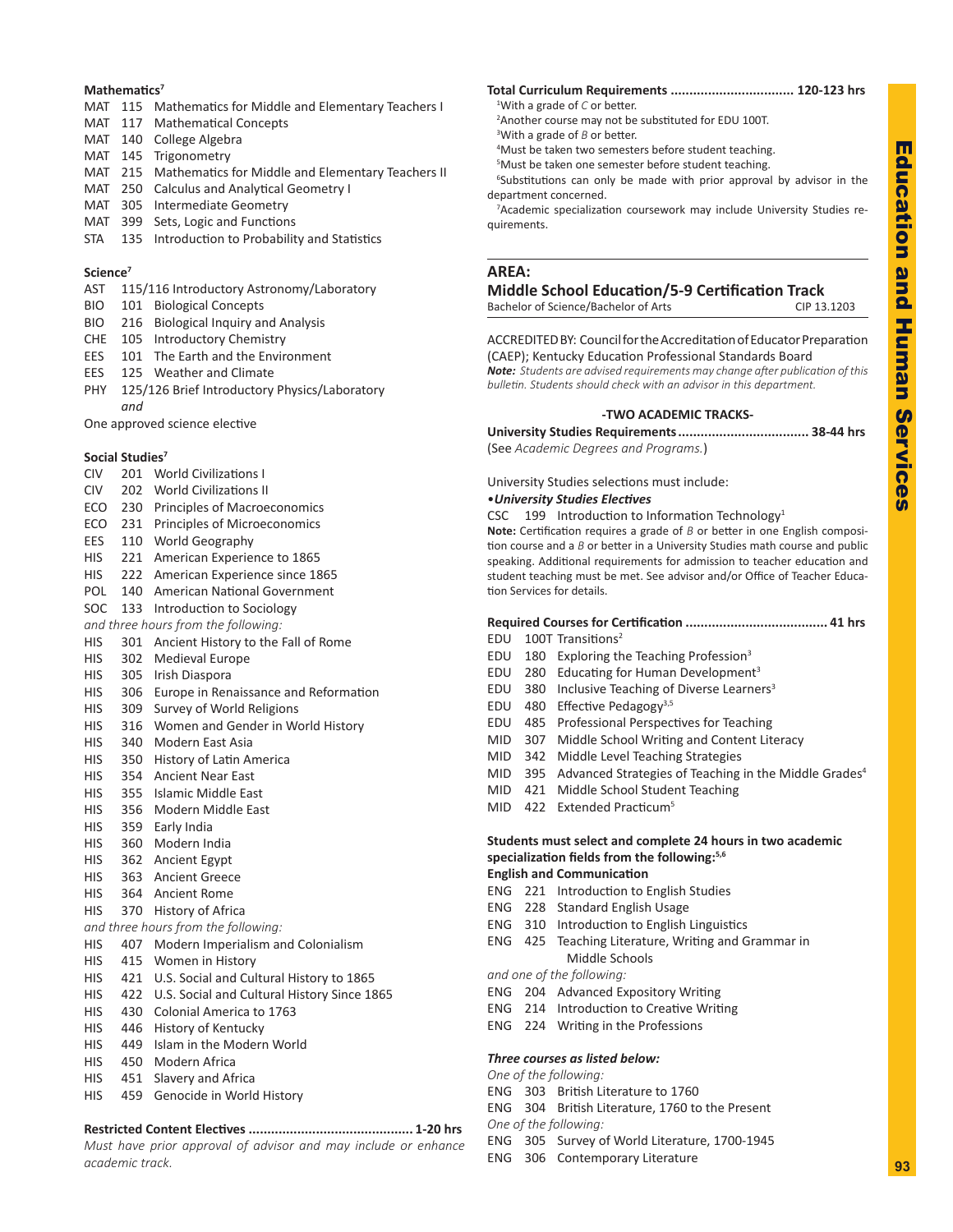MAT 115 Mathematics for Middle and Elementary Teachers I MAT 215 Mathematics for Middle and Elementary Teachers II MAT 250 Calculus and Analytical Geometry I MAT 305 Intermediate Geometry MAT 399 Sets, Logic and Functions STA 135 Introduction to Probability and Statistics *Choose between the following:* MAT 140 College Algebra *and* MAT 145 Trigonometry *or* MAT 150 Algebra and Trigonometry **Science5** AST 115/116 Introductory Astronomy/Laboratory BIO 101 Biological Concepts BIO 216 Biological Inquiry and Analysis CHE 105 Introductory Chemistry EES 199 Earth Science PHY 125/126 Brief Introductory Physics/Laboratory **Social Studies<sup>6</sup>** CIV 201 World Civilizations I CIV 202 World Civilizations II ECO 140 Contemporary Economics EES 110 World Geography HIS 221 American Experience to 1865 HIS 222 American Experience since 1865 POL 140 American National Government *and three hours from the following:* HIS 301 Ancient History to the Fall of Rome HIS 302 Medieval Europe HIS 305 Irish Diaspora HIS 306 Europe in Renaissance and Reformation HIS 309 Survey of World Religions HIS 316 Women and Gender in World History HIS 340 Modern East Asia HIS 350 History of Latin America HIS 354 Ancient Near East HIS 355 Islamic Middle East HIS 356 Modern Middle East HIS 359 Early India HIS 360 Modern India HIS 362 Ancient Egypt HIS 363 Ancient Greece HIS 364 Ancient Rome HIS 370 History of Africa *and three hours from the following:* HIS 407 Modern Imperialism and Colonialism HIS 415 Women in History HIS 421 U.S. Social and Cultural History to 1865 HIS 422 U.S. Social and Cultural History Since 1865 HIS 430 Colonial America to 1763 HIS 446 History of Kentucky

<span id="page-7-0"></span>ENG 307 World Literature to 1830

ENG 311 American Literature to 1890

*One of the following:*

**Mathematics**<sup>6</sup>

ENG 308 World Literature, 1830 to the Present ENG 320 Survey in African-American Literature

ENG 312 American Literature, 1890 to the Present

- HIS 449 Islam in the Modern World
- HIS 450 Modern Africa
- HIS 451 Slavery and Africa
- HIS 459 Genocide in World History
- **Total Curriculum Requirements ................................. 127-133 hrs**
	- 1 With a grade of *C* or better. 2 Another course may not be substituted for EDU 100T.
- <sup>3</sup>With a grade of *B* or better.
- 4 Must be taken two semesters before student teaching.
- 5 Must be taken one semester before student teaching.

6 Academic track coursework may include University Studies requirements.

<sup>7</sup>Substitutions can only be made with prior approval by advisor in the department concerned.

# **CERTIFICATION: Secondary School Teacher (8-12)**

ACCREDITED BY: Council for the Accreditation of Educator Preparation (CAEP); Kentucky Education Professional Standards Board

**University Studies Requirements................................... 38-44 hrs** (See *Academic Degrees and Programs.*)

**Note:** Certification requires a grade of *B* or better in one English composition course and a *B* or better in a University Studies math course, public speaking, and EDU 180 or equivalent course. Additional requirements for admission to teacher education and student teaching must be met. See advisor and/or Office of Teacher Education Services for details.

# **Required Courses for Certification ...................................... 33 hrs**

- EDU 180 Exploring the Teaching Profession $1$
- EDU 280 Educating for Human Development<sup>1</sup>
- EDU 380 Inclusive Teaching of Diverse Learners<sup>1</sup>
- EDU 480 Effective Pedagogy $1,2$
- EDU 485 Professional Perspectives for Teaching $1,3$
- SEC 420 Practicum in Secondary Schools<sup>2</sup>
- SEC 421 Student Teaching in the Secondary School
- SEC 422 Extended Practicum<sup>3</sup>

# **Area/Major/Minor/Unrestricted Electives**

*See individual programs for specific requirements.*

# **Total Curriculum Requirements ........................................ 120 hrs**

*See individual programs for specific requirements. A minimum of 120 hours is required.* 

1 With a grade of *B* or better.

2 EDU 480 and SEC 420 must be taken concurrently two semesters before student teaching.

<sup>3</sup>Must be taken one semester before student teaching

**Notes:** 1) Students in some teaching fields may be required to take a methods course in that discipline. Check with content area advisor or consult with department chair for specific information.

2) The Kentucky Education Professional Standards Board has restrictions on the combinations of majors one may select for certification to teach in high school. Students should check with their education advisors to ensure their selections are certifiable by the state. Teachers may no longer use a minor to get additional certifications.

**Social Science Minor (recommended)................................. 24 hrs** *Open only to majors in economics, geography, history, or political science who seek secondary certification in social studies.* ECO 231, EES 110, HIS 221, 222, POL 140, SOC 133; and six hours of upper level courses (300 or above) from the social science disciplines with approval of advisor. Courses required for a major may not be counted toward the minor; substitutions must be from a social science discipline other than the major and be approved by the advisor; and requirements for certification for teaching secondary school social studies, grades 8 through 12 through the College of Education and Human Services must also be met.

# **94**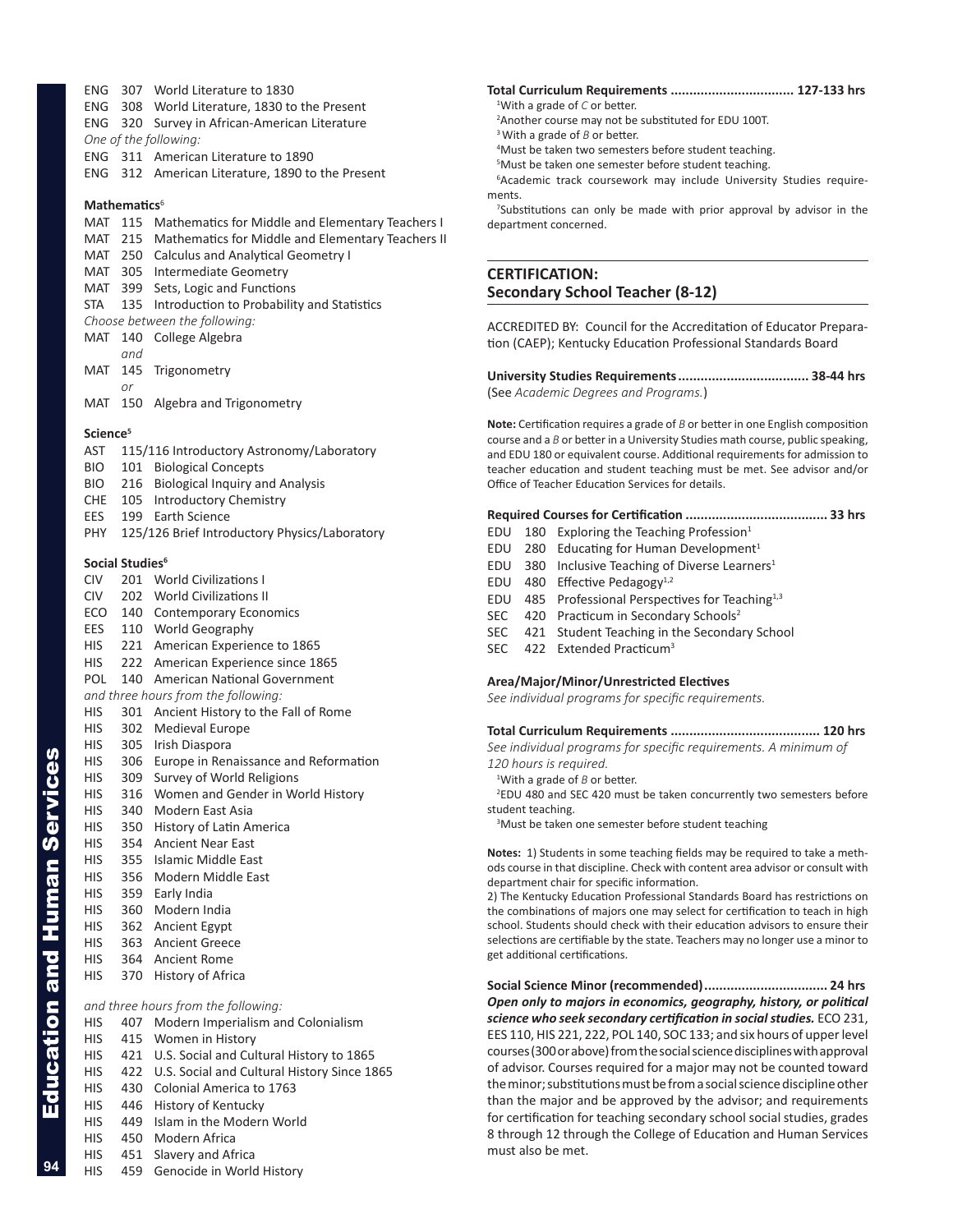# <span id="page-8-0"></span>**Master of Arts in Education Middle School Teacher Leader** CIP 13.1203

ACCREDITED BY: Council for the Accreditation of Educator Preparation (CAEP).

# **Total Course Requirements......................................... 30 hours**

- EDU 631 Classroom Management and Student Motivation
- EDU 633 Curriculum Development
- EDU 637 Instruction for Diverse Learners
- TLE 600 Foundations of Teacher Leadership
- TLE  $620$  Educational Improvement through Research<sup>R</sup>
- TLE 640 Teacher Leadership ShowcaseL

# **Other Course Requirements**

EDP 675 Advanced Educational Psychology Advisor approved courses supporting the teaching field or an educational endorsement specialization. (12 hrs)

# **Other Degree Requirements**

Students must complete TLE 600 before enrolling in TLE 620.

# **ALTERNATIVE CERTIFICATION1**

- **Total Course Requirements............................................. 30 hours**
- EDU 631 Classroom Management and Student Motivation
- EDU 633 Curriculum Development
- EDU 637 Instruction for Diverse Learners
- TLE 600 Foundations of Teacher Leadership
- TLE  $620$  Educational Improvement through Research<sup>R</sup>
- TLE 640 Teacher Leadership ShowcaseL

# **Other Course Requirements**

- ADM 627 School Law and Finance for Teachers
- EDP 675 Advanced Educational Psychology
- EDU 626 Integration of Educational Technology
- EDU 650 Workshop in Education
- SED 606 Procedures for Classroom Management and Discipline

# **Other Degree Requirements**

Students must complete TLE 600 before enrolling in TLE 620. 1 Requires dean and chair approval.

| <b>Master of Arts in Education</b> |             |
|------------------------------------|-------------|
| <b>Secondary Teacher Leader</b>    | CIP 13.1205 |
|                                    |             |

ACCREDITED BY: Council for the Accreditation of Educator Preparation (CAEP).

# **Total Course Requirements............................................. 30 hours**

- EDU 631 Classroom Management and Student Motivation
- EDU 633 Curriculum Development
- EDU 637 Instruction for Diverse Learners
- TLE 600 Foundations of Teacher Leadership
- TLE  $620$  Educational Improvement through Research<sup>R</sup>
- TLE 640 Teacher Leadership ShowcaseL

# **Other Course Requirements**

- EDU 621 Advanced Methods of Teaching
- Advisor approved courses supporting the teaching field or an educational endorsement. (12 hrs)

# **Other Degree Requirements**

Students must complete TLE 600 before enrolling in TLE 620.

# **Specialist in Education Teacher Education and Professional Development**

CIP 13.1206

# **Total Course Requirements.....................................30 hours** EDP 675 Advanced Educational Psychology EDU 622 Philosophy of Education EDU 798 Specialty StudyL, R ELE 647 Curriculum in the Elementary School *or* MID 640 Middle School Curriculum *or* SEC 641 Building the Curriculum of the Secondary School Courses preapproved by the student's Ed.S. committee (15 hrs)

# **Other Degree Requirements**

Defense of specialty study. See MSU/COE requirements.

# **Career and Technical Education**

|            |     | <b>Career and Technical Education</b>                      |             |
|------------|-----|------------------------------------------------------------|-------------|
|            |     | Associate of Science Degree                                | CIP 13.1320 |
|            |     | (See Academic Degrees and Programs.)                       |             |
|            |     | • Social and Self-Awareness and Responsible Citizenship    |             |
| EDP.       |     | 260 Psychology of Human Development                        |             |
|            |     |                                                            |             |
| <b>CTF</b> | 270 | Basic Structures and Foundations of CTF                    |             |
|            |     | CTE 272 Organizing and Managing School Learning Facilities |             |
| CTE        |     | 274 Basic Assessment and Curricula for Career              |             |
|            |     | and Technical Education                                    |             |
| <b>CTE</b> |     | 312 Teaching Content Area Literacy in Career               |             |
|            |     | and Technical Education                                    |             |
| CTF        |     | 371 Methods of Instruction in Career                       |             |
|            |     | and Technical Education                                    |             |

# **Required Electives.............................................................. 27 hrs**

CTE 201 Introduction to Career and Technical Education for In-Service CTE Teachers

CTE 381 Career and Technical Experiences

# **Other Degree Requirement**

Current First Aid and Safety Certification required for graduation.

**Total Curriculum Requirements ..................................... 61-63 hrs**

# **AREA:**

# **Career and Technical Education/**

| <b>Business and Marketing Education/5-12 Certification Track</b> |             |
|------------------------------------------------------------------|-------------|
| Bachelor of Arts/Bachelor of Science                             | CIP 13.1399 |
|                                                                  |             |

ACCREDITED BY: Council for the Accreditation of Educator Preparation (CAEP); Kentucky Education Professional Standards Board

University Studies selections must include:

•*Global Awareness, Cultural Diversity, and the World's Artistic Traditions*

ANT 140 Cultural Anthropology

•*Scientific Inquiry, Methodologies, and Quantitative Skills* MAT 140 College Algebra

STA 135 Introduction to Probability and Statistics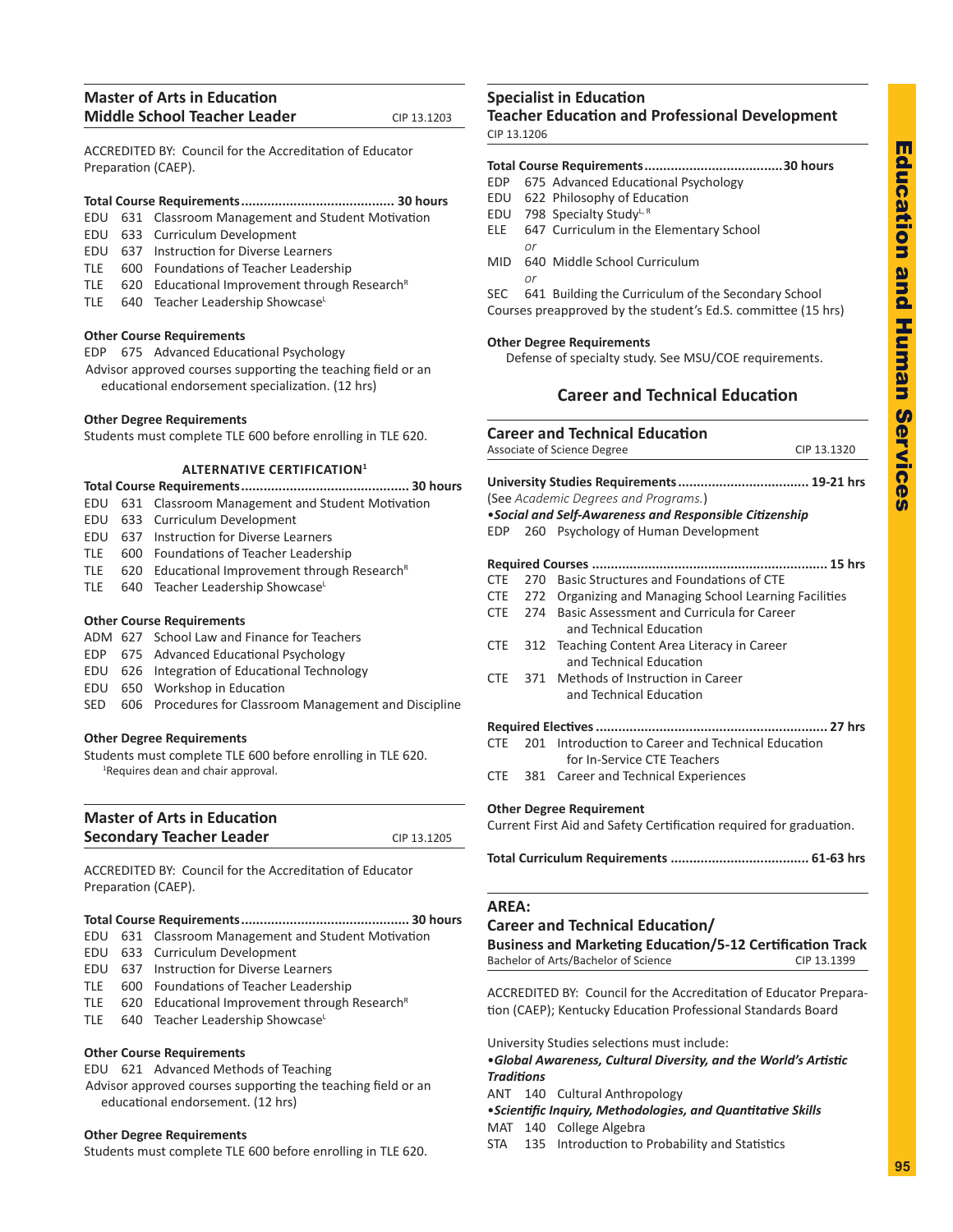# •*Social and Self-Awareness and Responsible Citizenship*

ECO 230 Principles of Macroeconomics

# •*University Studies Approved Electives*

CSC 199 Introduction to Information Technology<sup>1</sup>

ECO 231 Principles of Microeconomics

**Note:** Certification requires a grade of *B* or better in one English composition course and a *B* or better in a University Studies math course, public speaking, and EDU 180. Additional requirements for admission to teacher education and student teaching must be met. See advisor and/or Office of Teacher Education Services for details.

# **Professional Education Courses .......................................... 47 hrs**

- CTE 210 Overview of Career and Technical Education CTE 310 Discovering the Profession of Career and Technical Education CTE 320 Career and Technical Education Practicum CTE 410 Effective Career and Technical Education Programs and Practices EDU 100T Transitions<sup>2</sup> EDU 180 Exploring the Teaching Profession<sup>3</sup>
- EDU 280 Educating for Human Development<sup>3</sup>
- EDU 380 Inclusive Teaching of Diverse Learners<sup>3</sup>
- EDU 480 Effective Pedagogy $3,4$
- EDU 485 Professional Perspectives for Teaching<sup>3,5</sup>
- MID 270 Teaching and Learning in the Middle Grades
- SEC 420 Practicum in Secondary Schools<sup>4</sup>
- SEC 421 Student Teaching in the Secondary School
- SEC 422 Extended Practicum<sup>5</sup>

# **Support Courses................................................................. 33 hrs**

- ACC 200 Principles of Financial Accounting
- ACC 201 Principles of Managerial Accounting
- BUS 140 Foundations of Business
- BUS 215 Business Communications
- CSC 125 Internet and Web Page Design
- FIN 330 Principles of Finance
- LST 240 Legal Environment of Business
- MGT 350 Fundamentals of Management
- MKT 285 Emerging Technologies in Marketing
- MKT 360 Principles of Marketing
- MKT 463 Consumer Behavior

# **Other Degree Requirement**

Current First Aid and Safety Certification required for student teaching.

# **Total Curriculum Requirements ................................. 120-130 hrs** 1 With a grade of *C* or better.

2 Another course may not be substituted for EDU 100T.

3 With a grade of *B* or better.

4 EDU 480 and SEC 420 must be taken two semesters before student teaching.

5 EDU 485 and SEC 422 must be taken one semester before student teaching.

# **AREA:**

# **Career and Technical Education/**

**Engineering and Technology Education/5-12 Certification Track** Bachelor of Science CIP 13.1399

ACCREDITED BY: Council for the Accreditation of Educator Preparation (CAEP); Kentucky Education Professional Standards Board

**University Studies Requirements................................... 40-42 hrs** (See *Academic Degrees and Programs.*)

University Studies selections must include:

# *•Scientific Inquiry, Methodologies, and Quantitative Skills*

MAT 150 Algebra and Trigonometry

PHY 130 General Physics I

PHY 131 General Physics I Laboratory

# •*University Studies Electives*

CSC  $199$  Introduction to Information Technology<sup>1</sup>

**Note:** Certification requires a grade of *B* or better in one English composition course and a *B* or better in a University Studies math course, public speaking, and EDU 180. Additional requirements for admission to teacher education and student teaching must be met. See advisor and/or Office of Teacher Education Services for details.

# **Professional Education Courses .......................................... 46 hrs**

- CTE 210 Overview of Career and Technical Education
- CTE 310 Discovering the Profession of Career and Technical Education
- CTE 410 Effective Career and Technical Education Programs and **Practices**
- EDU 100T Transitions<sup>2</sup>
- EDU 180 Exploring the Teaching Profession<sup>3</sup>
- EDU 280 Educating for Human Development<sup>3</sup>
- EDU 380 Inclusive Teaching of Diverse Learners<sup>3</sup>
- EDU 480 Effective Pedagogy<sup>3,4</sup>
- EDU 485 Professional Perspectives for Teaching<sup>3,5</sup>
- MID 270 Teaching and Learning in the Middle Grades
- SEC 420 Practicum in Secondary Schools<sup>3</sup>
- SEC 421 Student Teaching in the Secondary School
- SEC 422 Extended Practicum<sup>5</sup>

# **Support Courses................................................................. 37 hrs**

- EMT 110 Electrical Systems I
- EMT 261 Introduction to Fluid Power Systems
- EMT 262 Introduction to Fluid Power Systems Laboratory
- ITD 101 Introduction to Design and Graphic Communications
- ITD 104 Computer Aided Design
- ITD 130 Manufacturing Processes and Materials
- ITD 301 Architectural Design I
- ITD 330 Machine Tool Processes
- ITD 350 Construction Systems
- TSM 133 Telecommunications Technology and Methods
- TSM 241 Networking Fundamentals

# **Other Degree Requirement**

Current First Aid and Safety Certification required for student teaching.

# **Total Curriculum Requirements ................................. 123-124 hrs**

1 With a grade of *C* or better.

2 Another course may not be substituted for EDU 100T.

3 EDU 405 and SEC 420 must be taken two semesters before student teaching.

Taken concurrently with SEC 420.

5 Must be taken one semester before student teaching.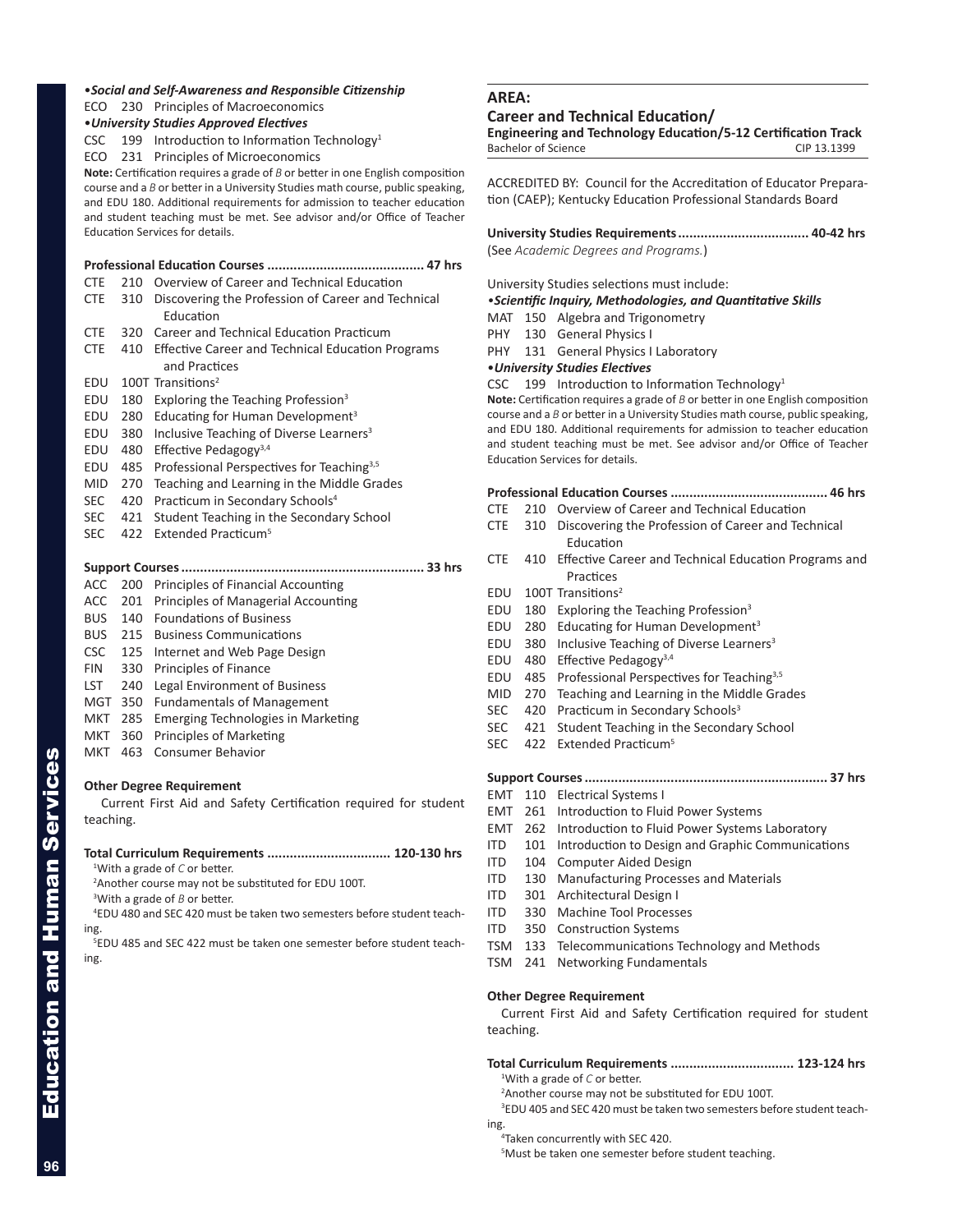# <span id="page-10-0"></span>**AREA: Career and Technical Education/ Family and Consumer Sciences Education/ 5-12 Certification Track** Bachelor of Science CIP 13.1399

ACCREDITED BY: Council for the Accreditation of Educator Preparation (CAEP); Kentucky Education Professional Standards Board

**University Studies Requirements........................................ 39 hrs** (See *Academic Degrees and Programs.*)

University Studies selections must include:

# •*Global Awareness, Cultural Diversity and the World's Artistic Traditions*

GDS 201 Introduction to Gender and Diversity

•*Scientific Inquiry, Methodologies, and Quantitative Skills*

- BIO 101 Biological Concepts
- CHE 101 Consumer Chemistry

MAT 117 Mathematical Concepts

# •*Social and Self-Awareness and Responsible Citizenship*

EDP 260 Psychology of Human Development

*•University Studies Approved Electives*

CSC 199 Introduction to Information Technology<sup>1</sup>

**Note:** Certification requires a grade of *B* or better in one English composition course and a *B* or better in a University Studies math course, public speaking, and EDU 180. Additional requirements for admission to teacher education and student teaching must be met. See advisor and/or Office of Teacher Education Services for details.

- CTE 210 Overview of Career and Technical Education
- CTE 310 Discovering the Profession of Career and Technical Education
- CTE 410 Effective Career and Technical Education Programs and **Practices**
- EDU 100T Transitions<sup>2</sup>
- EDU 180 Exploring the Teaching Profession<sup>3</sup>
- EDU 280 Educating for Human Development<sup>3</sup>
- EDU 380 Inclusive Teaching of Diverse Learners<sup>3</sup>
- EDU 480 Effective Pedagogy3,4
- EDU 485 Professional Perspectives for Teaching3,5
- FCS 359 Methods of Teaching Family and Consumer Sciences
- MID 270 Teaching and Learning in the Middle Grades
- SEC 420 Practicum in Secondary Schools<sup>3</sup>
- SEC 421 Student Teaching in the Secondary School
- SEC 422 Extended Practicum<sup>5</sup>

|  | EES 305 Introduction to Cartography |  |
|--|-------------------------------------|--|

- FCS 111 Family and Its Environment FCS 241 Family Economics FCS 250 Early Childhood Development FCS 330 Housing and the Family FCS 342 Consumer Decision Making FCS 413 Marriage and Family Relationships FCS 442 Family Resource Management FCS 469 Curriculum in Family and Consumer Sciences HEA 201 Introduction to Public and Community Health NTN 230 Nutrition NTN 231 Principles of Food Science and Preparation
- SWK 371 Biopsychosocial Aspects of Aging

**Other Degree Requirements**

Current 1) adult first aid and safety and 2) food safety certifications are required for student teaching.

| <sup>1</sup> With a grade of $C$ or better.                                        |
|------------------------------------------------------------------------------------|
| <sup>2</sup> Another course may not be substituted for EDU 100T.                   |
| <sup>3</sup> With a grade of $B$ or better.                                        |
| <sup>4</sup> EDU 480 and SEC 420 must be taken two semesters before student teach- |
| ing.                                                                               |
| <sup>5</sup> EDU 485 and SEC 422 must be taken one semester before student teach-  |
| ing.                                                                               |
|                                                                                    |

**Family and Consumer Studies Minor .................................. 21 hrs** A student must complete 21 hours in family and consumer studies in consultation with a faculty advisor in the area of interest. Six hours must be upper-level courses.

# **AREA:**

# **Career and Technical Education/**

| <b>Industrial Education Track</b> |             |
|-----------------------------------|-------------|
| Bachelor of Science               | CIP 13.1399 |

ACCREDITED BY: Council for the Accreditation of Educator Preparation (CAEP); Kentucky Education Professional Standards Board

**University Studies Requirements................................... 38-43 hrs** (See *Academic Degrees and Programs.*)

University Studies selections must include:

# *•Social and Self-Awareness and Responsible Citizenship*

|  |  | EDP 260 Psychology of Human Development |  |
|--|--|-----------------------------------------|--|
|--|--|-----------------------------------------|--|

|  |  | CSC 199 Introduction to Information Technology <sup>1</sup> |  |
|--|--|-------------------------------------------------------------|--|
|  |  | CTE 201 Introduction to Career and Technical Education for  |  |
|  |  | In-Service CTE Teachers                                     |  |

- CTE 501 Structures and Foundations of CTE
- CTE 502 Assessment and Curricula in Career and Technical Education
- CTE 503 Planning and Implementing Instruction in CTE
- EDU 100T Transitions<sup>2</sup>
- SEC 421 Student Teaching in the Secondary School<sup>3</sup>
- SED 300 Educating Students with Disabilities
- **Limited Technical Electives ................................................. 36 hrs** *Approved by advisor.*

**Support Courses ................................................................ 15 hrs** CTE 312 Teaching Content Area Literacy in Career and Technical Education *and 12 hours approved by advisor*

**Other Degree Requirement**

Current First Aid and Safety Certification required for graduation.

# **Total Curriculum Requirements ................................. 122-127 hrs**

1 With a grade of *C* or better.

2 Another course may not be substituted for EDU 100T.

<sup>3</sup>Teacher certification allows substitution of CTE 463 and 10 hours advisorapproved teacher education support courses for in-service teachers with four years teaching experience who are seeking certification in-service.

**Note:** Teacher certification allows substitution of CTE 463 and 10 hours advisor approved teacher education support courses for in-service teachers with four years teaching experience who are seeking certification in-service.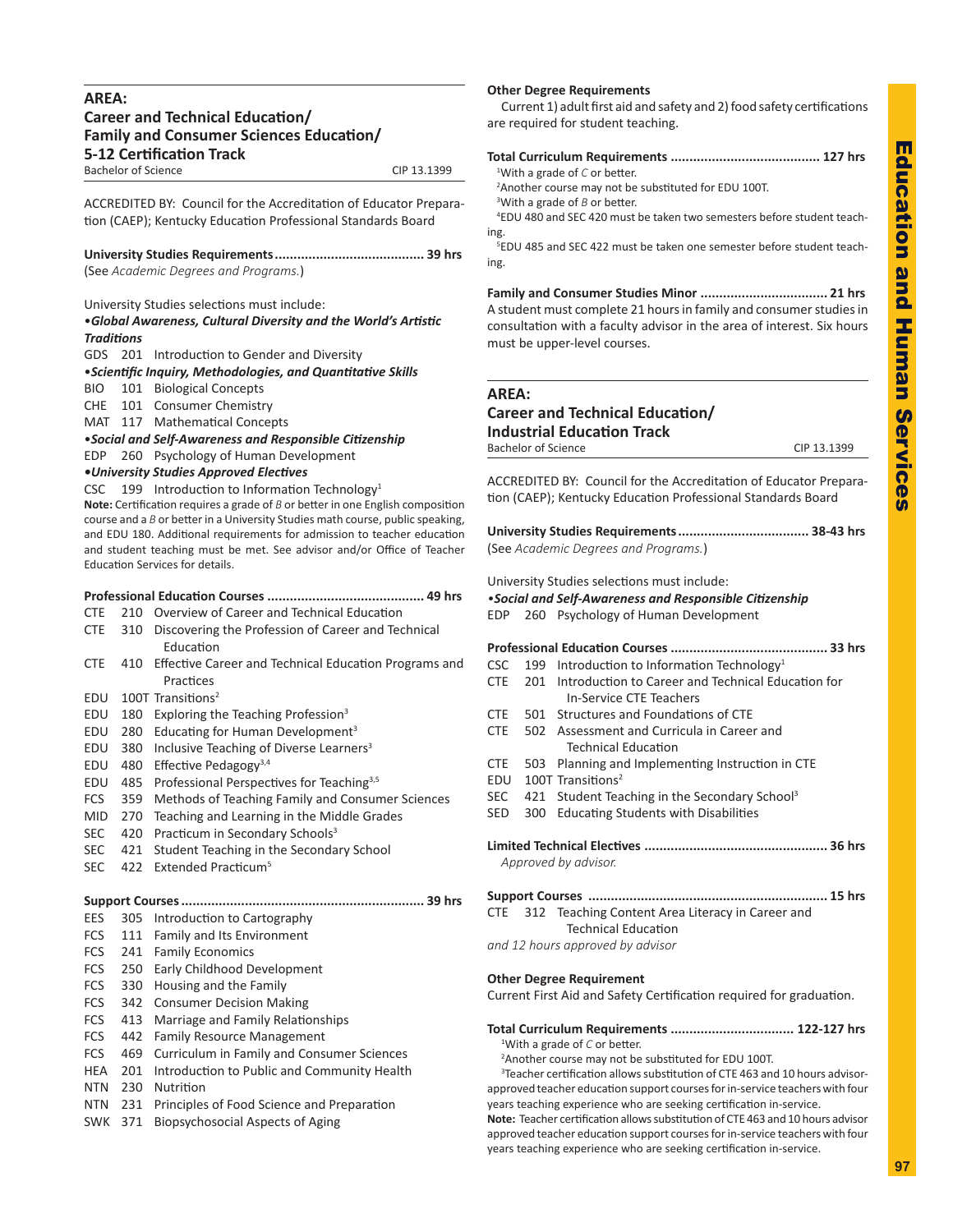# <span id="page-11-0"></span>**CERTIFICATE: Career and Technical Education** CIP 13.1309

The undergraduate certificate in career and technical education is a 12-hour certificate designed for the in-service occupational based teacher who enters the classroom having either obtained an associate's degree previously, or has been hired by the Kentucky Department of Education based on demonstration of four (4) years of successful and appropriate occupational experience in the occupation area without a degree. Objectives of the certificate program are for teachers to gain pedagogical knowledge and learn best practices and to seamlessly apply certificate courses to the applicable career and technical education degree program.

# **Requirements for Admission**

Students may be enrolled in the program upon permission of either the Adolescent, Career and Special Education department chair or the program coordinator.

|                   |  | CTE 331 Instructional Planning in Career and |  |  |  |  |
|-------------------|--|----------------------------------------------|--|--|--|--|
|                   |  | <b>Technical Education</b>                   |  |  |  |  |
| <b>CTE</b>        |  | 332 Instructional Strategies in Career and   |  |  |  |  |
|                   |  | <b>Technical Education</b>                   |  |  |  |  |
| CTF.              |  | 333 Classroom Assessment in Career and       |  |  |  |  |
|                   |  | <b>Technical Education</b>                   |  |  |  |  |
| <b>CTE</b>        |  | 334 Classroom Management in Career and       |  |  |  |  |
|                   |  | <b>Technical Education</b>                   |  |  |  |  |
|                   |  |                                              |  |  |  |  |
|                   |  |                                              |  |  |  |  |
| Mactor of Coiones |  |                                              |  |  |  |  |

# **Master of Science Career and Technical Education** CIP 13.1309

ACCREDITED BY: Council for the Accreditation of Educator Preparation (CAEP).

This Master of Science in Career and Technical Education is appropriate for teachers concentrating in agriculture, business and marketing, family and consumer sciences, technology education, and industrial education.

# **TRACK A**

This degree may be used to achieve Rank II classification for certified teachers in the career and technical education disciplines.

# **Total Course Requirements............................................. 30 hours Core Requirements**

- CTE 665 Program Planning and Evaluation
- CTE 667 Emerging Trends in Instructional Technology
- CTE 672 Managing Career and Technical Learning Facilities
- CTE 676 Organization and Administration of Career and Technical Education
- EDU 631 Classroom Management and Student Motivation

# **Other Course Requirements**

- CTE 671 Philosophy of Career and Technical Education
- EDU 600 Introduction to Teacher Leadership
- EDU 633 Curriculum Development
- TLE 620 Educational Improvement through Research
- TLE 640 Teacher Leadership Showcase

# **Other Degree Requirements**

Successful completion of capstone project is required. Students must complete TLE 600 before enrolling in TLE 620.

# **TRACK B**

This degree may be used to become eligible for initial certification in career and technical education (grades 5-12) when combined with an appropriate technical bachelor's degree and/or other needed technical courses.

# **Admission Requirements for Initial Certification**

To become eligible for initial certification in career and technical education (grades 5-12), students must

• hold an appropriate technical bachelor's degree and/or other needed technical courses;

• be employed by a school district in the area where certification is required;

• attend mandatory state training for certification;

• maintain a minimum graduate GPA of 3.0 as detailed in the *MSU Bulletin*; and

• have successful completion of program portfolio .

# **Total Course Requirements............................................. 31 hours Core Requirements**

- CTE 665 Program Planning and Evaluation
- CTE 667 Emerging Trends in Instructional Technology
- CTE 672 Managing Career and Technical Learning Facilities
- CTE 676 Organization and Administration of Career and Technical Education
- EDU 631 Classroom Management and Student Motivation

# **Other Requirements**

- CTE 601 Introduction to Career and Technical Education for Initial Certification
- CTE 678 Review of Professional Literature in Career and Technical Education
- CTE 680 Exit Seminar in Career and Technical Education
- EDP 675 Advanced Educational Psychology
- REA 612 Foundations of Literacy
- SED 605 Characteristics and Needs of Child/Youth with Mild Disabilities

# **Other Degree Requirements**

Current First Aid and Safety certification required at graduation. Successful completion of program portfolio is required.

# **Additional Requirements**

Contact Teacher Education Services for details on admission to student teaching.

**Note:** Teacher certification requires a bachelors degree with major or area in approved technical discipline; additional prerequisite courses may be required; students must successfully complete all required assessments and the internship program as identified in 704 KAR 20:305 and 704 KAR 10:690 respectively; additional requirements for admission to teacher education and student teaching must be met. See advisor for details.

# **CERTIFICATE: Career and Technical Education** CIP 13.1309

The graduate certificate in career and technical education is a 12-hour certificate designed for the in-service occupational based teacher entering the classroom with a minimum of a baccalaureate degree. Objectives of the certificate program are for teachers to gain pedagogical knowledge and learn best practices and to seamlessly apply certificate courses to the applicable career and technical education degree program.

# **Requirements for Admission**

Students may be enrolled in the program upon permission of either the department chair or the program coordinator.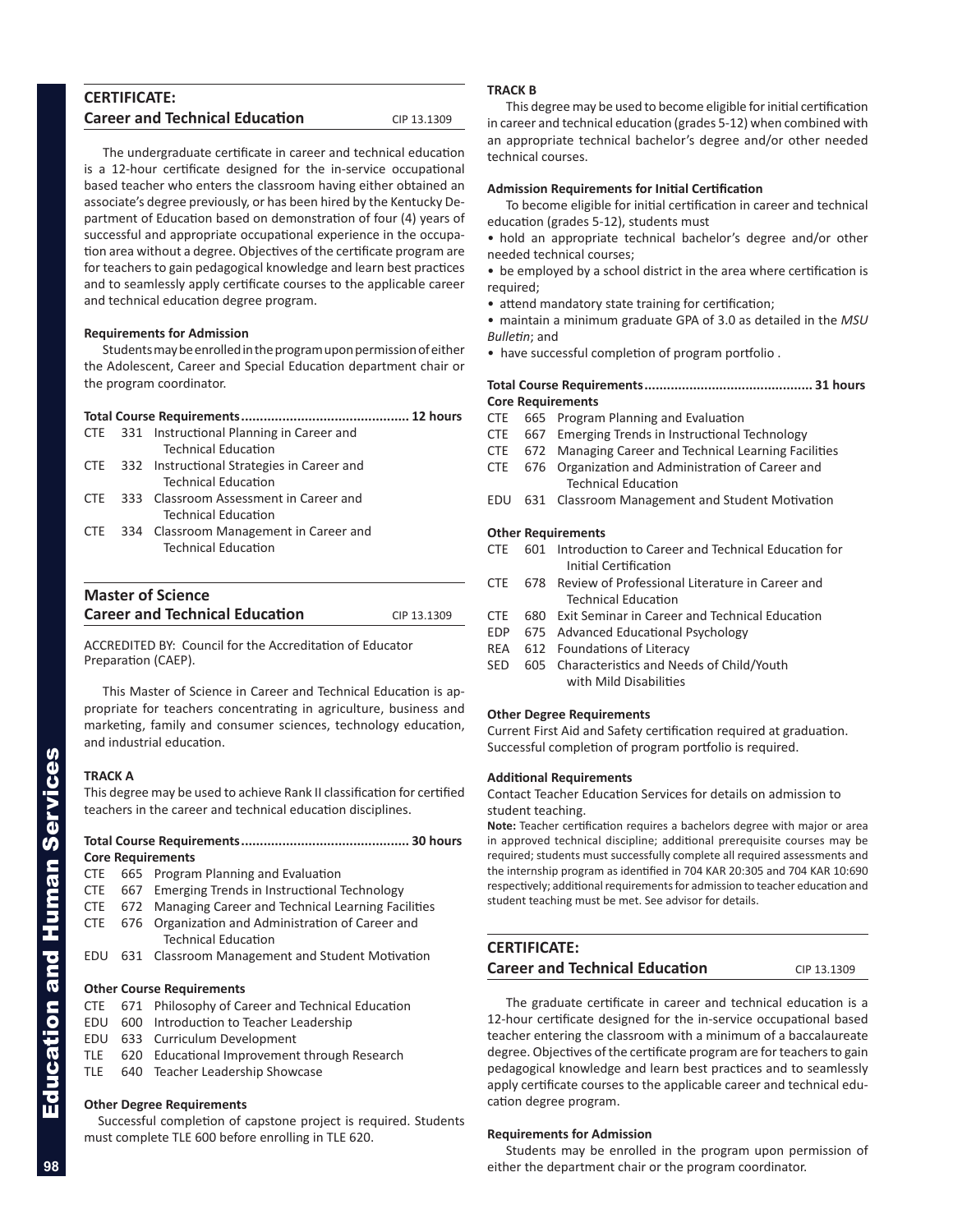# <span id="page-12-0"></span>**Total Course Requirements............................................. 12 hours**

- CTE 631 Advanced Instructional Planning in Career and Technical Education
- CTE 632 Advanced Instructional Strategies in Career and Technical Education
- CTE 633 Advanced Classroom Assessment in Career and Technical Education
- CTE 634 Advanced Classroom Management in Career and Technical Education

# Special Education

# **AREA:**

**Learning and Behavior Disorders/Elementary Track**

Bachelor of Science/Bachelor of Arts CIP 13.1001

ACCREDITED BY: Council for the Accreditation of Educator Preparation (CAEP); Kentucky Education Professional Standards Board **Note:** Students must be admitted to Teacher Education by the time they complete nine semester hours of professional education.

**University Studies Requirements................................... 38-43 hrs** (See *Academic Degrees and Programs.*)

University Studies selections must include:

•*Social and Self-Awareness and Responsible Citizenship*

PSY 180 General Psychology

•*University Studies Electives*

CSC 199 Introduction to Information Technology

**Note:** Certification requires a grade of *B* or better in one English composition course and a *B* or better in a University Studies math course, public speaking, and EDU 180. Additional requirements for admission to teacher education and student teaching must be met. See advisor and/or Office of Teacher Education Services for details.

| ART        | 343 | Art Materials and Techniques for the Classroom                                    |  |  |
|------------|-----|-----------------------------------------------------------------------------------|--|--|
| CDI        | 205 | Introduction to Communication Disorders                                           |  |  |
| EDU        | 481 | Clinical Experiences for Elementary School Teachers I                             |  |  |
| ELE        | 390 | Introduction to Kindergarten                                                      |  |  |
| ELE        | 411 | <b>Elementary Social Studies Methods</b>                                          |  |  |
| ELE        | 413 | <b>Elementary Science Methods</b>                                                 |  |  |
| ELE        | 414 | Teaching Elementary Mathematics in Grades K-2                                     |  |  |
|            | or  |                                                                                   |  |  |
| ELE        | 415 | Teaching and Learning Math in Elementary School<br>Grades 3-5                     |  |  |
| MAT        | 115 | Mathematics for Middle and Elementary Teachers I                                  |  |  |
| MAT        | 215 | Mathematics for Middle and Elementary Teachers II                                 |  |  |
| MID        | 270 | Teaching and Learning in the Middle Grades                                        |  |  |
| <b>REA</b> | 404 | Teaching Elementary Language Arts                                                 |  |  |
| REA        | 405 | Children's Literature for Early and Developing Readers                            |  |  |
| REA        | 406 | Literacy Development in the Elementary School                                     |  |  |
| <b>SED</b> | 310 | Characteristics of and Strategies for Teaching Students<br>with Mild Disabilities |  |  |
| <b>SED</b> | 350 | Roles and Procedures in Special Education                                         |  |  |
| <b>SED</b> | 408 | <b>Functional Behavior Analysis</b>                                               |  |  |
| <b>SED</b> | 409 | Instructional Procedures-Students with MSD                                        |  |  |
| <b>SED</b> | 425 | Content Area Literacy for Students with                                           |  |  |
|            |     | Mild Disabilities                                                                 |  |  |
| <b>SED</b> | 455 | Practicum                                                                         |  |  |
| <b>SED</b> | 537 | Diagnostic Methods                                                                |  |  |
|            |     |                                                                                   |  |  |

- EDU 100T Transitions<sup>1</sup>
- EDU 180 Exploring the Teaching Profession<sup>2</sup>

EDU 280 Educating for Human Development<sup>2</sup>

- EDU 380 Inclusive Teaching of Diverse Learners<sup>2</sup>
- EDU 480 Effective Pedagogy<sup>2</sup>
- EDU 485 Professional Perspectives for Teaching2
- ELE 421 Student Teaching Elementary P-5, IECE
- SED 421 Student Teaching in Special Education

# **Total Curriculum Requirements ................................. 122-127 hrs**

<sup>1</sup> Another course may not be substituted for EDU 100T. 2 With a grade of *B* or better.

# **AREA:**

**Learning and Behavior Disorders/Middle School Track** Bachelor of Science/Bachelor of Arts CIP 13.1001

ACCREDITED BY: Council for the Accreditation of Educator Preparation (CAEP); Kentucky Education Professional Standards Board

**University Studies Requirements................................... 38-43 hrs** (See *Academic Degrees and Programs.*)

University Studies selections must include:

•*Social and Self-Awareness and Responsible Citizenship* PSY 180 General Psychology

# •*University Studies Electives*

CSC 199 Introduction to Information Technology **Note:** Certification requires a grade of *B* or better in one English composition course and a *B* or better in a University Studies math course, public speaking, and EDU 180. Additional requirements for admission to teacher education and student teaching must be met. See advisor and/or Office of Teacher Education Services for details.

# **Required Courses .............................................................. 49 hrs**

- CDI 205 Introduction to Communication Disorders
- ELE 411 Elementary Social Studies Methods<sup>1</sup>
- ELE 413 Elementary Science Methods<sup>2</sup>
- ELE 415 Teaching and Learning Math in Elementary School Grades 3-5
- MAT 115 Mathematics for Middle and Elementary Teachers I
- MAT 215 Mathematics for Middle and Elementary Teachers II
- MID 307 Middle School Writing and Content Literacy
- MID 342 Middle Level Teaching Strategies
- MID 395 Advanced Strategies of Teaching in the Middle Grades
- SED 310 Characteristics of and Strategies for Teaching Students with Mild Disabilities
- SED 350 Roles and Procedures in Special Education
- SED 408 Functional Behavior Analysis
- SED 409 Instructional Procedures-Students with MSD
- SED 425 Content Area Literacy for Students with Mild Disabilities
- SED 455 Practicum
- SED 537 Diagnostic Methods

**Professional Education Courses .......................................... 27 hrs**

- EDU 100T Transitions<sup>3</sup>
- EDU 180 Exploring the Teaching Profession<sup>4</sup>
- EDU 280 Educating for Human Development<sup>4</sup>
- EDU 380 Inclusive Teaching of Diverse Learners<sup>4</sup>
- EDU 480 Effective Pedagogy<sup>4,5</sup>
- EDU 485 Professional Perspectives for Teaching4,6
- MID 421 Middle School Student Teaching
- SED 421 Student Teaching in Special Education

**Academic Track ................................................................. 24 hrs7**

Students must select one of the following academic tracks.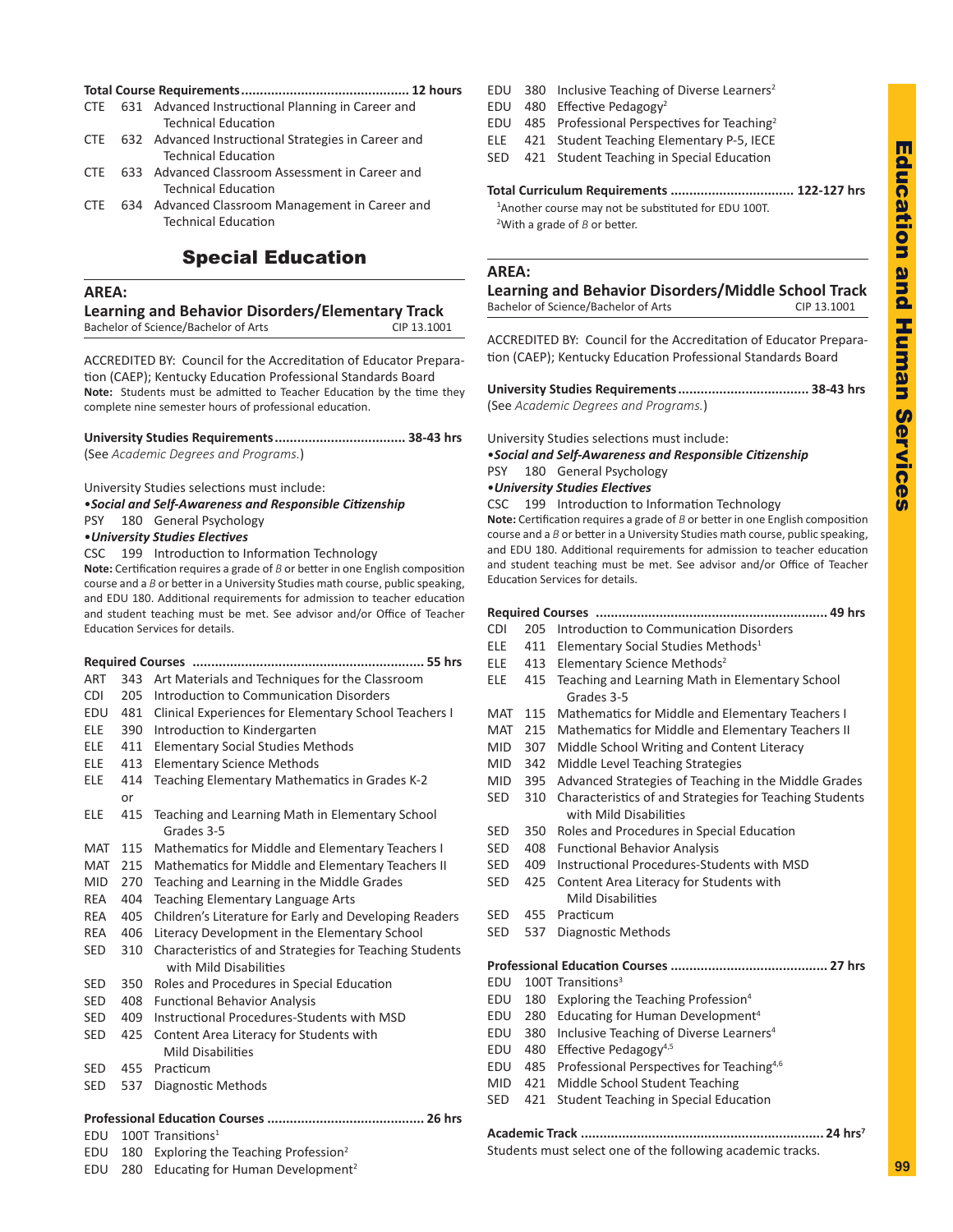# <span id="page-13-0"></span>**English and Communication8**

- ENG 221 Introduction to English Studies
- ENG 228 Standard English Usage
- ENG 310 Introduction to English Linguistics
- ENG 425 Teaching Literature, Writing and Grammar in Middle Schools

*and one of the following:*

- ENG 204 Advanced Expository Writing
- ENG 214 Introduction to Creative Writing
- ENG 224 Writing in the Professions

# *Three courses as listed below:*

|  |  |  |  | One of the following: |
|--|--|--|--|-----------------------|
|--|--|--|--|-----------------------|

|  | ENG 303 British Literature to 1760               |
|--|--------------------------------------------------|
|  | ENG 304 British Literature, 1760 to the Present  |
|  | One of the following:                            |
|  | ENG 305 Survey of World Literature, 1700-1945    |
|  | <b>ENG</b> 306 Contemporary Literature           |
|  | ENG 307 World Literature to 1830                 |
|  | ENG 308 World Literature 1830 to the Present     |
|  | ENG 320 Survey in African-American Literature    |
|  | One of the following:                            |
|  | ENG 311 American Literature to 1890              |
|  | ENG 312 American Literature, 1890 to the Present |
|  |                                                  |
|  |                                                  |

# **Mathematics**<sup>8</sup>

MAT 115 Mathematics for Middle and Elementary Teachers I MAT 215 Mathematics for Middle and Elementary Teachers II MAT 250 Calculus and Analytical Geometry I MAT 305 Intermediate Geometry MAT 399 Sets, Logic and Functions STA 135 Introduction to Probability and Statistics *Choose between the following:* MAT 140 College Algebra *and*

MAT 145 Trigonometry

- *or*
- MAT 150 Algebra and Trigonometry

# **Science**<sup>8</sup>

- AST 115/116 Introductory Astronomy/Laboratory BIO 101 Biological Concepts BIO 216 Biological Inquiry and Analysis
- CHE 105 Introductory Chemistry
- EES 199 Earth Science
- PHY 125/126 Brief Introductory Physics/Laboratory

# **Social Studies**<sup>8</sup>

- CIV 201 World Civilizations I
- CIV 202 World Civilizations II
- ECO 140 Contemporary Economics
- EES 110 World Geography
- HIS 221 American Experience to 1865
- HIS 222 American Experience since 1865
- POL 140 American National Government

*and three hours from the following:*

- HIS 301 Ancient History to the Fall of Rome
- HIS 302 Medieval Europe
- HIS 305 Irish Diaspora
- HIS 306 Europe in Renaissance and Reformation
- HIS 309 Survey of World Religions
- HIS 316 Women and Gender in World History
- HIS 340 Modern East Asia
- HIS 350 History of Latin America
- HIS 354 Ancient Near East
- HIS 355 Islamic Middle East
- HIS 356 Modern Middle East
- HIS 359 Early India
- HIS 360 Modern India
- HIS 362 Ancient Egypt
- HIS 364 Ancient Rome
- HIS 370 History of Africa
- *and three hours from the following:*
- HIS 407 Modern Imperialism and Colonialism
- HIS 415 Women in History
- HIS 421 U.S. Social and Cultural History to 1865
- HIS 422 U.S.Social and Cultural History Since 1865
- HIS 430 Colonial America to 1763
- HIS 446 History of Kentucky
- HIS 449 Islam in the Modern World
- HIS 450 Modern Africa
- HIS 451 Slavery and Africa
- HIS 459 Genocide in World History

# **Total Curriculum Requirements ................................. 138-143 hrs**

- <sup>1</sup>Not required in Social Studies Track. 2 Not required in Science Track.
- 3 Another course may not be substituted for EDU 100T.
- 4 With a grade of *B* or better.

5 EDU 480 and MID 395 must be taken two semesters before student teaching.

6 EDU 485 and SED 455 must be taken one semester before student teaching.

<sup>7</sup> Academic track coursework may include University Studies requirements.

<sup>8</sup>Substitutions can only be made with prior approval by advisor in the department concerned.

**General Special Education Minor........................................ 21 hrs** Non-teaching minor. Minors are individualized. Please see your advisor. Six hours of the minor must be upper-level courses.

# **Master of Arts in Education Special Education/Mild Learning and Behavior Disorders P-12 Certification Concentration** CIP 13.1001

ACCREDITED BY: Council for the Accreditation of Educator Preparation (CAEP).

This program is designed for individuals certified in general education who want certification in learning and behavior disorders. This program is also for individuals who hold a categorical special education certificate in one or more areas and want learning and behavior disorders certification. Individuals participating in the alternative route to learning and behavior disorders certification program may also apply for admission to this program once they have received their temporary provisional certificate. Admission to the Teacher Education Program must be obtained. This program can also be used by students with a Rank II status to obtain Rank I status.

# **Total Course Requirements............................................. 31 hours** ADM 630 Methods of Research<sup>L, R</sup>

- *or*
- TLE  $620$  Educational Improvement through Research<sup>L,R</sup>
- CDI 635 Graduate Seminar in Communication Disorders
- SED 606 Procedures for Classroom Management and Discipline
- SED 608 Functional Behavior Analysis
- SED 602 Family-Professional Partnerships
- SED 603 Special Education Law and Procedures

Education and Human Services

**Education and Human Services**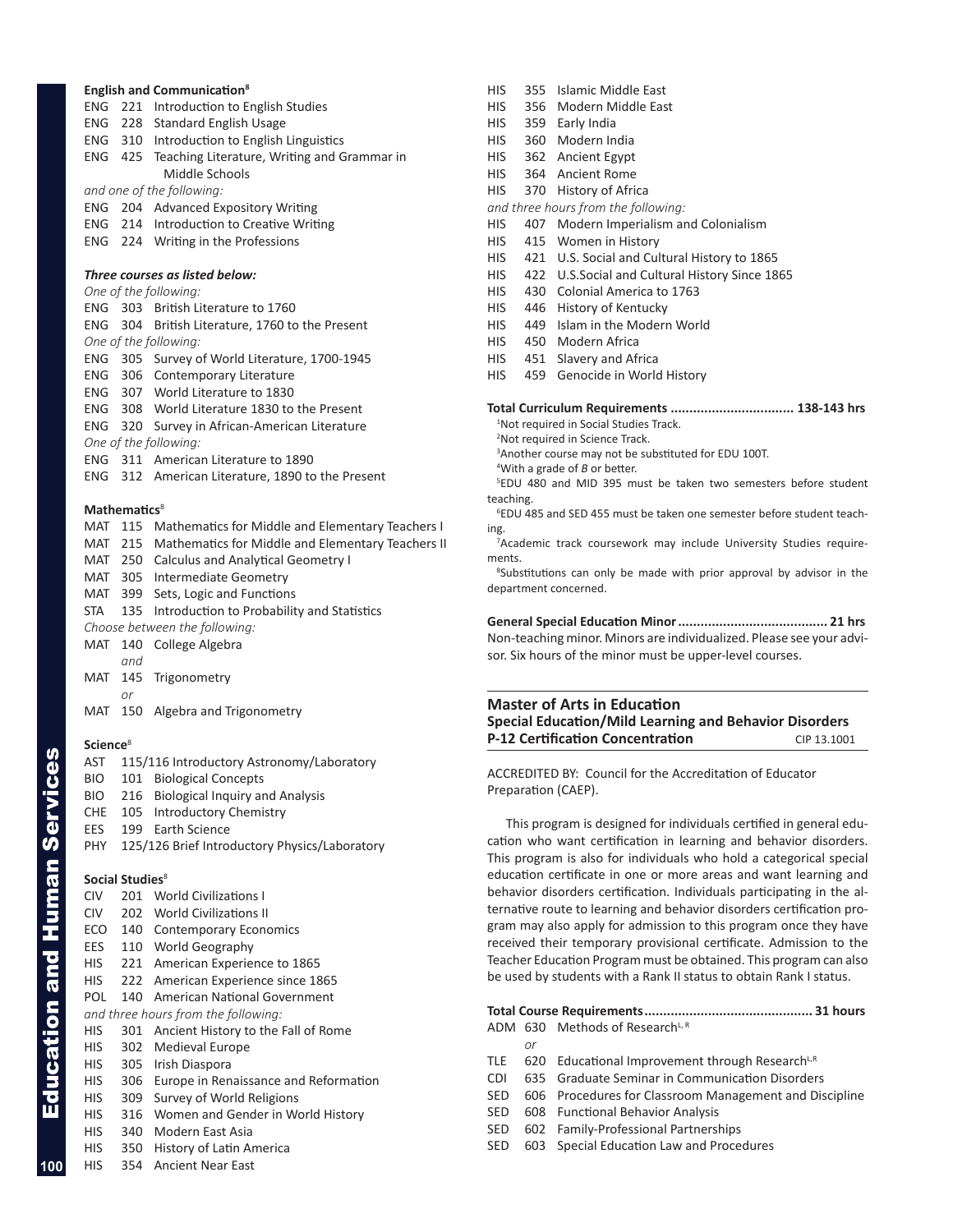- <span id="page-14-0"></span>SED 605 Characteristics and Needs of Children and Youth with Mild Disabilities
- SED 615 Collaboration Skills for Educators
- SED 625 Instructional Techniques for Children and Youth with Mild Disabilities
- SED 637 Advanced Diagnostic Procedures SED 690 Exit Seminar in Special Education
- 

# **Undergraduate Certification Deficiencies**

REA 618 Content Area Literacy K-12

*(Must be taken to satisfy undergraduate deficiencies or an approved reading course.)*

# **Master of Arts in Education Special Education/Moderate to Severe Disabilities P-12 Certification Concentration** CIP 13.1001

ACCREDITED BY: Council for the Accreditation of Educator Preparation (CAEP).

This program is for individuals with any elementary, middle, secondary, special education, or IECE certification who wish to obtain a P-12 certificate in moderate to severe disabilities. This program can also be used by students with a Rank II status to obtain Rank I status.

|     |     | ADM 630 Methods of Research <sup>L, R</sup>              |  |  |
|-----|-----|----------------------------------------------------------|--|--|
|     | or  |                                                          |  |  |
| TLE | 620 | Educational Improvement through Research <sup>L, R</sup> |  |  |
| SED | 602 | <b>Family-Professional Partnerships</b>                  |  |  |
| SED | 603 | Special Education Law and Procedures                     |  |  |
| SED | 607 | Transdisciplinary Assessment of Individuals with         |  |  |
|     |     | Moderate to Severe Disabilities                          |  |  |
| SED | 608 | <b>Functional Behavior Analysis</b>                      |  |  |
| SED | 609 | Instructional Procedures - Students with MSD             |  |  |
| SED | 614 | Advanced Instructional Technology                        |  |  |
| SED | 631 | Nature and Needs of Individuals with Moderate to         |  |  |
|     |     | Severe Disabilities                                      |  |  |
| SED | 645 | Strategies for Students with Autism                      |  |  |
| SED | 655 | Special Education Transition                             |  |  |
| SED | 690 | Exit Seminar in Special Education                        |  |  |
|     |     |                                                          |  |  |

**Note:** If any of the above courses were completed for initial certification, other SED courses will be utilized to complete this program.

# **Master of Arts in Education Special Education/Advanced Studies in Learning and Behavior Disorders Teacher Leader Concentration** CIP 13.1001

ACCREDITED BY: Council for the Accreditation of Educator Preparation (CAEP).

This program is designed for individuals certified in learning and behavior disorders. The program can also be used as a basis for developing a Rank I program.

# **TEACHER LEADERSHIP**

**Total Course Requirements............................................. 30 hours** EDU 631 Classroom Management and Student Motivation

- EDU 633 Curriculum Development
- EDU 637 Instruction for Diverse Learners
- TLE 600 Foundations of Teacher Leadership
- TLE  $620$  Educational Improvement through Research<sup>L, R</sup>
- TLE 640 Teacher Leadership ShowcaseLR

# **Additional Courses ............................................................ 15 hrs**

- SED 613 Advanced Behavior Support
- SED 614 Advanced Instructional Technology
- SED 651 Social Competence for Safe Environments
- SED 655 Special Education Transition
- SED elective (3 hrs) approved by advisor.

# **Other Degree Requirements**

Students must complete TLE 600 before enrolling in TLE 620.

# **Moderate to Severe Disabilities**

This program is designed for teachers certified in learning and behavior disorders who wish to obtain a P-12 certification in moderate to severe disabilities. A valid learning and behavioral teaching certificate is required for entrance. The student's progress will be continuously assessed throughout the program using established program checkpoints and portfolio entries addressing Kentucky teacher standards.

**Total Course Requirements............................................. 19 hours**

- SED 607 Transdisciplinary Assessment of Individuals with Moderate to Severe Disabilities
- SED 609 Instructional Procedures Students with MSD
- SED 614 Advanced Instructional Technology
- SED 631 Nature and Needs of Individuals with Moderate to Severe Disabilities
- SED 645 Strategies for Students with Autism
- SED 655 Special Education Transition
- SED 690 Exit Seminar in Special Education

# Department of Community Leadership and Human Services

108 Carr Health Building

270-809-6802

**Chair:** Paul Lucko. **Faculty:** Brookhiser, Cassity-Caywood, Chakradhar, Esau, Ferreira, Gowen, Hancock, Hepworth, Meriedeth, Pittman-Munke, Rogers, Simon, Weber, Wylie.

The Department of Community Leadership and Human Services offers areas in criminal justice and social work, majors in criminal justice, nonprofit leadership studies, and minors in adventure leadership, community recreation, criminal justice, gerontology, juvenile justice, nonprofit leadership studies, and social welfare.

**Criminal Justice -** The criminal justice program affords students a broad-based overview of the criminal justice system and its components as well as the ability to specialize in an area of the student's interest. Through the choice of electives, students can emphasize policing, corrections, the nature of crime, and crime causation. Criminal justice graduates are prepared for a variety of professional careers as well as graduate studies in criminal justice or law.

**Social Work -** The primary purpose of the social work program is to prepare students for entry-level professional generalist practice as social workers in a variety of social service agencies and organizations. To accomplish this purpose, a well-developed curriculum is offered that is responsive to the social problems and issues confronting society today, and which provides students a stimulating and provocative approach to preparing themselves for a social work career.

**Nonprofit Leadership Studies -** The Nonprofit Leadership Studies program is designed to develop the next generation of nonprofit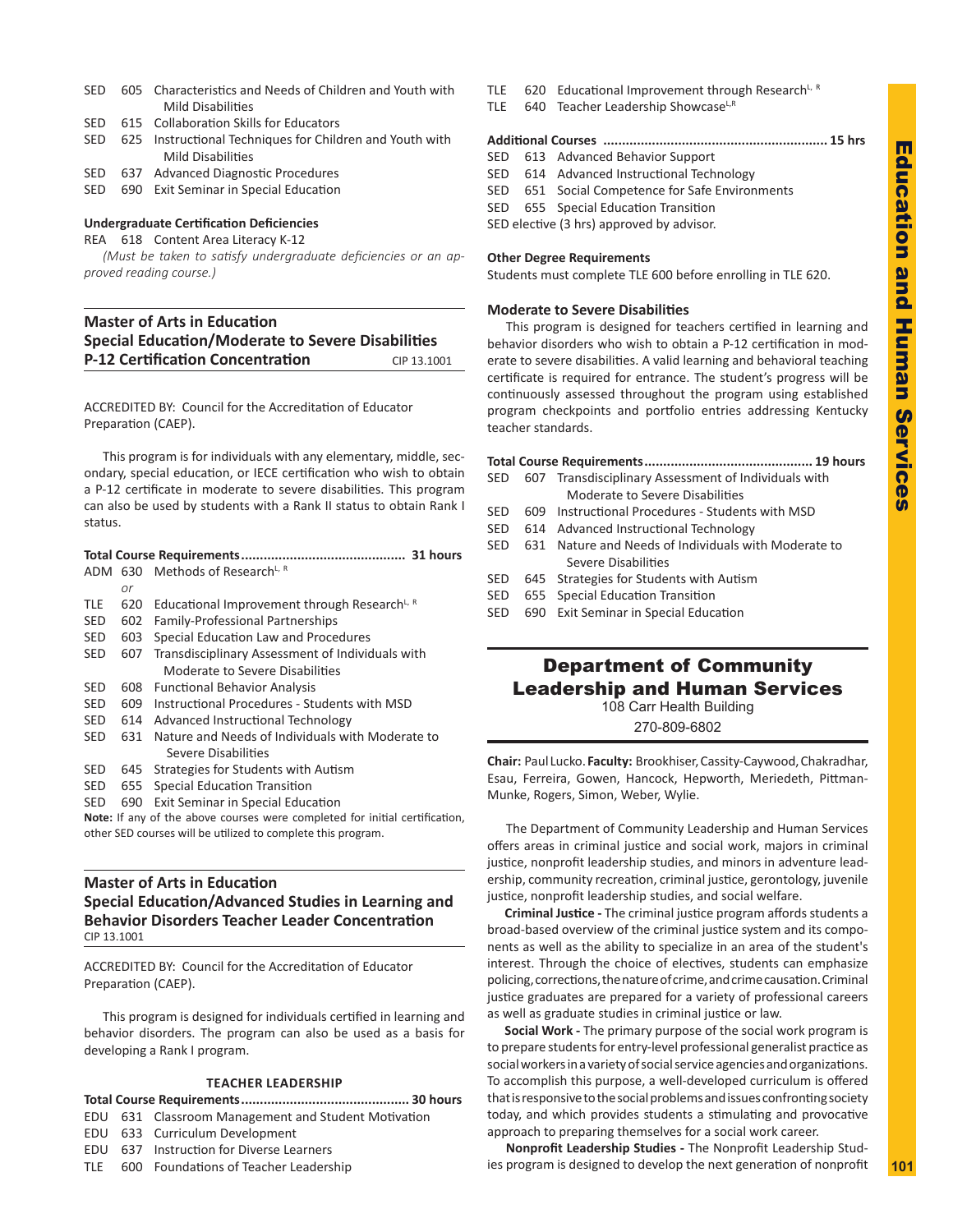<span id="page-15-0"></span>sector leaders, prepared to engage as highly effective and dedicated professionals committed to improving the quality of life for people around the world. The program offers two tracks: nonprofit management and outdoor recreation. Graduates from the Outdoor Recreation track are eligible to take the national examination to become Certified Park and Recreation Professionals (CRRP).

# **Criminal Justice**

The criminal justice program offers students a broad-based overview of the criminal justice system and its components as well as the opportunity to focus in an area of the student's interest by taking specific elective courses. Criminal justice graduates are prepared for a variety of professional careers as well as criminal justice graduate study or law school.

This program leads to a Bachelor of Arts or a Bachelor of Science in criminal justice. The University Studies component provides the necessary liberal arts education, while the criminal justice area or major further develops the individual student's oral, written, analytical, leadership, and problem-solving skills. Internship experiences in a variety of agencies are available during the junior and senior years and are an excellent way to find employment in federal or state agencies.

The faculty encourages all students to be actively involved in student organizations, which provide opportunities for students to network with criminal justice practitioners and gain valuable leadership experiences. Available is a criminal justice student organization, the Criminal Justice Society.

Students should declare criminal justice as their intended area, major, or minor as early as possible so that they can be properly advised.

**Requirements to Graduate:** To graduate with a criminal justice area, major, or minor, all students must earn a grade of *C* or higher in all CRJ courses counting towards the area, major, or minor, including CRJ electives needed to graduate.

**Note to Auditors:** Students who desire to take a CRJ course without a grade (for no credit) may do so if such an audit is approved by the course professor in writing by the last day to add a course. If a student is having trouble with a course and is expecting to fail the course, it should be dropped before the drop or withdrawal deadline to secure a *W* grade. If a student changes from normal grade to audit after the first week of class, all course work must still be completed and full attendance is expected. The audit will turn into an *E* (failing final grade) if the student receives less than a *D* as the final grade.

### **AREA: Criminal Justice1**

| Criminal Justice- |                                                     |                                                                 |  |  |  |  |  |
|-------------------|-----------------------------------------------------|-----------------------------------------------------------------|--|--|--|--|--|
|                   | Bachelor of Arts/Bachelor of Science<br>CIP 43.0104 |                                                                 |  |  |  |  |  |
|                   |                                                     |                                                                 |  |  |  |  |  |
|                   |                                                     |                                                                 |  |  |  |  |  |
|                   |                                                     | (See Academic Degrees and Programs.)                            |  |  |  |  |  |
|                   |                                                     | University Studies selections must include:                     |  |  |  |  |  |
|                   |                                                     | • Oral and Written Communication                                |  |  |  |  |  |
|                   |                                                     |                                                                 |  |  |  |  |  |
|                   | COM 161 Introduction to Public Speaking             |                                                                 |  |  |  |  |  |
|                   |                                                     | • Scientific Inquiry, Methodologies, and Quantitative Skills    |  |  |  |  |  |
|                   |                                                     | STA 135 Introduction to Probability and Statistics <sup>2</sup> |  |  |  |  |  |
|                   |                                                     | • Social and Self-Awareness and Responsible Citizenship         |  |  |  |  |  |
|                   |                                                     | POL 140 American National Government                            |  |  |  |  |  |
|                   |                                                     | PSY 180 General Psychology                                      |  |  |  |  |  |
|                   |                                                     | • University Studies Electives                                  |  |  |  |  |  |
|                   |                                                     | CSC 199 Introduction to Information Technology                  |  |  |  |  |  |
|                   |                                                     | SOC 133 Introduction to Sociology                               |  |  |  |  |  |
|                   | or                                                  |                                                                 |  |  |  |  |  |
| SOC.              |                                                     | 231 Social Problems                                             |  |  |  |  |  |

# **Required Courses ............................................................... 35 hrs**

- CRJ 100T Transitions
- CRJ 140 Introduction to Criminal Justice
- CRJ 220 Law Enforcement
- CRJ 240 Corrections
- CRJ 300 Crime and Criminals<sup>3</sup>
- CRJ 400 Applied Criminal Justice Research
- CRJ 499 Senior Seminar in Criminal Justice
- *and four of the following:*
- CRJ 305 Internship
- CRJ 320 Juvenile Justice
- CRJ 325 Criminal Justice Ethics
- CRJ 355 Security in Business and Industry
- CRJ 385 Violent Crime
- CRJ 442 Probation and Parole: Community Corrections
- CRJ 445 Criminal Justice Diversity
- CRJ 455 Police and Community Relations
- CRJ 470 Institutional Corrections
- CRJ 544 Constitutional and Legal Issues in Criminal Justice
- CRJ 573 Victimology
- *and one of the following:*
- ENG 204 Advanced Expository Writing
- ENG 205 Writing for the Social Science
- ENG 224 Writing in the Professions
- ENG 324 Technical Writing

**Required 300-level and above CRJ Electives........................ 15 hrs Note:** Only six hours of credit toward the area may be received from CRJ 305, 488, or 489. CRJ 448 may be repeated as long as the topic differs.

**Collateral/Support Courses................................................. 12 hrs**

# **Business**

- *Choose one course from the following:*
- ACC 200 Principles of Financial Accounting
- BUS 140 Foundations of Business
- BUS 215 Business Communication
- ECO 140 Contemporary Economics
- ECO 190 Consumer Economics
- ECO 200 Economics and Politics
- FIN 230 Personal Financial Planning
- MGT 350 Fundamentals of Management
- MKT 360 Principles of Marketing

# **Critical Thinking, Computers and Technology**

- *Choose one course from the following:*
- COM 261 Debate and Advocacy
- COM 367 Communication and Critical Thought
- COM 422 Communication and Technology
- CSC 101 Introduction to Problem Solving Using Computers
- CSC 125 Internet and Web Page design
- EGR 140 Introduction to computing Applications in Science and Engineering
- ENG 226 Argument and Discourse
- MKT 285 Emerging Technologies in Marketing
- PHI 103 Critical Thinking
- PHI 203 Symbolic Logic
- PSY 327 Problem-Solving and Decision-Making
- REC 410 Application of Technology to Recreation Decision Making
- TSM 132 Network Technical Support

# **Communications**

*Choose one course from the following:*

COM 131 Introduction to Interpersonal Communication

COM 331 Interpersonal Communication

|            |    | DALIEIUI UI AITS/DALIEIUI UI SCIETICE                        | UIF 43.1 |
|------------|----|--------------------------------------------------------------|----------|
|            |    |                                                              |          |
|            |    | (See Academic Degrees and Programs.)                         |          |
|            |    | University Studies selections must include:                  |          |
|            |    | • Oral and Written Communication                             |          |
|            |    | COM 161 Introduction to Public Speaking                      |          |
|            |    | • Scientific Inquiry, Methodologies, and Quantitative Skills |          |
| STA        |    | 135 Introduction to Probability and Statistics <sup>2</sup>  |          |
|            |    | • Social and Self-Awareness and Responsible Citizenship      |          |
| POL        |    | 140 American National Government                             |          |
|            |    | PSY 180 General Psychology                                   |          |
|            |    | • University Studies Electives                               |          |
| <b>CSC</b> |    | 199 Introduction to Information Technology                   |          |
|            | or | SOC 133 Introduction to Sociology                            |          |
|            |    | مقمولوا مقاط المثمورة فالتلاف                                |          |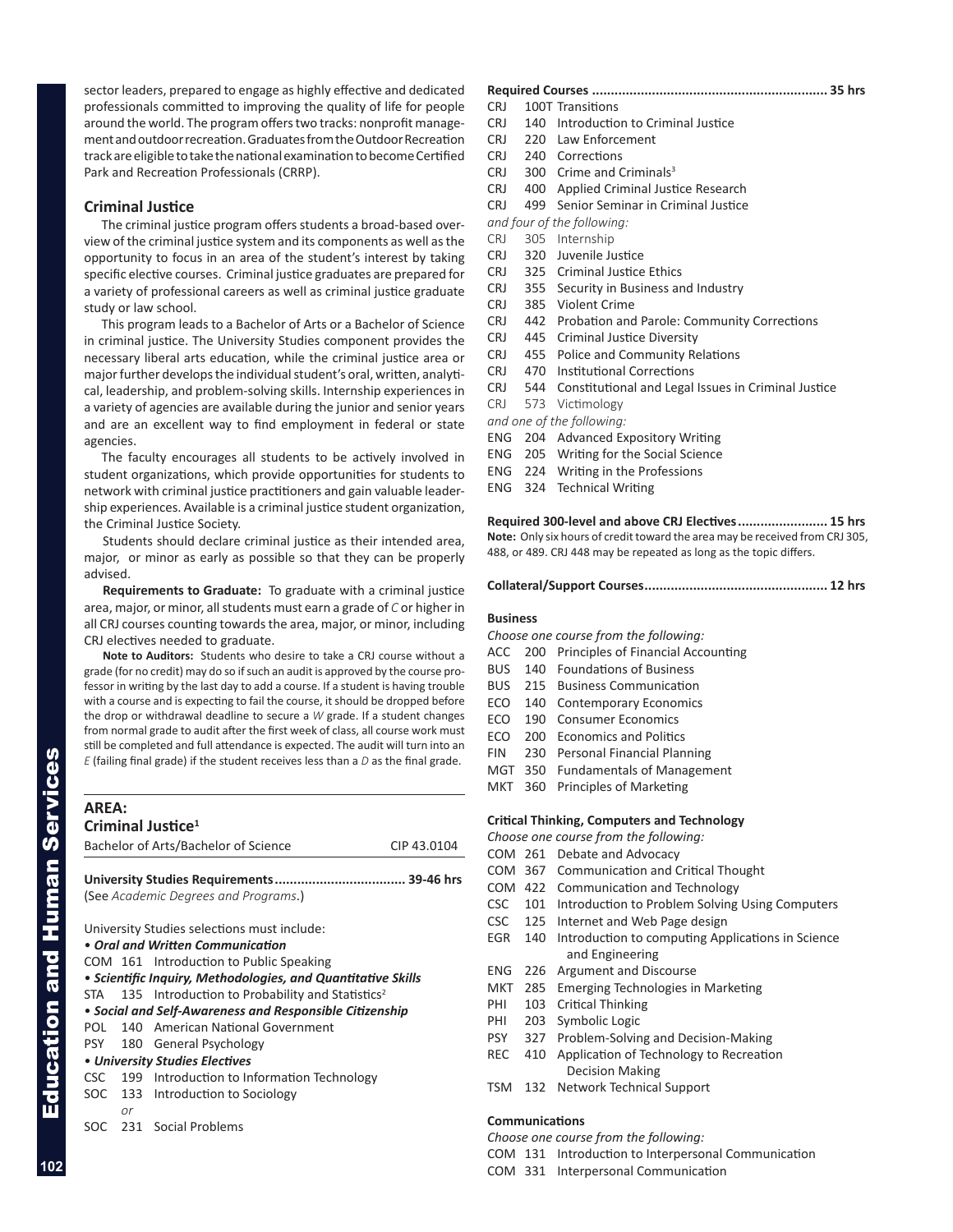- <span id="page-16-0"></span>COM 353 Team Communication and Leadership
- COM 361 Career Presentations
- COM 380 Organizational Communication
- COM 384 Communication Skills for Professionals
- COM 439 Conflict and Communication
- COM 461 Persuasive Communication

# **Psychology**

| Choose one course from the following: |     |                                              |  |  |
|---------------------------------------|-----|----------------------------------------------|--|--|
| <b>PSY</b>                            |     | 245 Law and Psychology                       |  |  |
| <b>PSY</b>                            |     | 322 Motivation and Emotion                   |  |  |
| <b>PSY</b>                            |     | 325 Introduction to Clinical Psychology      |  |  |
| <b>PSY</b>                            | 404 | Drugs, Alcohol and Behavior                  |  |  |
| <b>PSY</b>                            |     | 405 Industrial and Organizational Psychology |  |  |
| <b>PSY</b>                            |     | 406 Personality                              |  |  |
| <b>PSY</b>                            |     | 407 Abnormal Psychology                      |  |  |
| <b>PSY</b>                            |     | 471 Behavior Modification                    |  |  |
|                                       |     |                                              |  |  |

# **Career-Focused Electives............................................... 12-19 hrs**

# **Total Curriculum Requirements ........................................ 120 hrs**

<sup>1</sup>No substitutions and/or alterations in the above curriculum shall be made without the recommendation of a criminal justice advisor and the written approval of a criminal justice program director in accordance with criminal justice program policies.

<sup>2</sup>Students may receive credit for another statistics course of at least three credit hours, such as PSY 300.

<sup>3</sup> **CRJ 300** is **not** the same as the MSU course SOC 338. CRJ 300 cannot be substituted with any course from another institution if it was called "Criminology" and/or offered as a sociology course.

| <b>MAJOR:</b> |     |                                                              |             |
|---------------|-----|--------------------------------------------------------------|-------------|
|               |     | Criminal Justice <sup>1</sup>                                |             |
|               |     | Bachelor of Arts/Bachelor of Science                         | CIP 43.0104 |
|               |     |                                                              |             |
|               |     | (See Academic Degrees and Programs.)                         |             |
|               |     | University Studies selections must include:                  |             |
|               |     | • Oral and Written Communication                             |             |
|               |     | COM 161 Introduction to Public Speaking                      |             |
|               |     | · Scientific Inquiry, Methodologies, and Quantitative Skills |             |
| STA           |     | 135 Introduction to Probability and Statistics <sup>2</sup>  |             |
|               |     | • Social and Self-Awareness and Responsible Citizenship      |             |
| POL           |     | 140 American National Government                             |             |
| <b>PSY</b>    |     | 180 General Psychology                                       |             |
|               |     | • University Studies Electives                               |             |
| <b>CSC</b>    |     | 199 Introduction to Information Technology                   |             |
|               |     | SOC 133 Introduction to Sociology                            |             |
|               | or  |                                                              |             |
| SOC           |     | 231 Social Problems                                          |             |
|               |     |                                                              |             |
| <b>CRJ</b>    |     | 100T Transitions                                             |             |
| <b>CRJ</b>    |     | 140 Introduction to Criminal Justice                         |             |
| <b>CRJ</b>    |     | 220 Law Enforcement                                          |             |
| <b>CRJ</b>    |     | 240 Corrections                                              |             |
| <b>CRJ</b>    |     | 300 Crime and Criminals <sup>3</sup>                         |             |
| CRJ.          |     | 400 Applied Criminal Justice Research                        |             |
| <b>CRJ</b>    | 499 | Senior Seminar in Criminal Justice                           |             |
|               |     | and two of the following:                                    |             |
| <b>CRJ</b>    | 320 | Juvenile Justice                                             |             |
| <b>CRJ</b>    |     | 325 Criminal Justice Ethics                                  |             |
|               |     | CRJ 385 Violent Crime                                        |             |
|               |     | CRJ 445 Criminal Justice Diversity                           |             |
| <b>CRJ</b>    | 544 | Constitutional and Legal Issues in Criminal Justice          |             |

# *and one of the following:*

- ENG 205 Writing for the Social Science
- ENG 224 Writing in the Professions
- ENG 324 Technical Writing

# **Required 300-level and above CRJ Electives........................ 12 hrs**

**Note:** Only six hours of credit toward the major may be received from CRJ 305, 488, or 489. CRJ 448 may be repeated as long as the topic differs.

|--|--|--|--|--|

**Total Curriculum Requirements ........................................ 120 hrs**

<sup>1</sup>No substitutions and/or alterations in the above curriculum shall be made without the recommendation of a criminal justice advisor and the written approval of a criminal justice program director in accordance with criminal justice program policies.

<sup>2</sup>Students may receive credit for another statistics course of at least three credit hours, such as PSY 300.

<sup>3</sup> **CRJ 300** is **not** the same as the MSU course SOC 338. CRJ 300 cannot be substituted with any course from another institution if it was called "Criminology" and/or offered as a sociology course.

<sup>4</sup>A second major can replace the required minor.

**Criminal Justice Minor........................................................ 21 hrs** CRJ 140 and CRJ 300<sup>3</sup>; two courses from CRJ 220, 240, 320, or 355; and nine hours of CRJ electives. Only three hours are allowed from CRJ 305, 488, or 489. At least 12 hours must be completed at the upper-level. Students can only apply courses in which they earned a *C* or higher toward the minor. Students are expected to take the necessary prerequisites listed under CRJ course descriptions. No substitutions and/or alterations in the above curriculum shall be made without written approval of the criminal justice program director.

**Juvenile Justice Minor ........................................................ 21 hrs** CRJ 140 and CRJ 320; one course from CRJ 533, 537, or 573; two courses from EDP 260, PSY 260, 261, 262, SOC 441, SWK 336, 395, or 405; and two courses from CRJ 220, 240, 300<sup>3</sup>, 325, 455, 470, 505, 533, 537, or 573. At least 12 hours must be completed at the upperlevel. Students can only apply courses in which they earned a *C* or higher toward the minor. Students are expected to take the necessary prerequisites listed under course descriptions. No substitutions and/or alterations in the above curriculum shall be made without written approval of the criminal justice program director. This minor cannot be taken by students in the CRJ major or area.

# **Social Work**

The primary purpose of the social work program is to prepare students for entry-level professional generalist practice as social workers in a variety of social service agencies and organizations. To accomplish this purpose, a well-developed curriculum is offered that is responsive to the social problems and issues confronting society today, providing students with a stimulating and provocative approach to preparing themselves for a social work career. The undergraduate social work program is has been accredited by the Council on Social Work Education since 1974.

The social work program is designed to meet the career interests of students in such fields as family and children's services, health, substance abuse, mental health, aging, education and corrections.

Undergraduate social work practitioners work in such settings as: recreational programs for children; group homes; public and private child welfare programs; public assistance programs; public housing programs; domestic violence shelters; hospitals; nursing homes; home health agencies; programs serving the chronically mentally ill; alcohol/drug rehabilitation and prevention programs; programs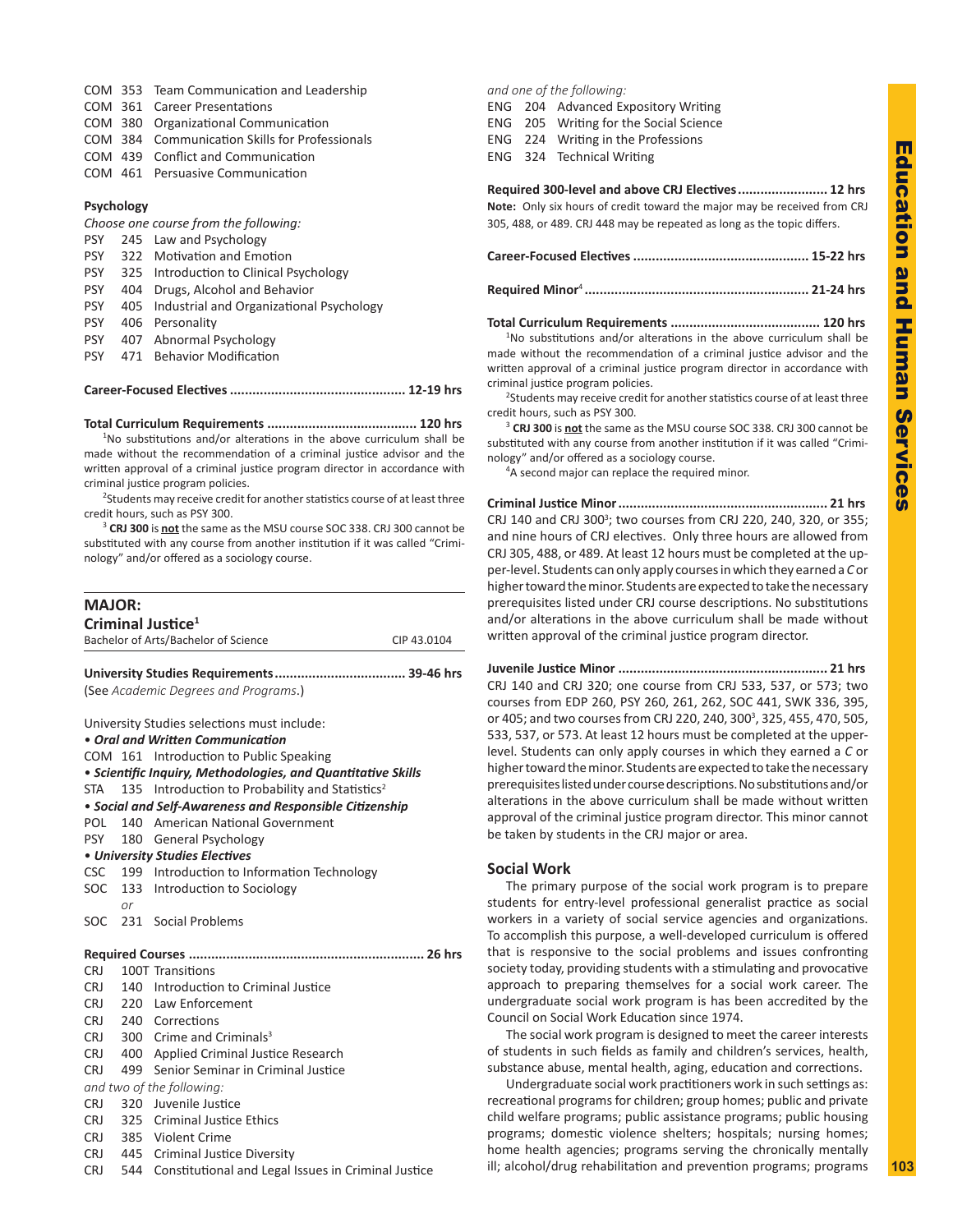<span id="page-17-0"></span>serving persons with physical and/or developmental disabilities; senior citizens programs; preschools; elementary and secondary schools; probation and parole; prisons and other court-related programs. Another important function of the program is to provide a sound academic foundation for students entering graduate study in social work or related fields of human service.

Students must earn a grade of *C* or better in all social work course work. Any social work course with a grade of less than *C* must be repeated. Students must have a GPA of at least 2.5 in social work program courses, and a minimum overall GPA of 2.5 in order to be graduated.

# **Requirements for Admission**

In order to be admitted to the social work program, a student must 1) have completed 60 semester hours of course work with a minimum GPA of 2.50; 2) have completed SWK 190, 201, 225, and 301 or 302 with a minimum GPA of 2.50 and no grades in a SWK class below *C*; 3) complete an application for admission to the program; 4) be successfully reviewed by the social work program admissions committee; 5) complete any other requirements or testing that the social work program admissions committee members deem necessary for admission; and 6) sign a statement indicating that he/she has read and will follow the Code of Ethics of the National Association of Social Workers.

# **Field Practicum**

In order to be admitted to SWK 499 Field Practicum, a student must 1) have been formally admitted to the social work program; 2) have completed SWK 310, 311, 312, 313, and 498; and 3) be successfully reviewed by the social work field education review committee, and 4) must have completed all other course work needed for graduation. No student is guaranteed a field placement since agencies have final authority to accept or reject a potential student.

| <b>AREA:</b> | <b>Social Work</b> |                                                               |             |
|--------------|--------------------|---------------------------------------------------------------|-------------|
|              |                    | <b>Bachelor of Social Work Degree</b>                         | CIP 44,0701 |
|              |                    |                                                               |             |
|              |                    | <b>ACCREDITED BY: Council on Social Work Education (CSWE)</b> |             |
|              |                    |                                                               |             |
|              |                    | University Studies selections must include:                   |             |
|              |                    | •Social and Self-Awareness and Responsible Citizenship        |             |
| POL          |                    | 140 American National Government                              |             |
| SOC          |                    | 133 Introduction to Sociology                                 |             |
|              |                    | • University Studies Electives                                |             |
| <b>CSC</b>   |                    | 199 Introduction to Information Technology                    |             |
| <b>PSY</b>   |                    | 180 General Psychology                                        |             |
|              |                    |                                                               |             |
|              |                    | SWK 100T Transitions                                          |             |
|              |                    | SWK 190 Introduction to Social Work                           |             |
|              |                    | SWK 201 Social Work and Social Welfare                        |             |
|              |                    | SWK 225 Human Diversity                                       |             |
|              |                    | SWK 301 Human Behavior and the Social Environment I           |             |
|              |                    | SWK 302 Human Behavior and the Social Environment II          |             |
|              |                    | SWK 303 Principles and Methods of Research                    |             |
|              | SWK 310            | Social Work Practice I                                        |             |
| SWK 311      |                    | Social Work Practice Skills                                   |             |
|              |                    | SWK 312 Social Work Practice II                               |             |
|              | SWK 313            | Social Work Practice III                                      |             |
| SWK          | 350                | Social Welfare Policies and Services                          |             |
| <b>SWK</b>   | 385                | Social Work in Mental Health Settings                         |             |

SWK 498 Senior Seminar SWK 499 Field Practicum

**Social Work Electives.......................................................... 15 hrs** *Choose two upper division social work (SWK) classes with exception of SWK 500. The other nine hours may be chosen from any SWK courses.*

**Co-Requirements for Area .................................................. 15 hrs** *Student should choose 15 hours from the following prefixes:* ANT, CRJ, FCS, NLS, NTN, PHI, PSY, RGS, SOC, SWK, or any foreign language course.

**Total Curriculum Requirements ........................................ 120 hrs**

**Social Welfare Minor.......................................................... 21 hrs** SWK 102, 201, 225, and SWK 350. Choose three of the following: SWK 230, 303, 305, 308, 336, 426, 427, 428, or 429. Social welfare minors are not permitted to take SWK 301, 302, 310, or any class that requires SWK 310 as a pre- or corequisite. No substitutions/alterations in the above curriculum will be permitted without written prior approval of the program director. Six hours must be upper-level courses.

# **Gerontology**

Through this minor, students learn about the aging process, services for the elderly, and the techniques for working with the elderly. The 21-hour minor in social gerontology combines course work in several disciplines including sociology, social work, psychology and therapeutic recreation. A minor in gerontology provides students with the background they need to provide services to older people.

**Gerontology Minor............................................................. 21 hrs** GTY 264, 305, 341, 520, plus nine hours of limited electives. Six hours must be upper-level courses.

# **Nonprofit Leadership Studies**

The Nonprofit Leadership Studies program is designed to develop the next generation of nonprofit sector leaders, prepared to engage as highly effective and dedicated professionals committed to improving the quality of life for people around the world. The nonprofit sector is highly diverse, addressing issues and needs related to health services, education, social and legal services, civic and environmental advocacy, international relations and development, arts and culture, youth development and human services. Example organizations include the American Red Cross, Boy and Girl Scouts of America, Feeding America, Habitat for Humanity, Humane Society, National Urban League, United Way, World Vision, YMCA, 4-H and a range of institutions in the healthcare, higher education, and faithbased institutions.

Two tracks are offered: nonprofit management and outdoor recreation. Both tracks provide students with knowledge and skills in the areas of program development, marketing and public relations, financial resource development and management, cultural competency and diversity, volunteer and human resource management, as well as many other competencies needed to work in and lead nonprofit organizations. The Program integrates teaching, research, and service to develop the skills, provide the experiences, and nurture the spirit and passion required of effective leadership. Graduates from the Outdoor Recreation track are eligible to take the national examination to become Certified Park and Recreation Professionals (CRRP).

**104**

Education and Human Services

**Education and Human Services**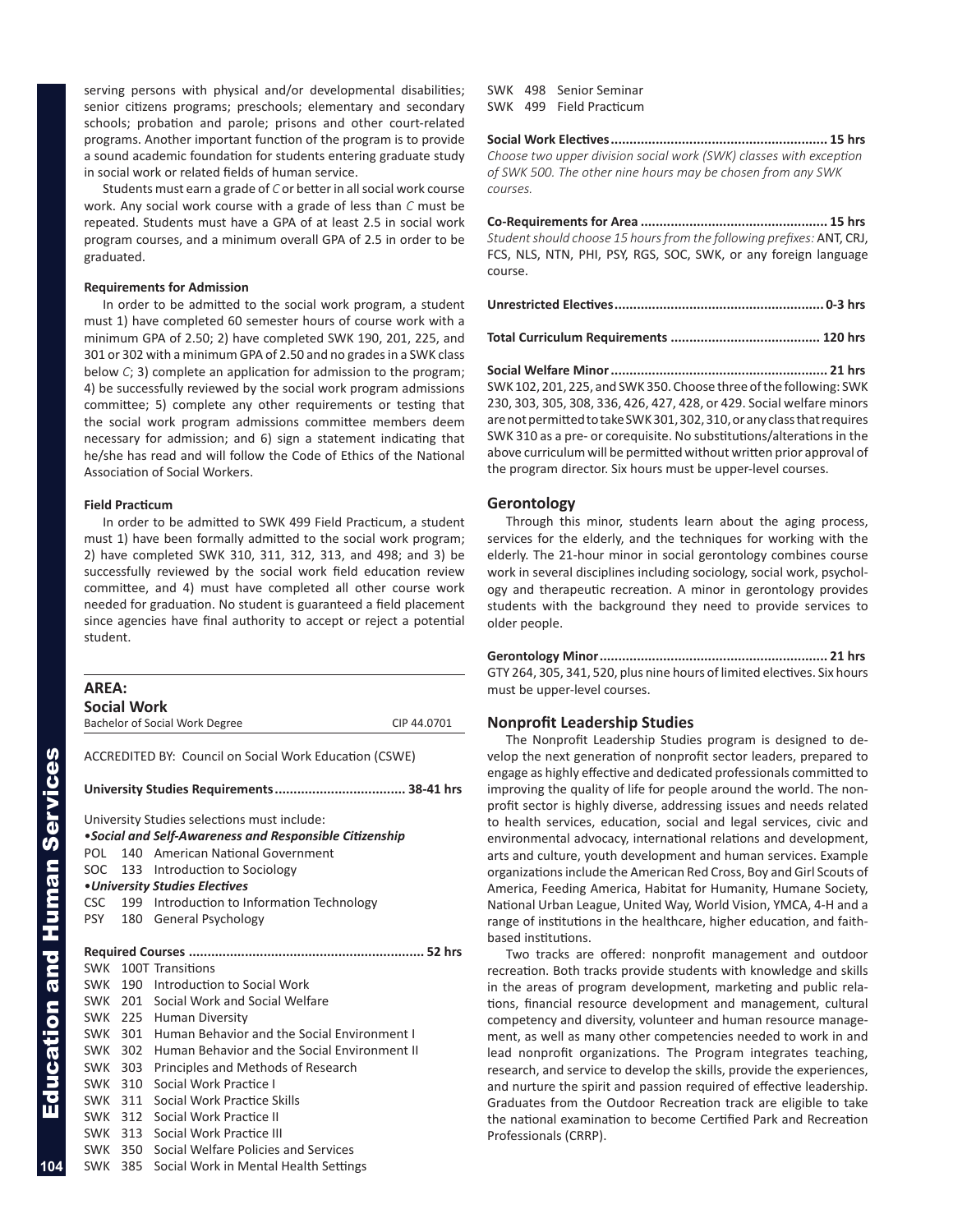<span id="page-18-0"></span>**Note**: With the exception of first semester freshmen, all students must have a cumulative GPA of 2.0 or higher and have completed all developmental courses prior to declaring Nonprofit Leadership Studies as a major. The major is offered as a B.A. or B.S. and requires a minor. (A second major can replace the required minor.)

# **MAJOR:**

| Nonprofit Leadership Studies/Nonprofit Management Track |     |                                                                                                        |  |
|---------------------------------------------------------|-----|--------------------------------------------------------------------------------------------------------|--|
|                                                         |     | Bachelor of Arts/Bachelor of Science<br>CIP 44.0702                                                    |  |
|                                                         |     |                                                                                                        |  |
|                                                         |     | (See Academic Degrees and Programs.)                                                                   |  |
|                                                         |     |                                                                                                        |  |
|                                                         |     | University Studies selections must include:<br>. Social and Self-Awareness and Responsible Citizenship |  |
| <b>NLS</b>                                              |     | 290 Community Engagement and the Nonprofit Sector                                                      |  |
|                                                         |     |                                                                                                        |  |
|                                                         |     |                                                                                                        |  |
| <b>NLS</b>                                              |     | 100T Transitions                                                                                       |  |
| <b>NLS</b>                                              |     | 207 Diversity and Inclusion in a Global Society                                                        |  |
| <b>NLS</b>                                              | 302 | <b>Special Event Management</b>                                                                        |  |
| <b>NLS</b>                                              | 350 | Program Development                                                                                    |  |
| <b>NLS</b>                                              | 351 | Leadership, Governance, and Board Development                                                          |  |
| <b>NLS</b>                                              | 352 | Human Resource and Volunteer Development                                                               |  |
| <b>NLS</b>                                              | 400 | Professional Internship                                                                                |  |
| <b>NLS</b>                                              | 402 | Financial Resource Management and Fund<br>Development                                                  |  |
| <b>NLS</b>                                              | 410 | Technology Skill for Community Organizations                                                           |  |
| <b>NLS</b>                                              | 450 | Senior Seminar Capstone                                                                                |  |
|                                                         |     |                                                                                                        |  |
| <b>NLS</b>                                              | 300 | Introduction to Nonprofit Management                                                                   |  |
| <b>NLS</b>                                              | 305 | Giving, Philanthropy and Grant-making                                                                  |  |
| <b>NLS</b>                                              | 465 | Policy, Legal Issues and Advocacy for Social Change in                                                 |  |
|                                                         |     | Nonprofit Organizations                                                                                |  |
|                                                         |     | Choose three hours from the following:                                                                 |  |
| <b>NLS</b>                                              | 306 | Aging in American Society                                                                              |  |
| <b>NLS</b>                                              | 370 | Philanthropy, NGOs and International Development                                                       |  |
| <b>NLS</b>                                              | 380 | The Nonprofit Sector in Comparative Perspective:<br><b>Study Abroad Experience</b>                     |  |
| <b>NLS</b>                                              | 403 | Nonprofit and Recreation Facilities                                                                    |  |
|                                                         |     | Choose three hours from the following:                                                                 |  |
| <b>NLS</b>                                              | 430 | NPOs and Community Development: Comprehensive                                                          |  |
|                                                         |     | <b>Strategies for Impact</b>                                                                           |  |
| <b>NLS</b>                                              | 475 | Social Entrepreneurship                                                                                |  |
| NLS                                                     | 485 | Seminar on Leadership Development                                                                      |  |
|                                                         |     |                                                                                                        |  |
|                                                         |     | With the support of the academic advisor, students select courses                                      |  |
|                                                         |     | that align their professional and career goals.                                                        |  |
|                                                         |     |                                                                                                        |  |
|                                                         |     |                                                                                                        |  |
|                                                         |     |                                                                                                        |  |
|                                                         |     |                                                                                                        |  |

# **Additional Degree Requirement**

A 2.50 grade point average in major and minor.

|                     |            | Bachelor of Arts/Bachelor of Science                                           | CIP 44.0702 |
|---------------------|------------|--------------------------------------------------------------------------------|-------------|
|                     |            |                                                                                |             |
|                     |            | (See Academic Degrees and Programs.)                                           |             |
|                     |            | University Studies selections must include:                                    |             |
|                     |            | · Social and Self-Awareness and Responsible Citizenship                        |             |
| <b>NLS</b>          | 290        | Community Engagement and the Nonprofit Sector                                  |             |
|                     |            |                                                                                |             |
| <b>NLS</b>          |            | 100T Transitions                                                               |             |
| <b>NLS</b>          | 207        | Diversity and Inclusion in a Global Society                                    |             |
| <b>NLS</b>          | 300        | Introduction to Nonprofit Management                                           |             |
| <b>NLS</b>          | 302        | Special Event Management                                                       |             |
| <b>NLS</b>          | 350        | Program Development                                                            |             |
| NLS.                | 351        | Leadership, Governance, and Board Development                                  |             |
| NLS                 | 352        | Human Resource and Volunteer Development<br>400 Professional Internship        |             |
| NLS I<br><b>NLS</b> | 402        |                                                                                |             |
|                     |            | Financial Resource Management and Fund<br>Development                          |             |
| <b>NLS</b>          | 410        | Technology Skill for Community Organizations                                   |             |
| <b>NLS</b>          | 450        | Senior Seminar Capstone                                                        |             |
|                     |            |                                                                                |             |
| <b>NLS</b>          |            | 101 Introduction to Recreation and Leisure Services                            |             |
| <b>NLS</b>          |            | 295 Wilderness and Remote First Aid                                            |             |
| <b>NLS</b>          | 301        | <b>Outdoor Adventure Skills</b>                                                |             |
| <b>NLS</b>          | 306        | Aging in American Society                                                      |             |
| <b>NLS</b>          | 311        | Leadership of Adventure Education                                              |             |
| NLS.                | 403        | Nonprofit and Recreation Facilities                                            |             |
| <b>NLS</b>          | 405        | Organization and Administration of Recreation                                  |             |
| NLS.                | 460        | Natural Resources and Society                                                  |             |
| <b>NLS</b>          | 470        | Interpretation of Cultural and Natural Resources                               |             |
|                     |            |                                                                                |             |
|                     |            | Choose from the following:                                                     |             |
| <b>NLS</b>          | 102        | Camp Leadership and Campcraft                                                  |             |
| <b>NLS</b>          | 104        | <b>Rural Tourism</b>                                                           |             |
|                     |            | NLS 129 Basic Canoeing                                                         |             |
| NLS                 | 150        | Recreation Activity Leadership                                                 |             |
| NLS.                | 161        | Outdoor Cooking and Menu Planning                                              |             |
| <b>NLS</b>          |            | 162 Backpacking and Outdoor Living                                             |             |
| <b>NLS</b>          | 163        | Caving                                                                         |             |
| NLS.                |            | 164 Rock Climbing                                                              |             |
| NLS                 |            | 264 Intermediate Rock Climbing                                                 |             |
| NLS I               | 304        | <b>Community Recreation Service Learning</b>                                   |             |
| NLS.<br><b>NLS</b>  | 340<br>420 | <b>Extended Backcountry Travel</b><br>Field Studies in Environmental Education |             |
| <b>NLS</b>          | 445        | Research and Evaluation in Recreation                                          |             |
| <b>NLS</b>          | 480        | Special Problems in Nonprofit Organizations                                    |             |
|                     |            |                                                                                |             |
|                     |            |                                                                                |             |
|                     |            |                                                                                |             |

**Adventure Leadership Minor.............................................. 21 hrs** NLS 101, 295, 301, 311, and 460. Choose six hours from the following: NLS 104, 129, 150, 161, 162, 164, 340, 350, 410, 470, or 490. Three hours must be upper-level courses.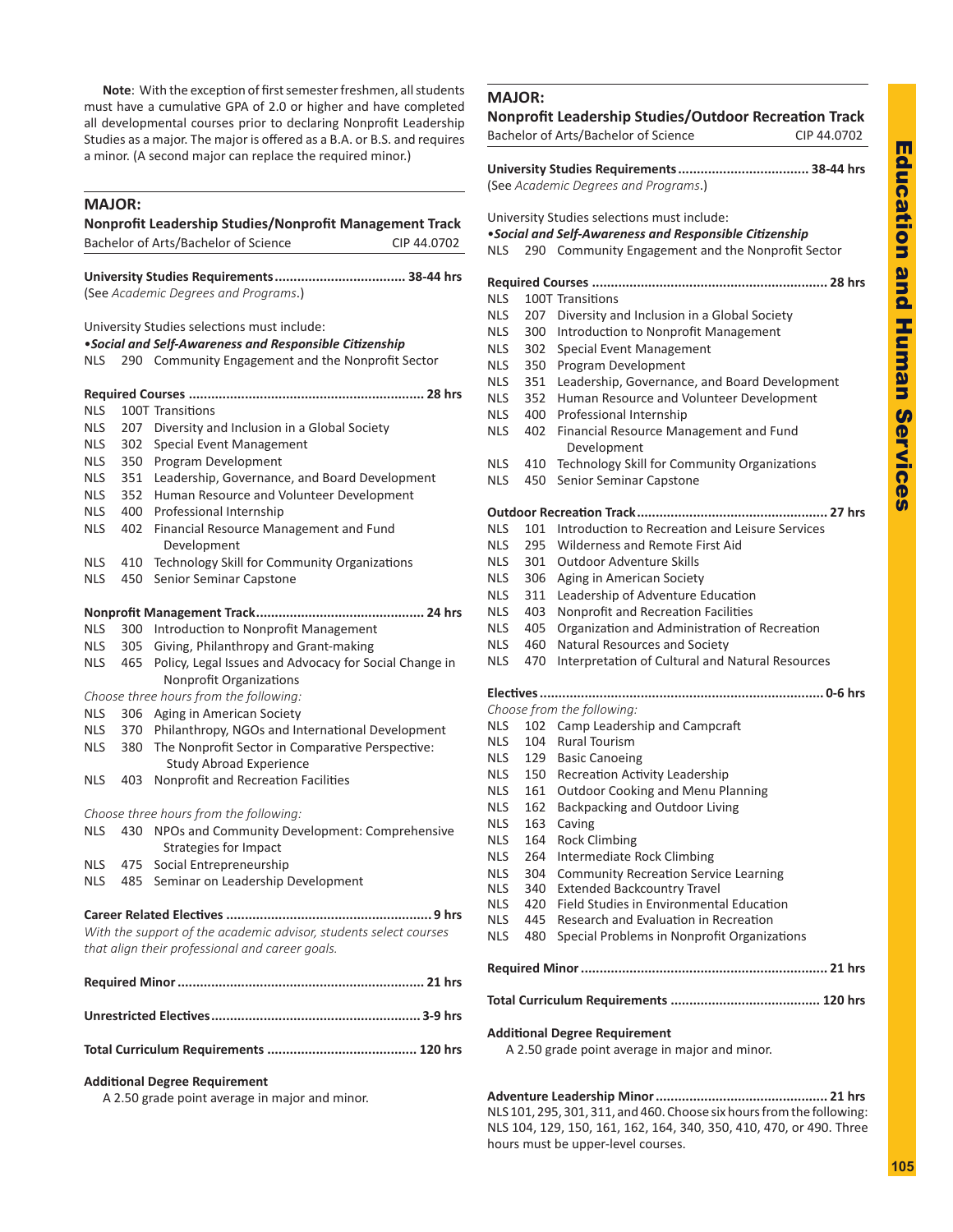<span id="page-19-0"></span>**Community Recreation Minor............................................. 22 hrs** NLS 101, 207, 302, 306, 350, and 405. Choose three hours of electives from the following: NLS 104, 352, 403, 410, 470, or 490.

**Nonprofit Leadership Studies Minor................................... 21 hrs** NLS 300, 350, 351, 402, 465, and six hours of limited electives. Six hours must be upper-level courses.

| <b>CERTIFICATE:</b>                 |             |
|-------------------------------------|-------------|
| <b>Nonprofit Leadership Studies</b> | CIP 44.0702 |

The Nonprofit Leadership Studies Certificate program is designed to support professionals working in leadership roles and those seeking to advance into leadership roles in the nonprofit sector. In addition, it supports those wanting to transition from government or business into the nonprofit sector. The certificate will help ensure a quality understanding of the role of the nonprofit sector in strengthening civil society. In addition, students will customize the set of courses taken to align with career interests across the field of practice. This program leads to a non-practice credential and is not approved by the Kentucky Educational Professional Standards Board.

# **Requirements for Admission**

Admission is based on applicants holding an undergraduate degree from an accredited higher education institution.

Applicants must comply with the Murray State University requirements (see *Graduate Admissions*). Additional requirements for unconditional admission are as follows:

- unconditional admission is based on an undergraduate GPA of 3.0 or higher;
- conditional admission for applicants with an undergraduate GPA below 3.0 requires a letter of application to the Program Director of the Nonprofit Leadership Studies Program describing the interest in the program. A student who is admitted conditionally must maintain a GPA of 3.0. Failure to do so results in academic probation or academic suspension, per University policy.

# **Total Course Requirements............................................. 12 hours** *Required for the first semester:*

NLS 600 The Nonprofit Sector and Civil Society *With academic advisor support, select three of the following courses:*

NLS 601 Seminar on Nonprofit Organizations

- NLS 602 Financial Resource Management and Development
- NLS 625 Nonprofit Organization Development, Management, and Leadership
- NLS 665 Policy, Legal Issues, and Advocacy for Social Change in Nonprofit Organizations
- NLS 675 Social Entrepreneurship
- NLS 685 Seminar on Leadership Development

| <b>Master of Science</b>            |             |
|-------------------------------------|-------------|
| <b>Nonprofit Leadership Studies</b> | CIP 44.0702 |
|                                     |             |

*This program has been suspended and no new students are being admitted. For current program information, contact the chair of the department.*

# **ENDORSEMENT: Environmental Education**

ACCREDITED BY: Kentucky Education Professional Standards Board

Students enrolled in a M.A.Ed. in elementary, middle, or secondary education may complete a 12-hour environmental education endorsement. Certified teachers are also eligible. This endorsement may be sought in any degree-seeking or planned teacher education program.

**Requirements................................................................. 12 hours**

- NLS 615 Introduction to Environmental Education
- NLS 664 Techniques of Teaching Environmental Education
- *Choose two of the following:*
- NLS 620 Internship in Environmental Education
- NLS 663 Workshops in Environmental Education
- NLS 667 International Environmental Education
- NLS 668 Agriculture and the Environment in the Classroom
- NLS 669 Investigation and Evaluation of Issues in Environmental Education
- NLS 660 Special Problems in Environmental Education
- NLS 670 Field Experiences in Environmental Education

# Department of Early Childhood and Elementary Education

3201 Alexander Hall

270-809-2500

**Chair:** Jacqueline Hansen. **Faculty:** Branch, Brown, Erikson, Fort, Gierhart, Grant, Hansen, Hendrith, Islam, Park, Patterson, Reed, Riley.

The Department of Early Childhood and Elementary Education prepares early childhood and elementary school teachers. Students completing one of the programs of study will be certified to apply to teach in an early childhood setting or in an elementary school. The programs are accredited by the Council for the Accreditation of Educator Preparation (CAEP) and the Kentucky Education Professional Standards Board.

The interdisciplinary early childhood education program prepares graduates to provide early intervention, care and educational services for infants, toddlers, preschool, and kindergarten children with and without disabilities and their families. The program includes courses in university studies, special education, early childhood, child development, and professional education. Center-based programs and public schools provide clinical experiences for majors.

The elementary education program prepares students to teach in elementary schools, kindergarten through fifth grade. Students are certified to teach all regular content areas to K-5 children. The four-year preparation program includes courses in University Studies, professional education, and elementary teaching methods. Students interact with children in local schools during the professional education courses taken each year of the program.

In addition to undergraduate degrees, the Department of Early Childhood and Elementary Education offers several Master of Arts in Education programs in teacher leader, interdisciplinary early childhood education, and reading and writing: literary specialist endorsement P-12. Students may also earn a Specialist in Education degree or endorsements in Instructional Computer Technology or in Environmental Education (housed in the Department of Community Leadership and Human Services).

Each of the master's programs provides for the renewal of the provisional teaching certificate and advancement to Rank I or Rank II classification. Interdisciplinary Early Childhood Education majors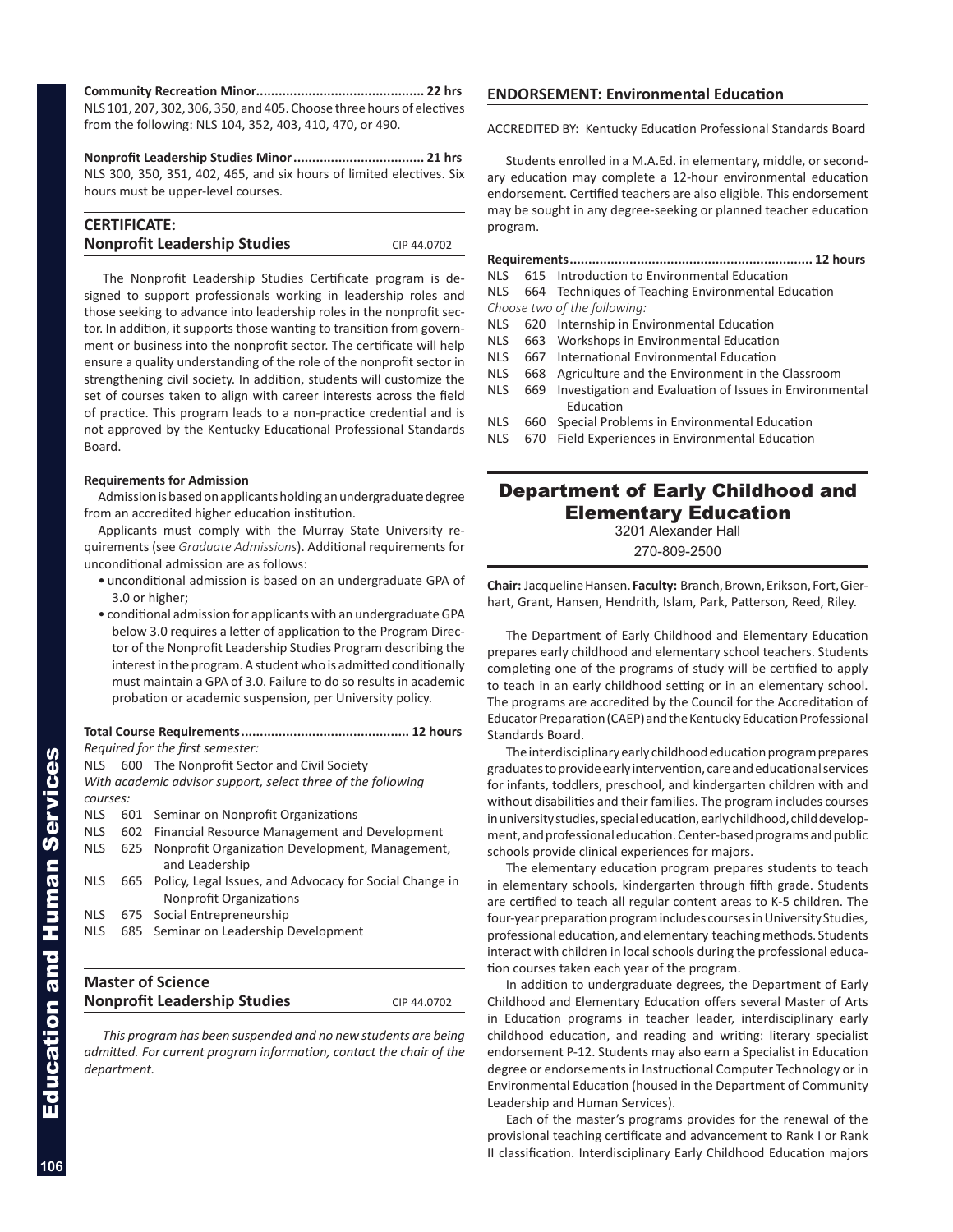<span id="page-20-0"></span>may seek initial certification at the graduate level by meeting all teacher education admission and student teaching requirements.

| <b>AREA:</b><br><b>Elementary School Education (P-5)</b> |                         |                                                                                                                                                               |
|----------------------------------------------------------|-------------------------|---------------------------------------------------------------------------------------------------------------------------------------------------------------|
|                                                          | <b>Bachelor of Arts</b> | CIP 13.1202                                                                                                                                                   |
|                                                          |                         |                                                                                                                                                               |
|                                                          |                         | ACCREDITED BY: Council for the Accreditation of Educator Preparation                                                                                          |
|                                                          |                         | (CAEP); Kentucky Education Professional Standards Board                                                                                                       |
|                                                          |                         | (See Academic Degrees and Programs.)                                                                                                                          |
|                                                          |                         | University Studies selections must include:                                                                                                                   |
|                                                          |                         | .Global Awareness, Cultural Diversity and the World's Artistic                                                                                                |
| Traditions                                               |                         |                                                                                                                                                               |
| EES                                                      | 110                     | <b>World Geography</b>                                                                                                                                        |
|                                                          |                         | • Scientific Inquiry, Methodologies, and Quantitative Skills                                                                                                  |
| BIO.                                                     | 101                     | <b>Biological Concepts (and lab)</b>                                                                                                                          |
| MAT                                                      | 140                     | College Algebra                                                                                                                                               |
|                                                          |                         | Note: Admission to the teacher education program also requires a grade of B<br>or better in one English composition course, a University Studies math course, |
|                                                          |                         | COM 161 and EDU 180. Additional requirements for admission to teacher                                                                                         |
|                                                          |                         | education and student teaching must be met. See advisor and/or Office of                                                                                      |
|                                                          |                         | Teacher Education Services for details.                                                                                                                       |
|                                                          |                         |                                                                                                                                                               |
| EDU                                                      |                         | 100T Transitions <sup>1</sup>                                                                                                                                 |
| EDU                                                      | 180                     | <b>Exploring the Teaching Profession</b>                                                                                                                      |
| EDU                                                      | 222                     | <b>Instructional Technology</b>                                                                                                                               |
| EDU                                                      | 280                     | <b>Educating for Human Development</b>                                                                                                                        |
| EDU                                                      | 380                     | Inclusive Teaching of Diverse Learners                                                                                                                        |
| EDU                                                      | 480                     | Effective Pedagogy <sup>2</sup>                                                                                                                               |
| EDU                                                      | 485                     | Professional Perspectives for Teaching <sup>2</sup>                                                                                                           |
| ELE                                                      | 421                     | Student Teaching in Elementary P-5, IECE <sup>2</sup>                                                                                                         |
| ERA                                                      | 487                     | Experience Rich Activity <sup>2</sup>                                                                                                                         |
|                                                          |                         |                                                                                                                                                               |
| ELE                                                      | 310                     | Classroom Environment and Student Engagement for<br><b>Elementary Teachers</b>                                                                                |
| ELE                                                      | 390                     | Introduction to Kindergarten                                                                                                                                  |
| ELE                                                      | 411                     | Elementary Social Studies Methods <sup>2</sup>                                                                                                                |
| ELE                                                      | 413                     | Elementary Science Methods <sup>2</sup>                                                                                                                       |
| ELE                                                      | 414                     | Teaching Elementary Mathematics in Grades K-2                                                                                                                 |
| ELE                                                      | 415                     | Teaching and Learning Math in Elementary<br>School Grades 3-5 <sup>2</sup>                                                                                    |
| ELE                                                      | 481                     | Clinical Experience for Elementary School Teachers I <sup>2</sup>                                                                                             |
| ELE                                                      | 486                     | Clinical Experience for Elementary School Teachers II <sup>2</sup>                                                                                            |
| REA                                                      | 404                     | Teaching Elementary Language Arts                                                                                                                             |
| REA                                                      | 405                     | Children's Literature for Early and Developing Readers                                                                                                        |
| REA                                                      | 406                     | Literacy Development in the Elementary School                                                                                                                 |
| REA                                                      | 412                     | Assessment and Strategies for Struggling Readers <sup>2</sup>                                                                                                 |
|                                                          |                         |                                                                                                                                                               |
| ART                                                      | 343                     | Art Materials and Techniques for the Classroom                                                                                                                |
| ELE                                                      | 311                     | Health, Wellness, and Movement                                                                                                                                |
| MAT                                                      | 115                     | Mathematics for Middle and Elementary Teachers I                                                                                                              |
| MAT                                                      | 215                     | Mathematics for Middle and Elementary Teachers II                                                                                                             |
| <b>MUS</b>                                               | 246                     | Music for Elementary Classroom Teachers                                                                                                                       |
|                                                          |                         | Total Curriculum Requirements  124-125 hrs                                                                                                                    |

1 Another course may not be substituted for EDU 100T.

<sup>2</sup> Admission to Teacher Education required. Students shall not enroll in any educator preparation courses restricted to admitted candidates. (16 KAR 5:020)

# **AREA:**

# **Elementary School Education (P-5)**

Bachelor of Science CIP 13.1202

ACCREDITED BY: Council for the Accreditation of Educator Preparation (CAEP); Kentucky Education Professional Standards Board

**University Studies Requirements .................................. 39-41 hrs** (See *Academic Degrees and Programs.*)

University Studies selections must include:

**•***Global Awareness, Cultural Diversity and the World's Artistic Traditions*

EES 110 World Geography

•*Scientific Inquiry, Methodologies, and Quantitative Skills*

BIO 101 Biological Concepts (and lab)

MAT 140 College Algebra

one approved AST, CHE, EES, or PHY elective

**Note:** Admission to the teacher education program also requires a grade of *B* or better in one English composition course, a University Studies math course, COM 161 and EDU 180. Additional requirements for admission to teacher education and student teaching must be met. See advisor and/or Office of Teacher Education Services for details.

| $F N \cup 400T$ $T_{\text{meas}} \cup \text{meas}$ |  |
|----------------------------------------------------|--|

- EDU 100T Transitions EDU 180 Exploring the Teaching Profession EDU 222 Instructional Technology EDU 280 Educating for Human Development EDU 380 Inclusive Teaching of Diverse Learners
- EDU 480 Effective Pedagogy<sup>2</sup>
- EDU 485 Professional Perspectives for Teaching2
- ELE 421 Student Teaching in Elementary P-5, IECE<sup>2</sup>
- ERA 487 Experience Rich Activity<sup>2</sup>

# **Elementary Education Courses............................................ 34 hrs**

- ELE 310 Classroom Environment and Student Engagement for Elementary Teachers
- ELE 390 Introduction to Kindergarten
- ELE 411 Elementary Social Studies Methods<sup>2</sup>
- ELE 413 Elementary Science Methods<sup>2</sup>
- ELE 414 Teaching Elementary Mathematics in Grades K-2
- ELE 415 Teaching and Learning Math in Elementary School Grades 3-52
- ELE 481 Clinical Experience for Elementary School Teachers I<sup>2</sup>
- ELE 486 Clinical Experience for Elementary School Teachers II2
- REA 404 Teaching Elementary Language Arts
- REA 405 Children's Literature for Early and Developing Readers
- REA 406 Literacy Development in the Elementary School
- REA 412 Assessment and Strategies for Struggling Readers<sup>2</sup>

**Related Education Courses.................................................. 15 hrs**

- ART 343 Art Materials and Techniques for the Classroom
- ELE 311 Health, Wellness, and Movement
- MAT 115 Mathematics for Middle and Elementary Teachers I
- MAT 215 Mathematics for Middle and Elementary Teachers II
- MUS 246 Music for Elementary Classroom Teachers

**Advisor Approved Elective.................................................... 3 hrs** Each student must complete an advisor-approved university studies elective. This course should not replicate those taken to meet university studies requirements.

# **Total Curriculum Requirements ................................. 121-123 hrs**

1 Another course may not be substituted for EDU 100T. 2 Admission to Teacher Education required. Students shall not enroll in any edu-

cator preparation courses restricted to admitted candidates. (16 KAR 5:020)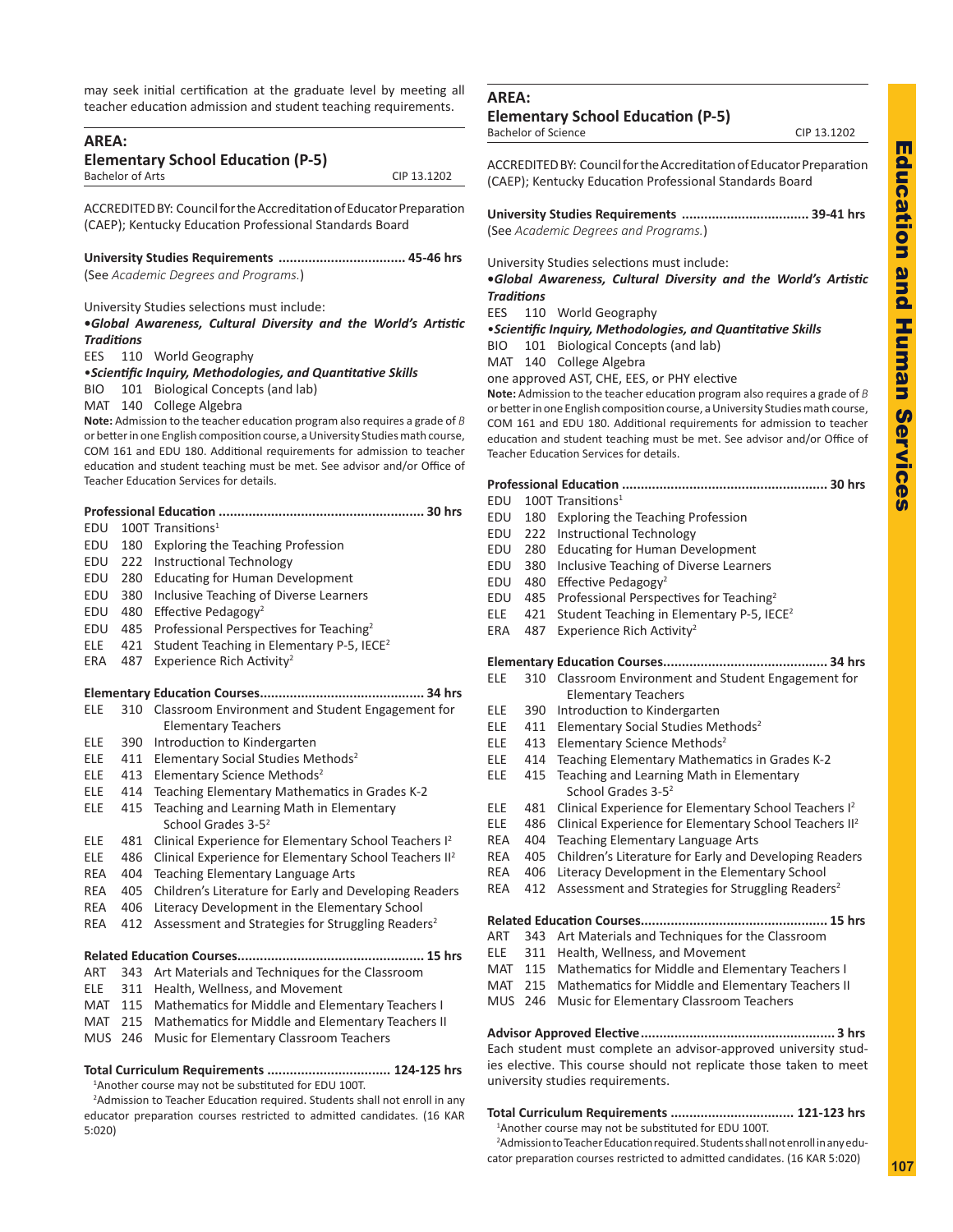# **Graduate Programs**

<span id="page-21-0"></span>

| <b>Master of Arts in Education</b> |             |
|------------------------------------|-------------|
| <b>Elementary Teacher Leader</b>   | CIP 13.1202 |

ACCREDITED BY: Council for the Accreditation of Educator Preparation (CAEP); Kentucky Education Professional Standards Board.

# **Total Course Requirements............................................. 30 hours**

- EDU 631 Classroom Management and Student Motivation
- EDU 633 Curriculum Development
- EDU 637 Instruction for Diverse Learners
- TLE 600 Foundations of Teacher Leadership
- TLE 620 Educational Improvement through Research<sup>R, 1</sup>
- TLE 640 Teacher Leadership ShowcaseL

# **Academic Emphasis**

Choose either the elementary emphasis courses or the literacy emphasis courses listed below:

# **Elementary**

*Students may choose elementary concentration supporting the teaching field or an educational endorsement concentration.*

- ELE 601 Integrating Social Studies in the Curriculum
- ELE 602 Integrating Language Arts in the Curriculum
- ELE 603 Integrating Mathematics in the Curriculum
- ELE 608 Integrating Science Across the Curriculum
- REA 612 Foundations of Literacy

# **Literacy**

*Note: This program does not lead to endorsement as a literacy specialist. For endorsement, see the MAEd: Reading and Writing program.*

- REA 612 Foundations of Literacy
- REA 618 Content Area Literacy K-12

REA 626 Word Study: Phonics, Spelling and Vocabulary *and choose three credit hours from the following or other literacy* 

*electives approved by advisor:*

- ELE 602 Integrating Language Arts in the Curriculum
- ELE 616 Research in Children's Literature
- ENG 604 Purchase Area Writing Project I
- ENG 605 Purchase Area Writing Project II
- LIB 617 Research in Young Adult Literature
- REA 624 Kentucky Reading Project

1 Students must complete TLE 600 before enrolling in TLE 620.

| <b>Master of Arts in Education</b> |             |
|------------------------------------|-------------|
| <b>Reading and Writing</b>         | CIP 13.1315 |

ACCREDITED BY: Council for the Accreditation of Educator Preparation (CAEP); Kentucky Education Professional Standards Board.

# **Total Course Requirements............................................. 30 hours**

- EDU 631 Classroom Management and Student Motivation
- EDU 637 Instruction for Diverse Learners
- TLE 620 Educational Improvement through Research<sup>L, R</sup>

# **Reading Concentration**

- REA 612 Foundations of Literacy
- REA 618 Content Area Literacy K-12
- REA 628 Literacy Assessment
- REA 638 Assessment and Instruction of Children with Reading Difficulties
- REA 639 Supervised Practicum in Reading<sup>PT</sup>
- Limited reading/writing electives approved in advance by the student's education advisor (6 hrs)
- At least one course with a major emphasis on writing (e.g. ENG 604/605, ELE 602, REA 626) MUST be included.

# **Specialist in Education Teacher Education and Professional Development** CIP 13.1206

ACCREDITED BY: Council for the Accreditation of Educator Preparation (CAEP); Kentucky Education Professional Standards Board.

# **Total Course Requirements............................................. 30 hours**

- EDP 675 Advanced Educational Psychology
- EDU 622 Philosophy of Education
- EDU 798 Specialty Study<sup>L, R</sup>
- ELE 647 Curriculum in the Elementary School *or*
- MID 640 Middle School Curriculum
- *or* SEC 641 Building the Curriculum of the Secondary School
- Electives (15 hrs)
- *Approved in advance by the student's specialist committee.*

# **Other Degree Requirements**

Defense of specialty study. See MSU/COEHS requirements.

# **AREA:**

**Interdisciplinary Early Childhood Education (Birth to Primary)** Bachelor of Science/Bachelor of Arts CIP 13.1210

ACCREDITED BY: Council for the Accreditation of Educator Preparation (CAEP); Kentucky Education Professional Standards Board

**University Studies Requirements................................... 38-41 hrs** (See *Academic Degrees and Programs.*)

University Studies selections must include:

*•Scientific Inquiry, Methodologies, and Quantitative Skills*

BIO 101 Biological Concepts

MAT 117 Mathematical Concepts (or higher)

Math or Science elective (B.S. only)

**•***Global Awareness, Cultural Diversity and the World's Artistic Traditions*

THD 104 The Theatrical Experience

Foreign Language (B.A. only 6 hours)

*•Social and Self-Awareness and Responsible Citizenship*

SOC 133 Introduction to Sociology

**•***World's Historical, Literary, and Philosophical Traditions* Literature, Philosophy, or Fine Arts elective (B.A. only) *•University Studies Electives*

CSC 199 Introduction to Information Technology

PSY 180 General Psychology (B.S. only)

**Note:** Certification requires a grade of *B* or better in one English composition course and a *B* or better in a University Studies math course, COM 161, and EDU 180. Additional requirements for admission to teacher education and student teaching must be met. See advisor and/or Office of Teacher Education Services for details.

# **Professional Studies ........................................................... 30 hrs**

ART 343 Art Materials and Techniques for the Classroom

- EDU  $100T$  Transitions<sup>1</sup>
- EDU 180 Exploring the Teaching Profession
- EDU 280 Educating for Human Development

**108**

Education and Human Services

**Education and Human Services**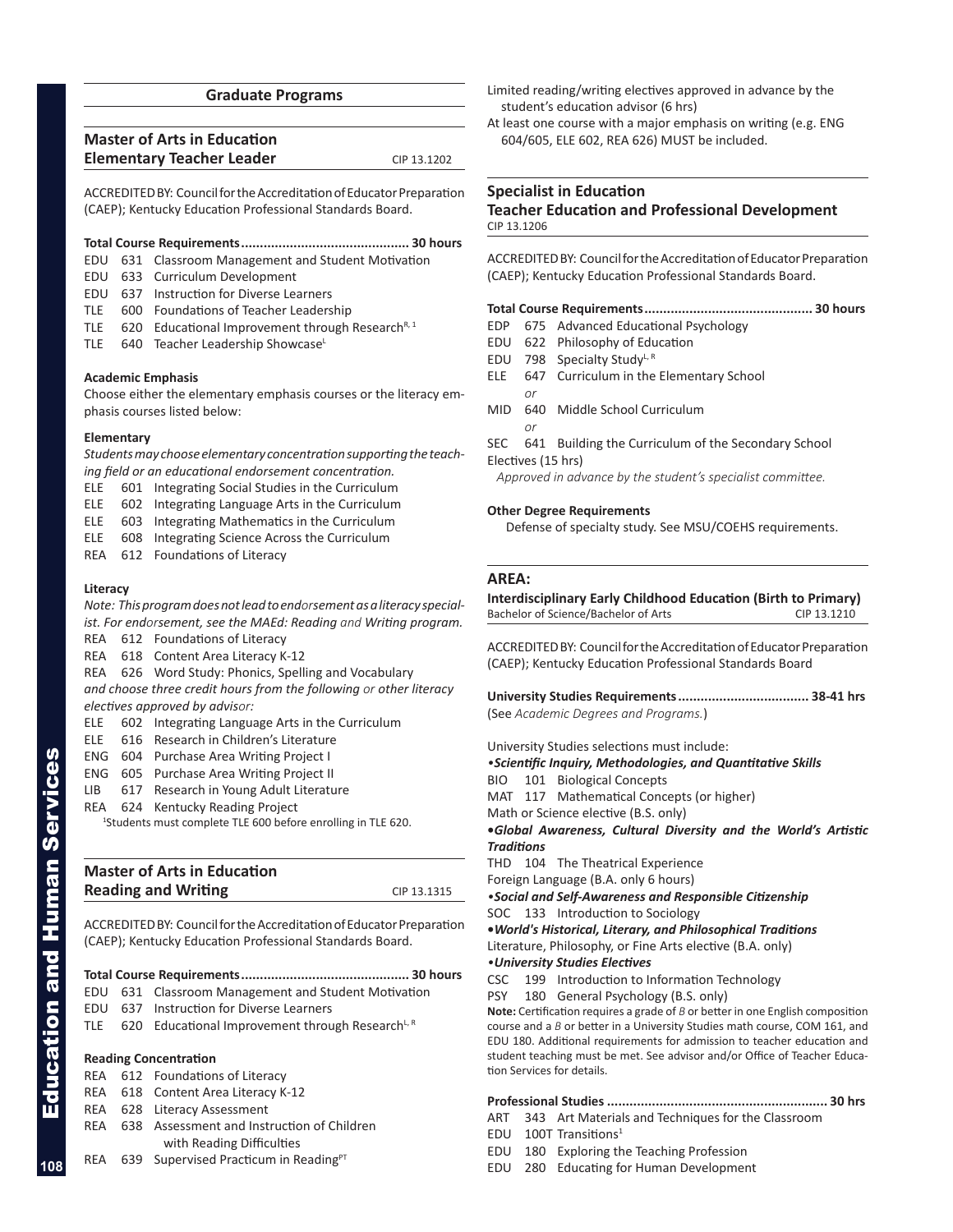- <span id="page-22-0"></span>EDU 480 Effective Pedagogy<sup>2</sup>
- EDU 485 Professional Perspectives for Teaching2
- ELE 379 Approaches to Teaching in IECE Environments
- ELE 421 Student Teaching in Elementary P-5, IECE2
- ERA 487 Experience Rich Activity<sup>2</sup>

# **Interdisciplinary Early Childhood Courses........................... 50 hrs**

- CDI 340 Speech and Language Development
- ELE 301 Language and Early Literacy for Early Childhood
- ELE 302 Music and Movement for Young Children
- ELE 308 Teaching Mathematics and Science in Early Childhood
- ELE 320 Child Guidance
- ELE 321 Program Planning for Preschool Children
- ELE 390 Introduction to Kindergarten
- ELE 410 Collaboration and Communication in IECE Environments
- ELE 439 Early Childhood Assessment and Program Development
- ELE 455 Curriculum and Methods for Infants and Toddlers
- ELE 474 IECE Practicum I<sup>2</sup>
- ELE 475 IECE Practicum II2
- FCS 250 Early Childhood Development
- SED 404 Special Education Procedures and Strategies for IECE
- SED 409 Instructional Procedures-Students with MSD<sup>2</sup>
- SED 526 Education of Young Children with Disabilities
- SWK 405 Child Abuse and Neglect

# **Advisor Approved Electives .................................................. 2 hrs**

**Total Curriculum Requirements ................................. 120-121 hrs** <sup>1</sup> Another course may not be substituted for EDU 100T.

<sup>2</sup> Admission to Teacher Education required. Students shall not enroll in any educator preparation courses restricted to admitted candidates. (16 KAR 5:020)

# **Graduate Program**

# **Master of Arts in Education Interdisciplinary Early Childhood Education** CIP 13.1210

ACCREDITED BY: Council for the Accreditation of Educator Preparation (CAEP); Kentucky Education Professional Standards Board.

This program leads to eligibility for certification in interdisciplinary early childhood education (birth to primary). Appropriate undergraduate majors for program entry are child development, early childhood education, special education, communication disorders, or other human service fields.

# **IECE CERTIFICATION**

|            |     | 33 hours                                                 |
|------------|-----|----------------------------------------------------------|
| ELE        |     | 604 Advanced Studies in Kindergarten                     |
| ELE        |     | 605 Introduction to Interdisciplinary Early              |
|            |     | Childhood Education                                      |
| <b>FCS</b> |     | 625 Advanced Child Development Programs                  |
| <b>SED</b> |     | 604 Special Education Procedures and Strategies for IECE |
| <b>SED</b> |     | 626 Education of Young Children with Disabilities        |
| <b>SED</b> | 640 | Practicum <sup>PT, 1</sup>                               |
|            | or  |                                                          |
| ELE.       |     | 612 Infant-Toddler Practicum <sup>PT</sup>               |
|            | and |                                                          |
| ELE.       |     | 613 Clinical Experiences IECE <sup>PT</sup>              |
| <b>SED</b> |     | 652 Assessment and Program Planning - Infants, Toddlers, |

Preschoolers and Families

- SED 653 Methods and Materials for Infants, Toddlers and Preschoolers
- TLE  $620$  Education Improvement through Research<sup>L,R</sup>

Advisor-approved elective (3 hrs) with early childhood emphasis. SED 602, 645, ELE 606 or ELE 620 are recommended.

# **IECE TEACHER LEADERSHIP Minimum Course Requirements..................................... 30 hours Teacher Leadership Core Courses ....................................... 15 hrs** EDU 631 Classroom Management and Student Motivation EDU 637 Instruction for Diverse Learners SED 653 Methods and Materials for Infants, Toddlers and Preschoolers TLE 600 Foundations of Teacher Leadership TLE  $620$  Educational Improvement through Research<sup>R</sup> TLE 640 Teacher Leadership ShowcaseL **IECE Concentration ............................................................... 9 hrs** ELE 604 Advanced Studies in Kindergarten FCS 625 Advanced Child Development Programs SED 652 Assessment and Program Planning - Infants, Toddlers, Preschoolers and Families

# **Electives............................................................................... 6 hrs** *IECE elective courses chosen with advisor approval.*

SED 602, 645, ELE 606 or ELE 620 are recommended.

<sup>1</sup>Students seeking initial certification in education (not currently certified in any educational area) must meet all requirements for admission to Teacher Education and Student Teaching. In order to meet these requirements, students may be required to complete additional undergraduate coursework. Students seeking initial certification in education must complete ELE 612 and 613 and should consult with their advisor and the Director of Teacher Education for additional requirements. Students certified in any education area must take SED 640 to add IECE certification.

# **Other Degree Requirements**

Students must receive a "pass" on the graduate portfolio. Students seeking initial certification must meet all requirements for admission to Teacher Education and Student Teaching. Teacher certification requirements are subject to change. Please refer to the Education Professional Standards Board (EPSB) website at www. kyepsb.net for current requirements or contact 502-564-5846.

# **ENDORSEMENT: Instructional Computer Technology**

ACCREDITED BY: Kentucky Education Professional Standards Board

Students may seek endorsement in instructional computer technology by completing any combination of 12 hours in the following courses.

**Requirements................................................................. 12 hours**

- EDU 606 Preparation of Curriculum Materials
- EDU 626 Integration Educational Technology
- *Choose two courses from the following:*
- ADM 670 Topics in Educational Technology
- CTE 667 Emerging Trends in Instructional Technology
- SED 614 Advanced Instructional Technology

An instructional computer technology endorsement also requires one year of successful teaching experience. The endorsement is valid for grades P-12.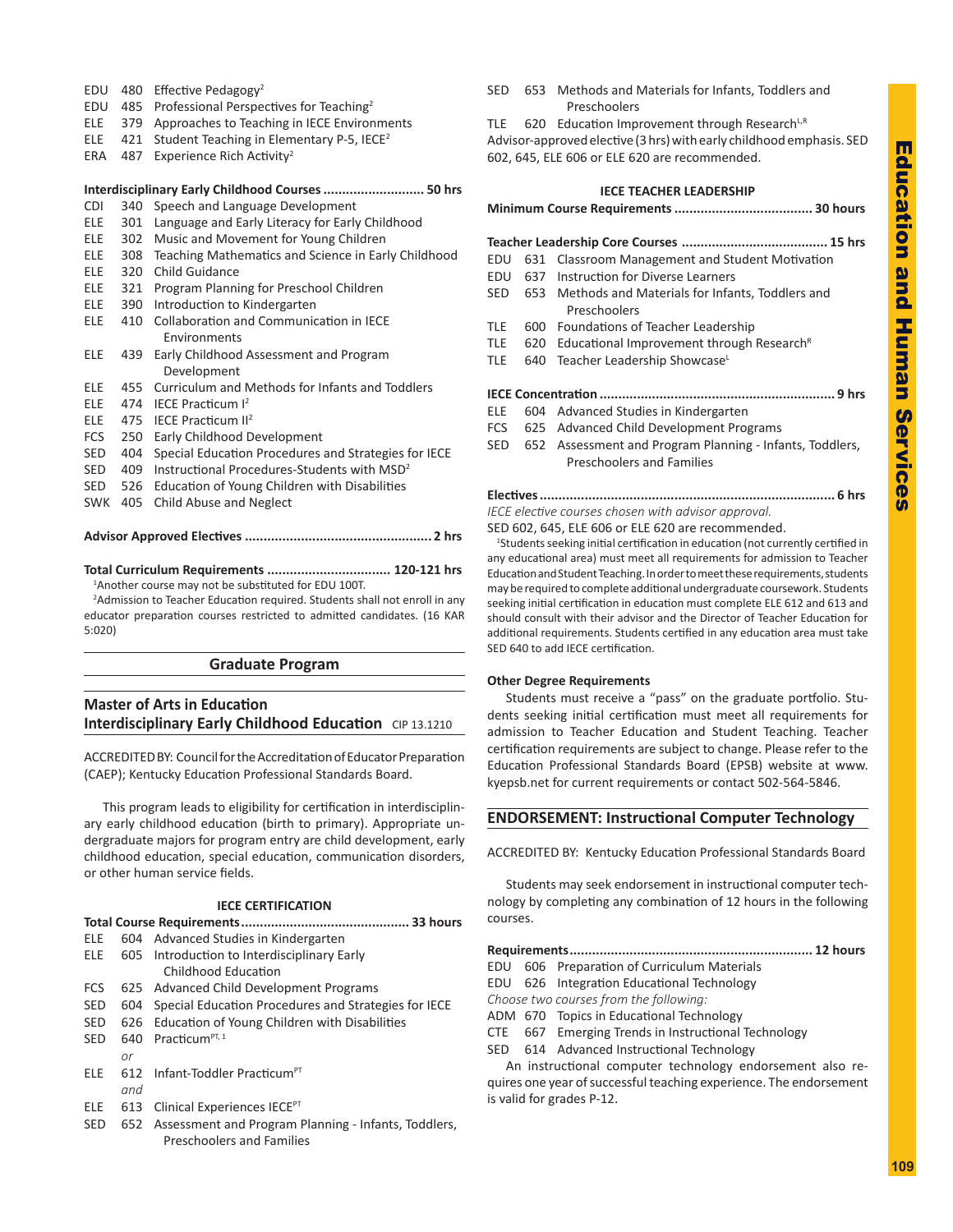# <span id="page-23-0"></span>Department of Educational Studies, Leadership and Counseling

3201 Alexander Hall

270-809-6471

**Chair:** Susana Bloomdahl. **Faculty:** Bourke, Brogan, Chapman, L. Clark, T. Clark, Dodson, Dunham, Littlepage, Patel, Pender Baum, Pharis, Simons, Wilson, Wu, Xu.

The Department of Educational Studies, Leadership and Counseling offers a full range of graduate programs in leadership and counseling. The programs, which range from a master's degree to a Doctor of Education, are fully-accredited and designed to provide candidates with the highest quality experiences. Program areas are: (1) postsecondary education administration; (2) school administration, including school principal, supervisor of instruction, director of special education, director of pupil personnel, and superintendent; (3) school counseling, (4) school psychology, including individual intellectual assessment endorsement; (5) clinical mental health counseling; (6) human development and leadership; and (7) library media.

# **Education Programs**

Program Director: Randy Wilson Location: 3201 Alexander Hall

# **Doctor of Education in P-20 and Community Leadership**

The Doctor of Education in P-20 and Community Leadership is designed to foster innovation and creative leadership for experienced educational and community leaders through advanced degree experiences. There are four areas of specialization for the Doctorate of Education in P-20 and Community Leadership: (1) pK-12 Leadership, (2) Postsecondary Leadership, (3) Science, Technology, Engineering, and Mathematics Leadership, (4) Agriculture Education Leadership, and (5) Ed.S. to Ed.D. Bridge.

# **Requirements for Admission**

The program is designed for candidates who have both the academic requirements and sufficient professional preparation and experiences to suggest success at the doctoral level, as well as success as P-20 leaders. The minimum requirements articulated below qualify applicants for consideration, but do not guarantee admission. Admission is granted on a competitive basis.

# **Unconditional**

Admission requirements to the Ed.D. program are as follows:

- •An earned master's degree from a regionally accredited institution of higher education with a GPA of 3.0 or above. **Note:** STEM Specialization requires a master's degree in a STEM area;
- •a recent (less than five years) Graduate Record Examination (GRE) score detailing Verbal Reasoning, Quantitative Reasoning and Analytical Writing categories;
- •a professional resume;
- •three confidential professional letters of recommendation and a completed recommendation form attesting to leadership ability and scholarship of the applicant;
- •a minimum of three years of successful leadership experience in a pK-12, postsecondary or related community setting;
- •a letter of application that addresses applicant's qualifications and purpose for pursuing the doctorate;
- •samples of professional and/or academic writing; and
- •a statement of support from the applicant's employer or a written plan for how the applicant will meet the demands of the program and maintain professional responsibilities; and

•an interview with the program faculty.

Admission is not based on any sole factor but on a combination of the applicant's academic record and application materials, which describe professional and leadership experiences and academic abilities. Finalists for admission will complete an interview with program faculty to ensure a match between applicant's abilities and the program's goals and objectives.

Application deadlines will be posted on the Department of Educational Studies, Leadership and Counseling website for each admission cycle. Applicants should obtain a Program Application by contacting the program at www.murraystate.edu/p20 or 270-809- 2793.

# **Other Degree Requirements**

Satisfactory progress through the Ed.D. program requires the following:

- maintenance of a 3.0 overall GPA,
- completion of the early program qualifying exam with a passing score,
- completion of the written and oral qualifying comprehensive examination with a passing score,
- completion of the requirements for clinical field experiences,
- successful defense of the Dissertation Proposal, and
- successful defense of the Dissertation.

Detailed information about these and other policies, such as academic honesty, dissertation guidelines and comprehensive exams, is available from the Department of Educational Studies, Leadership and Counseling and in the Doctor of Education in P-20 and Community Leadership Program Handbook.

# **Exit Criteria**

Candidates must have a 3.0 overall GPA to qualify for graduation. Verification of required clinical experience. Successful defense of dissertation.

# **Prior Learning Assessment**

Prior experience and training may be considered for course credit, on a case-by-case basis, by the Ed.D. program director. In such instances, students will be required to submit supporting documentation (e.g. a professional portfolio) for review. This method particularly applies to the clinical experience courses, ADM 900 and ADM 910, but may be considered for other courses under special circumstances.

# **Competency-Based Education**

Students may be granted the opportunity to pursue course credit through competency-based education, on a case-by-case basis, as determined by the Ed.D. program director. In such instances, students will engage in competency assessment that may include completing instructional modules, written assessments, oral presentations, among other methods. This method particularly applies to the specialization course sequence.

# **Doctor of Education**

**P-20 and Community Leadership/pK-12 Specialization** CIP 13.0401

|--|--|--|--|

- **Core Courses ...................................................................... 42 hrs**
- ADM 725 Advanced Methods of Quantitative Research in Education
- ADM 730 Advanced Educational Research
- ADM 735 Institutional Research, Assessment and Accreditation
- ADM 800 Seminar in Individual Leadership Development
- ADM 810 Leadership and Ethics in a Diverse Society
- ADM 820 Foundations of P-20 Education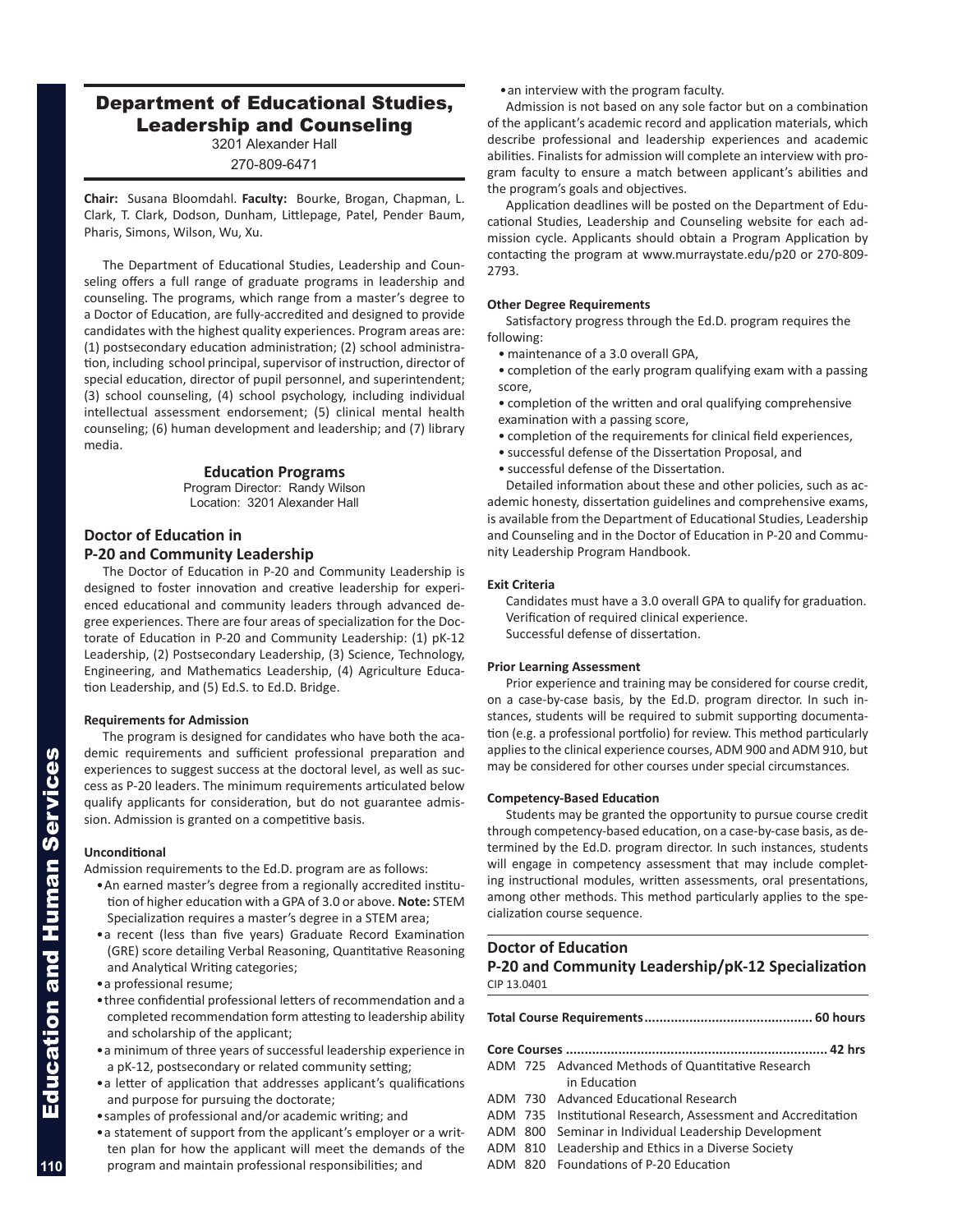# ADM 830 Development of P-20 Learners

- ADM 900 Clinical Practice I: P-20 Leadership
- ADM 910 Clinical Practice II: P-20 Leadership
- ADM 920 Dissertation Seminar I1
- ADM 930 Dissertation Seminar II2

ADM 940 Dissertation Seminar III<sup>3</sup>

- COM 887 Seminar in Organizational Leadership
- MGT 801 Educational Entrepreneurism

# **Specialization Area ............................................................. 18 hrs**

ADM 750 Philanthropy and Community Engagement:

Institutional Advancement in Education

- ADM 755 The Role of Community Partnerships and Outreach in Education
- ADM 760 Executive Leadership

Nine (9) hours of approved electives

1 Students must pass Qualifying Exam before enrolling in ADM 920.

<sup>2</sup>All ADM 920 course requirements must be met to continue to ADM 930.

<sup>3</sup>All ADM 930 requirements must be met to continue to ADM 940.

Students must maintain enrollment in ADM 940 until successful defense.

# **Doctor of Education**

**P-20 and Community Leadership/Postsecondary Specialization** CIP 13.0401

**Total Course Requirements............................................. 60 hours**

|            |     | ADM 725 Advanced Methods of Quantitative Research    |
|------------|-----|------------------------------------------------------|
|            |     | in Education                                         |
| ADM        | 730 | Advanced Educational Research                        |
| ADM        | 735 | Institutional Research, Assessment and Accreditation |
| ADM        | 800 | Seminar in Individual Leadership Development         |
| ADM        | 810 | Leadership and Ethics in a Diverse Society           |
| ADM        | 820 | Foundations of P-20 Education                        |
| ADM        | 830 | Development of P-20 Learners                         |
| ADM        | 900 | Clinical Practice I: P-20 Leadership                 |
| ADM        | 910 | Clinical Practice II: P-20 Learner                   |
| ADM        | 920 | Dissertation Seminar I <sup>1</sup>                  |
| ADM        | 930 | Dissertation Seminar II <sup>2</sup>                 |
| ADM        | 940 | Dissertation Seminar III <sup>3</sup>                |
| COM        | 887 | Seminar in Organizational Leadership                 |
| MGT        | 801 | <b>Educational Entrepreneurism</b>                   |
|            |     |                                                      |
|            |     |                                                      |
| <b>PSE</b> | 750 | Academic Program Management and Evaluation           |
| <b>PSE</b> | 755 | Postsecondary Instructional Support Systems          |
| <b>PSE</b> | 760 | Organization and Operations in Postsecondary         |
|            |     | Fducation                                            |

### Nine hours of approved electives

<sup>1</sup>Students must pass Qualifying Exam before enrolling in ADM 920. <sup>2</sup>All course requirements must be met to continue to ADM 930. <sup>3</sup>All ADM 930 requirements must be met to continue to ADM 940. Students must maintain enrollment in ADM 940 until successful defense.

# **Doctor of Education P-20 and Community Leadership/STEM Specialization**

CIP 13.0401

# **Total Course Requirements............................................. 60 hours Core Courses ...................................................................... 42 hrs** ADM 725 Advanced Methods of Quantitative Research in Education ADM 730 Advanced Educational Research ADM 735 Institutional Research, Assessment and Accreditation ADM 800 Seminar in Individual Leadership Development ADM 810 Leadership and Ethics in a Diverse Society ADM 820 Foundations of P-20 Education ADM 830 Development of P-20 Learners ADM 900 Clinical Practice I: P-20 Leadership ADM 910 Clinical Practice II: P-20 Learner ADM 920 Dissertation Seminar I1 ADM 930 Dissertation Seminar II2 ADM 940 Dissertation Seminar III<sup>3</sup> COM 887 Seminar in Organizational Leadership MGT 801 Educational Entrepreneurism **Specialization Area ............................................................. 18 hrs** STM 901 Professional Studies in STEM Education I STM 902 Professional Studies in STEM Education II STM 904 Contemporary Issues in STEM Policy and Education

Nine hours of approved STEM area electives in the student's area. 1 Students must pass Qualifying Exam before enrolling in ADM 920. <sup>2</sup>All course requirements must be met to continue to ADM 930. <sup>3</sup>All ADM 930 requirements must be met to continue to ADM 940. Students must maintain enrollment in ADM 940 until successful defense.

# **Doctor of Education**

# **P-20 and Community Leadership/Agricultural Education Leadership Specialization** CIP 13.0401 **Total Course Requirements............................................. 60 hours Core Courses ...................................................................... 42 hrs** ADM 725 Advanced Methods of Quantitative Research in Education ADM 730 Advanced Educational Research ADM 735 Institutional Research, Assessment and Accreditation ADM 800 Seminar in Individual Leadership Development ADM 810 Leadership and Ethics in a Diverse Society ADM 820 Foundations of P-20 Education ADM 830 Development of P-20 Learners ADM 900 Clinical Practice I: P-20 Leadership ADM 910 Clinical Practice II: P-20 Learner ADM 920 Dissertation Seminar I1 ADM 930 Dissertation Seminar II2 ADM 940 Dissertation Seminar III<sup>3</sup> COM 887 Seminar in Organizational Leadership MGT 801 Educational Entrepreneurism **Specialization Area ............................................................. 18 hrs** AED 900 Trends and Advocacy in Agricultural Leadership AED 910 Agricultural Education Stewardship in Practice

- AED 920 Seminar in Agricultural Education Leadership
- AED 930 Training and Presentation Development Strategies for Agricultural Audiences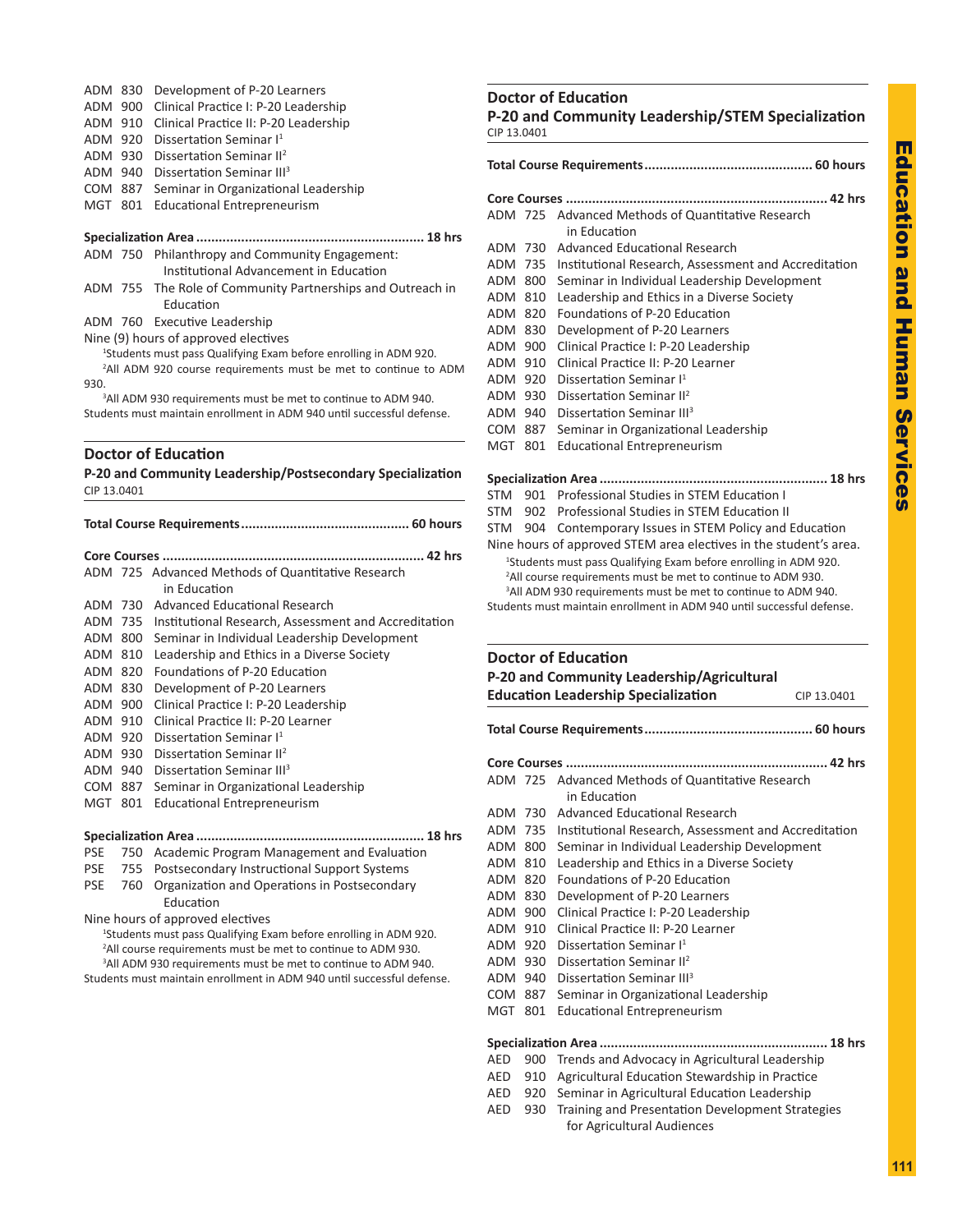# <span id="page-25-0"></span>AED 940 Agricultural Education Supervision in Practice AED/AGR elective (3 hrs)

1 Students must pass Qualifying Exam before enrolling in ADM 920. <sup>2</sup>All course requirements must be met to continue to ADM 930. <sup>3</sup>All ADM 930 requirements must be met to continue to ADM 940. Students must maintain enrollment in ADM 940 until successful defense.

# **Doctor of Education**

**P-20 and Community Leadership/Ed.S. to Ed.D. Specialization** CIP 13.0401

|            |     | ADM 725 Advanced Methods of Quantitative Research<br>in Education |  |
|------------|-----|-------------------------------------------------------------------|--|
| ADM        | 730 | Advanced Educational Research                                     |  |
| ADM        | 735 | Institutional Research, Assessment and Accreditation              |  |
| ADM        | 800 | Seminar in Individual Leadership Development                      |  |
| ADM        | 810 | Leadership and Ethics in a Diverse Society                        |  |
| ADM        | 820 | Foundations of P-20 Education                                     |  |
| ADM        | 830 | Development of P-20 Learners                                      |  |
| ADM        | 900 | Clinical Practice I: P-20 Leadership                              |  |
| ADM        | 910 | Clinical Practice II: P-20 Learner                                |  |
| ADM        | 920 | Dissertation Seminar I <sup>1</sup>                               |  |
| ADM        | 930 | Dissertation Seminar II <sup>2</sup>                              |  |
| ADM        | 940 | Dissertation Seminar III <sup>3</sup>                             |  |
| <b>COM</b> | 887 | Seminar in Organizational Leadership                              |  |
| MGT        | 801 | Educational Entrepreneurism                                       |  |

# **Specialization Area ............................................................. 18 hrs**

Up to 30 hours may be transferred from an Ed.S. degree to the Ed.D. program. Upon review by the Ed.D. program director and faculty, transferred hours could be assigned in the following areas: **Specialization** - up to 18 hrs **Quantitative Research Methods** - 3 hrs

**Clinical Experiences** - up to 6 hrs **Qualitative Research Methods** - 3 hrs

The remainder of the required credits for the Ed.D. degree would be taken either on campus or via online delivery. One week of summer residency could also be required.

Potential students would be required to complete the Ed.D. program admissions process as well as apply for admission to the Murray State University graduate school.

<sup>1</sup> Students must pass Qualifying Exam before enrolling in ADM 920.

<sup>2</sup>All ADM 920 course requirements must be met to continue to ADM 930.

<sup>3</sup>All ADM 930 course requirements must be met to continue to ADM 940. Students must maintain enrollment in ADM 940 until successful defense.

4 Ed.S. credits may not be counted toward dissertation hours or nonspecified Ed.D. core hours.

# **Postsecondary Education Administration**

Program Coordinator: Ben Littlepage Location: 3201 Alexander Hall

The Master of Arts in Postsecondary Education Administration prepares individuals for careers in 2-year and 4-year postsecondary institutions and fields related to higher education through the service regionally, nationally, and internationally. The curriculum provides students with a foundation of research, administration, leadership, development theory, multicultural and diversity issues, group/team dynamics, and legal/ethic issues. One 150-clock hour internship provides the depth of experience needed for careers in postsecondary education and related fields.

# **Requirements for Admission**

The program is designed for candidates who have a desire to move into leadership positions within a 2-year or 4-year postsecondary institution. The program allows for full-time or part-time study, and can be completed in-person or online. If a student desires to complete the degree on a part-time basis, it is strongly recommended that the student be employed in a postsecondary setting to facilitate the completion of Internship requirements. The minimum requirements articulated below qualify applicants for consideration, but do not guarantee admission. Admission is granted on a competitive basis.

# **Unconditional**

Admission requirements are as follows:

- an earned bachelor's degree from a regionally accredited institution of higher education with a GPA of 3.0 or above;
- application for admission to the MSU Graduate School;
- application for admission to the Master of Arts in Postsecondary Education Administration program;
- three confidential professional letters of recommendation attesting to leadership ability and scholarship of the applicant;
- two writing samples as defined by the criteria on the application for admission to the Master of Arts in Postsecondary Education Administration program; and
- a successful interview with the graduate faculty (if necessary).

Admission is not based on any sole factor but on a combination of the applicant's academic record and application materials, which describe professional and leadership experiences and academic abilities.

Application deadlines will be posted on the Department of Educational Studies, Leadership and Counseling website for each admission cycle. Applicants should obtain a Program Application by contacting the department at www.murraystate.edu/pse or 270-809-2793.

# **Exit Criteria**

- •Candidates must have a 3.0 overall GPA to qualify for graduation.
- •Verification of the required internship experience.
- •Successful completion of the capstone research project or case study analysis.

Detailed information about these and other policies is available at the Postsecondary Education Administration Program website, www.murraystate.edu/pse.

# **Master of Arts Postsecondary Education Administration** CIP 13.0406

# **Total Course Requirements............................................. 36 hours**

|  | ADM 630 Methods of Research |  |  |
|--|-----------------------------|--|--|
|  |                             |  |  |

- ADM 735 Institutional Research, Assessment and Accreditation
- CNS 635 Human Development
- PSE 615 Introduction to Student Affairs in Higher Education
- PSE 616 College Students in the United States
- PSE 630 Globalization and Internalization of Higher Education
- PSE 700 History and Foundations of American Higher Education
- PSE 710 Higher Education and the Law
- PSE 740 Contemporary Issues in Postsecondary Education
- PSE 755 Postsecondary Instructional Support Systems
- PSE 760 Organization and Operations in Postsecondary Education
- PSE 720 Internship I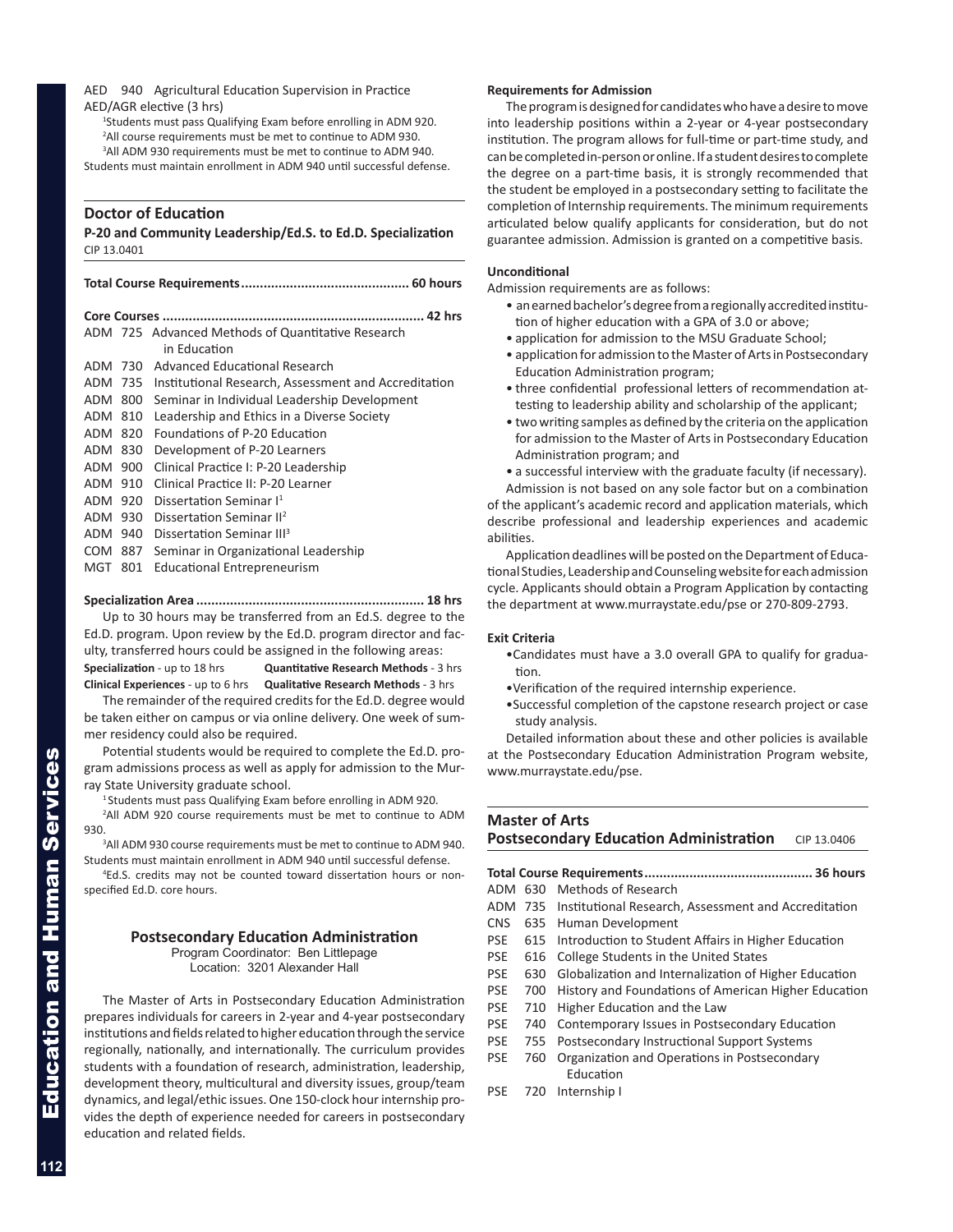<span id="page-26-0"></span>

| <b>CERTIFICATE:</b>     |             |
|-------------------------|-------------|
| <b>College Advising</b> | CIP 13.1102 |
|                         |             |

The Certificate in College Advising equips individuals with counseling-based advising skills and an organizational understanding for postsecondary education. Although the certificate program is open to individuals who meet the admissions criteria, ideal candidates are those who work or desire to work in the counseling or postsecondary education administration field, workforce development, or career centers.

# **Requirements for Admission**

Students who hold an undergraduate degree, graduate degree, or those currently enrolled in a graduate program may apply for the Certificate in College Advising.

Applicants must comply with Murray State University requirements (see *Graduate Admissions*). Additional requirements for unconditional admission are as follows:

- application for admission to the Murray State University graduate school;
- application for admission to the College Advising Certificate program;
- a written statement of intent for admission into the Certificate for College Advising program;
- a current resume; and
- three letters of recommendation from people able to address the applicant's potential to be successful in college advising.
- Conditional admission will be determined by the Coordinator of the Certificate in College Advising.

# **Total Course Requirements............................................. 12 hours**

- CNS 619 Foundational Counseling Techniques
- CNS 686 Career Counseling
- PSE 616 College Students in the United States
- PSE 740 Contemporary Issues in Postsecondary Education

# **Other Degree Requirements**

Students must complete the 12 credit-hour curriculum and a culminating project to successfully complete the certificate program. Through the culminating project, students will integrate disparate concepts from each of the certificate courses in the form of a synthesized case study. In the culminating project, the student will craft a detailed story of a college student, develop a plan of action that reflects key concepts from the core curriculum, and identify an appropriate theory that would be used to guide a professional in working with the case study subject. Students will discuss the basis for their culminating project with the certificate coordinator.

# **pK-12 School Administration Programs**

Program Coordinator: Richard Dodson Location: 3201 Alexander Hall

| <b>Specialist in Education</b>  |             |
|---------------------------------|-------------|
| <b>Education Administration</b> | CIP 13.0499 |
|                                 |             |

ACCREDITED BY: Council for the Accreditation of Educator Preparation (CAEP).

This specialist degree is designed for individuals pursuing districtlevel certification in K-12 education. This is a 21-hour program in addition to a 30-hour M.A.Ed. in Education Administration degree. Upon completion of the 30-hour education administration master's degree, the student may reapply to the Education Administration Specialist program and complete the remaining 21 hours.

*NOTE: Total program hours must equal or exceed 60 hours beyond the bachelor's degree. Additional advisor-approved elective(s) may be required with chair approval, curriculum may be used for only certification or rank change.*

# **Requirements for Admission**

Admission requirements are as follows:

- earned M.A.Ed. in Education Administration degree;
- a valid Kentucky Teaching Certificate; and
- a minimum of five (5) years of experience as a professional educator at time of application.

# **Total Course Requirements........................................ 21-30 hours**

- ADM 667 Pupil Personnel Accounting1
- *or* SED 650 Administration of Special Education Programs
- ADM 669 Seminar in School Administration<sup>R</sup>
- ADM 677 Crisis Management in Educational Settings<sup>1</sup>
- ADM 739 Roles and Responsibilities of the School Superintendent
- ADM 749 School District Management
- ADM 759 Instructional Planning in Education
- ADM 779 The Superintendency Capstone $PT, 2$
- *or*
- ADM 798 Specialty Study<sup>3</sup>

Advisor approved electives as needed (0-9 hrs)

# **Exit Criteria**

- Verification of field experiences.
- Successful defense of specialty study or capstone project.
- 1 Field experience required
- <sup>2</sup> Capstone project embedded in final course.
- <sup>3</sup> Students not admitted to superintendent program must take ADM 798.

# **Master of Arts in Education Education Administration** CIP 13.0499

ACCREDITED BY: Council for the Accreditation of Educator Preparation (CAEP).

The Master of Arts in Education Administration is designed for individuals seeking initial professional certification for Kentucky Instructional Leadership-School Principal (Level 1), and/or certification as a Career and Technical Education principal. This degree is required for admission to other Kentucky Professional Administrative Certificate programs. Coursework is aligned with the Interstate School Leader Licensure Consortium (ISLLC) standards, the Technology Standards for School Administrator (TSSA), and the Kentucky Dispositions, Dimensions and Functions for School Leaders (KDF). There are over 500 hours of documented field experience required, which occur with a diversity of students in different contexts (elementary, secondary) and at different levels of engagement (observing, participating, leading). Admission to the program is competitive, selective, and collaborative. Pursuant to 16 KAR 3:050, Murray State University and partner school districts collaborate to co-select candidates, co-design program experiences, and coordinate resources to support candidate field-experience (i.e., release time, access to data, mentoring). Applicants must be affiliated with a partner school district through employment or through a Statement of Sponsorship. For certification as Kentucky Instructional Leadership-School Principal (Level 1) applicants must possess a master's degree, making this a second master's degree. Career and Technical Education applicants with initial certification at the associate degree level, may enter the program as a first master's degree and are restricted to the CTE Principal certificate with an earned bachelor's degree.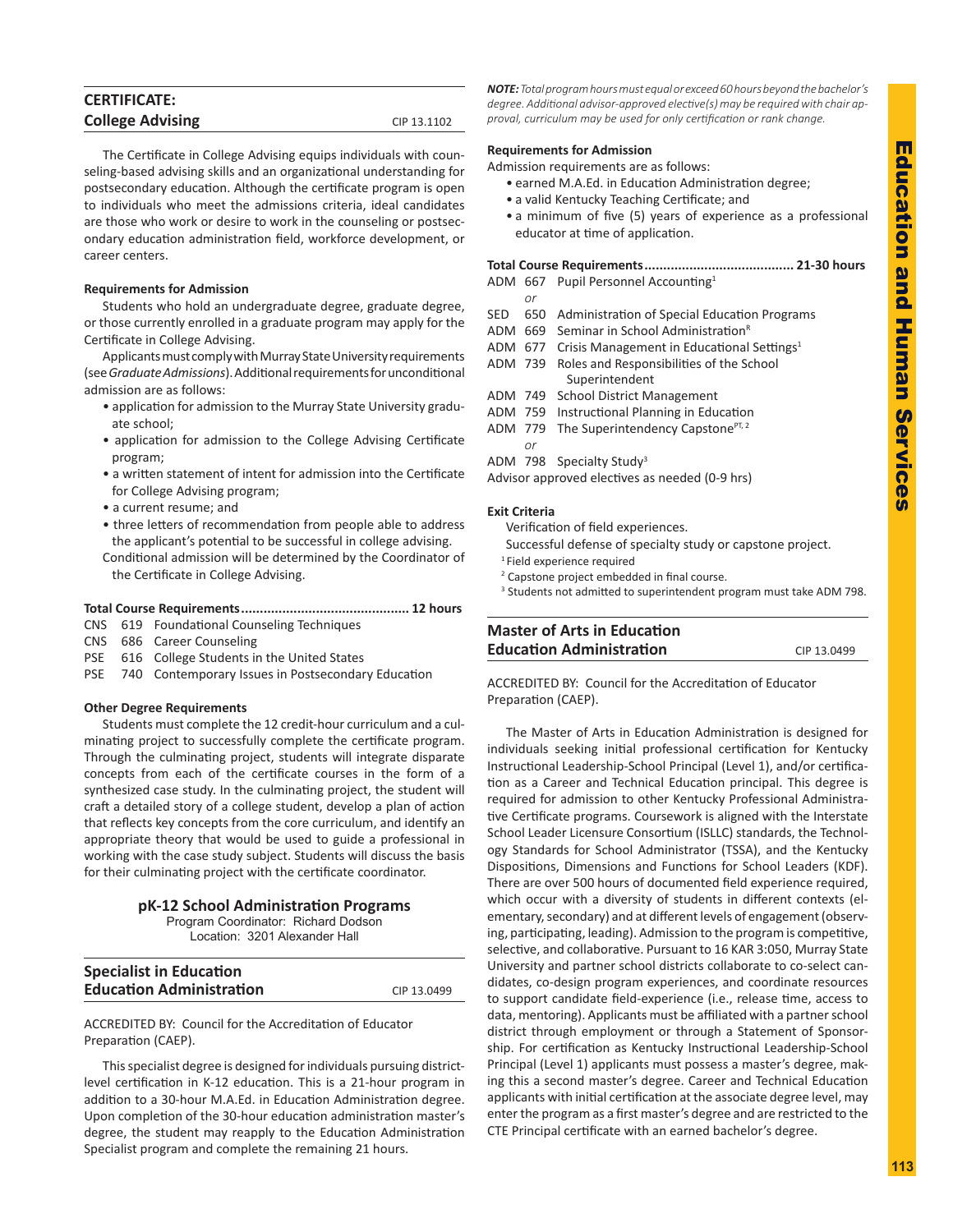# **Admission Requirements**

- an earned master's degree from a regionally accredited college or university;
- documented affiliation with a partner school district;
- a minimum of three (3) years of teaching experience at time of application; and
- a valid Kentucky Teaching Certificate or an approved waiver of Kentucky certification.

# **Procedures for Admission**

This program is organized and delivered through a regional cohort model. Applicants should contact the Department of Educational Studies, Leadership and Counseling to obtain a schedule of cohorts, application deadline dates, and a departmental application. All application materials must be submitted by the advertised deadline for consideration for the cohort. These materials include:

- completed departmental and university graduate applications;
- current professional resume reflecting leadership experiences;
- requested letters of reference and completed rating sheets; and
- requested essays.

All application materials will be screened and interviews schedule by a selection committee for each cohort. Following the interviews, applicants will be notified of the admission decision by the department.

# **Total Course Requirements............................................ 24-30 hrs MA and Level 1 Certification**

- ADM 601 School Leadership, Culture, and Community
- ADM 611 Instructional Leadership and Coaching
- ADM 631 Organization and Operation of Schools
- ADM 632 Principal Internship IPT,
- ADM 671 Principal Internship IIR,
- ADM 672 Legal and Ethical Issues in Schools
- ADM 681 Instructional Leadership for Diverse Learners
- ADM 682 Principal Internship III<sup>1</sup>

Optional advisor approved electives (0-6 hrs)

# **Exit Criteria**

Verification of internship and field experience hours.

Successful defense of capstone project.

Must have at least a 3.00 cumulative GPA.

# **Certification Procedures**

For certification as Instructional Leadership-School Principal Level 1, the candidate must show proof of an earned Master of Arts in Education: Education Administration and passing scores of the following tests: 1) School Leader Licensure Assessment (#1494) and 2) the Kentucky Principal. With chair approval, a program may be developed only for certification and rank change purposes.

Within five years of receipt of the Level 1 certificate, the program for Level 2 must be completed.

ADM 669 Seminar in School Administration

Advisor approved elective based upon candidate needs (3 hrs)

# **Career and Technical Education Principal Concentration Requirements for Admission**

- an earned master's degree from a regionally accredited college or university; **NOTE:** Occupation-based candidates: earned bachelor's degree in appropriate area from a regionally accredited college or university;
- documented affiliation with a partner school district or technical center;
- a minimum of three (3) years of teaching experience at time of application; and
- a valid Kentucky Teaching Certificate in CTE area or an approved waiver of Kentucky certification.

# **Procedures for Admission**

This program is organized and delivered through a regional cohort model. Applicants should contact the Department of Educational Studies, Leadership and Counseling to obtain a schedule of cohorts, application deadline dates, and a departmental application. All application materials must be submitted by the advertised deadline for consideration for the cohort. These materials include:

- completed departmental and university graduate applications;
- current professional resume reflecting leadership experiences;
- requested letters of reference and completed rating sheets; and
- requested essays.

All application materials will be screened and interviews schedule by a selection committee for each cohort. Following the interviews, applicants will be notified of the admission decision by the department.

| <b>MA and Career and Technical Education Certification</b> |  |
|------------------------------------------------------------|--|

- ADM 601 School Leadership, Culture, and Community
- ADM 611 Instructional Leadership and Coaching
- ADM 671 Principal Internship IIR,
- ADM 672 Legal and Ethical Issues in Schools
- ADM 681 Instructional Leadership for Diverse Learners
- ADM 682 Principal Internship IIIPT,
- CTE 672 Managing CTE Learning Facilities<sup>1</sup>
- CTE 676 Organization and Administration of Career and Technical Education

Optional advisor approved electives (0-6 hrs)

# **Exit Criteria**

Verification of internship and field experience hours. Successful defense of capstone project. Must have at least a 3.00 cumulative GPA.

# **Certification Procedures**

For certification as a Career and Technical Education Principal, the candidate must show proof of an earned master's in education administration and passing scores of the following tests: 1) School Leader Licensure Assessment (#1494) and 2) the Kentucky Principal test. With chair approval, a program may be developed for certification and rank change only. **Note:** Candidates completing the program as a second master's may also earn certification as School Principal Level 1 by completing ADM 631.

# **ALTERNATIVE CERTIFICATION1**

**Total Course Requirements............................................. 30 hours**

- EDU 631 Classroom Management and Student Motivation
- EDU 633 Curriculum Development
- EDU 637 Instruction for Diverse Learners
- TLE 600 Foundations of Teacher Leadership
- TLE  $620$  Educational Improvement through Research<sup>R</sup>
- TLE 640 Teacher Leadership ShowcaseL

# **Other Course Requirements**

- ADM 627 School Law and Finance for Teachers
- EDU 621 Advanced Methods of Teaching
- EDU 626 Integration of Educational Technology
- EDU 650 Workshop in Education
- SED 606 Procedures for Classroom Management and Discipline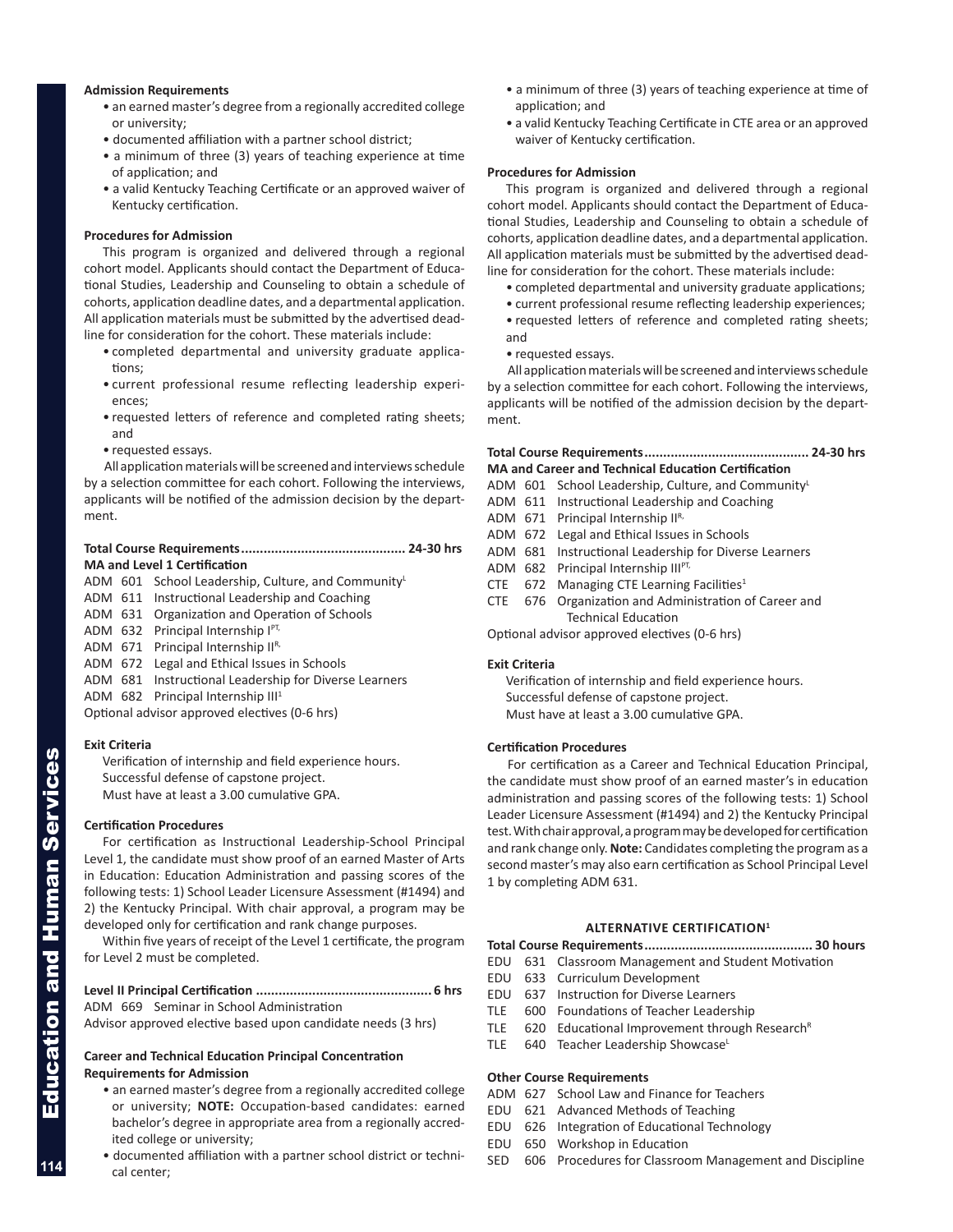# **Education and** Education and Human Services Human Service

# <span id="page-28-0"></span>**Other Degree Requirements**

Students must complete TLE 600 before enrolling in TLE 620. <sup>1</sup>Requires dean and chair approval.

# **Secondary Education Academic Concentrations**

The following academic concentrations for the M.A.Ed. in Secondary Teacher Leader are offered in collaboration with the academic concentration host department. Admission for all M.A.Ed. programs is determined by the College of Education and Human Services in conjunction with the concentration program director.

| <b>Biology</b> | Economics | History            | Spanish    |
|----------------|-----------|--------------------|------------|
| Chemistry      | English   | <b>Mathematics</b> | Studio Art |
|                |           |                    |            |

| <b>Master of Arts</b> |             |
|-----------------------|-------------|
| <b>Teacher Leader</b> | CIP 13.1206 |

A Master of Arts in Teacher Leader has been developed and is awaiting approval to begin admitting in spring 2019. The program is designed to support teachers' efforts to develop the skills and competencies of the Model Teacher Leader Standards. There are four concentration areas for the MA in Teacher Leader: Advanced Pedagogy, Advanced Learning and Behavior Disorders, Interdisciplinary and Early Childhood Education, and Dual Credit Credentialing.

If approved, admission will begin in Spring 2019. Contact the department for current information.

# **Procedures for Admission**

All applicants must apply to Murray State University through MSU Graduate Admissions. Additionally, applicants should submit the following to the department at elc@murraystate.edu or Teacher Leader Admissions, c/o ELC, 3201 Alexander Hall, Murray, KY 42071:

• proof of an earned bachelor's degree from a regionally accredited institution with a minimum GPA of 2.75;

• an updated resume; and

• a letter of application that identifies the reasons for interest in the program/concentration and aptitude for success.

Admission is based upon a combination of the applicant's academic record and application material.

# **Conditional Admission**

Conditional admission may be granted if an applicant is deficient in a single area but shows academic promise overall.

# **Exit Criteria**

Verification of a 3.00 GPA in program. Verification of successful showcase defense. Verification of successful summative portfolio defense. **ADVANCED PEDAGOGY** 

**Total Course Requirements............................................. 30 hours**

- **Core Courses .................................................................. 12 hours** TLE 600 Foundations of Teacher Leadership
- TLE  $620$  Educational Improvement through Research<sup>R</sup>
- TLE 630 Teacher Leadership in the Schools and Community
- TLE 640 Teacher Leadership ShowcaseL
- **Other Course Requirements .......................................... 18 hours1**
- EDU 621 Advanced Methods of Teaching
- EDU 626 Integration of Educational Technology
- EDU 637 Instruction for Diverse Learners
- REA 618 Content Area Literacy K-12

Advisor approved courses supporting the teaching field (6 hrs)

# **DUAL CREDIT CREDENTIALING**

Applications to this concentration area are reviewed by content area faculty to ensure candidate's qualification to complete 18 hours of graduate coursework in that specific content area.

| TLE.       |  | 600 Foundations of Teacher Leadership                     |  |  |  |
|------------|--|-----------------------------------------------------------|--|--|--|
| TLE        |  | 620 Educational Improvement through Research <sup>R</sup> |  |  |  |
| TLE        |  | 630 Teacher Leadership in the Schools and Community       |  |  |  |
| <b>TLE</b> |  | 640 Teacher Leadership Showcase                           |  |  |  |
|            |  |                                                           |  |  |  |
|            |  |                                                           |  |  |  |

Contact elc@murraystate.edu to determine whether content area options are available. Applicants must have at least a bachelor's degree in the content area. Content faculty will further evaluate the applicant's transcripts. The approved course mix will reflect student's needs and interests.

# **ADVANCED LEARNING AND BEHAVIOR DISORDERS**

**Total Course Requirements............................................. 30 hours**

| TLE |  | 600 Foundations of Teacher Leadership                         |  |  |  |
|-----|--|---------------------------------------------------------------|--|--|--|
|     |  | TLE 620 Educational Improvement through Research <sup>R</sup> |  |  |  |
|     |  | TLE 630 Teacher Leadership in the Schools and Community       |  |  |  |
|     |  | TLE 640 Teacher Leadership Showcase                           |  |  |  |
|     |  |                                                               |  |  |  |
|     |  |                                                               |  |  |  |
|     |  | SED 613 Advanced Behavior Support                             |  |  |  |

- SED 613 Advanced Behavior Support
- SED 614 Advanced Instructional Technology
- SED 655 Special Education Transition
- SED elective with advisor approval (3 hrs)

Advisor approved courses supporting the teaching field (6 hrs)

# **INTERDISCIPLINARY EARLY CHILDHOOD EDUCATION**

- **Total Course Requirements............................................. 30 hours**
- **Core Courses .................................................................. 12 hours**
- TLE 600 Foundations of Teacher Leadership
- TLE 620 Educational Improvement through Research<sup>R</sup>
- TLE 630 Teacher Leadership in the Schools and Community
- TLE 640 Teacher Leadership ShowcaseL

**Other Course Requirements ........................................... 18 hours**

- ELE 604 Advanced Studies in Kindergarten
- ELE 606 Supporting Children with Challenging Behavior
- FCS 625 Advanced Child Development Programs

*and one of the following:*

- ELE 620 Introduction to the Reggio Approach to Teaching and Learning
- SED 602 Family-Professional Partnerships
- SED 645 Strategies for Students with Autism

Advisor approved courses supporting the teaching field (6 hrs)

# **Master of Arts in Education (Middle or Secondary Education) with School Improvement Leader Concentration**

Students seeking a middle or secondary M.A.Ed. or +30 program in middle or secondary education, may complete a 12-hour school improvement leader concentration as part of the program requirements. Course experiences within the concentration are designed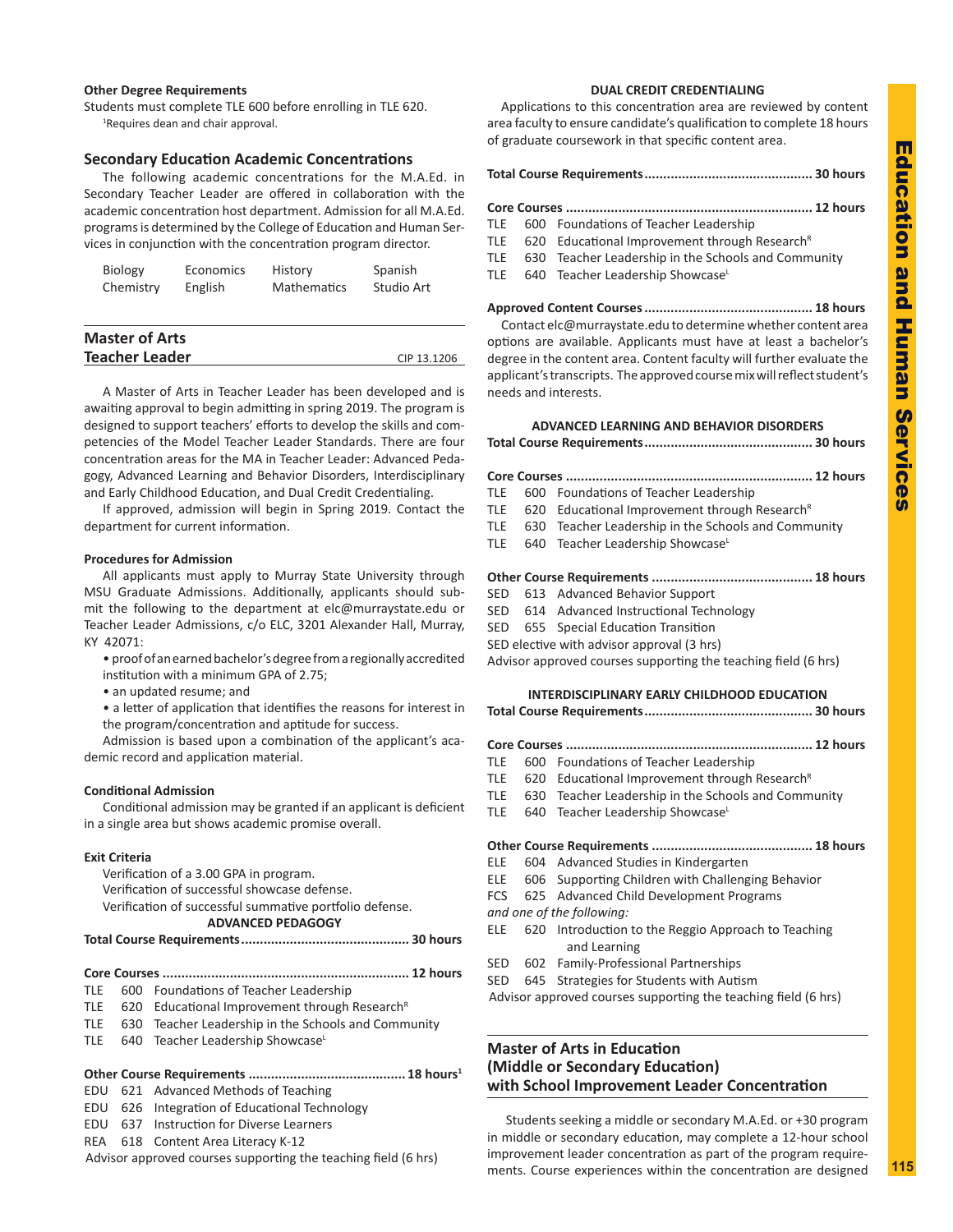<span id="page-29-0"></span>to support teachers as they serve in leadership roles such as School-Based Decision Making councils. This concentration does not lead to administrative certification or endorsement.

**Total Course Requirements............................................. 12 hours** ADM 627 School Law and Finance for Teachers<sup>L</sup> ADM 656 School Improvement Processes for Teachers ADM 657 Educational Policy and Ethics Advisor approved ADM elective (3 hrs)

| <b>Master of Arts in Education</b> |             |
|------------------------------------|-------------|
| <b>Library Media</b>               | CIP 13.1334 |

The Master of Arts in Education in Library Media offers two areas of emphasis. The certified teacher course of study is offered for students with a teaching certificate that would like certification as a school media librarian. The initial certification course of study is appropriate for students with no teaching certificate that would like to begin an education career as a school media librarian.

# **Requirements for Admission**

All applicants to the library media program should meet the minimum requirements outlined below.

- an earned bachelor's degree from a regionally accredited institution with a minimum GPA of 2.75;
- application for admission to the MSU Graduate School; and
- application for admission to the library media program.

Admission is not based on any sole factor, but a combination of the applicant's academic record and application materials.

| EDU            | 626 | Integration of Educational Technology                                  |
|----------------|-----|------------------------------------------------------------------------|
| EDU            | 633 | Curriculum Development                                                 |
| TLE            | 620 | Educational Improvement through Research <sup>R</sup>                  |
|                |     |                                                                        |
| <b>LIB</b>     | 600 | Libraries and Education <sup>1</sup>                                   |
| LIB.           | 620 | Library Administration                                                 |
| LIB.           | 630 | Organizing and Managing Library Collections                            |
| LIB.           | 640 | 21st Century Skills and Services                                       |
| LIB            | 699 | Exit Seminar in Library Media Education <sup>L,2</sup>                 |
|                |     |                                                                        |
|                |     | <b>CERTIFIED TEACHER TO ADD LIBRARY MEDIA CERTIFICATION</b>            |
|                |     |                                                                        |
|                |     | Choose three of the four following courses:                            |
| I IB           |     | 626 Administration Practicum in Library Media <sup>PT</sup>            |
| LIB <b>No.</b> |     | 636 Cataloging Practicum in Library Media <sup>PT</sup>                |
| LIB.           |     | 646 21st Century Skills Practicum in Library Media <sup>PT</sup>       |
| LIB.           |     | 656 Technology Practicum in Library Media <sup>PT</sup>                |
|                |     |                                                                        |
|                |     | (Limited to library media or library media related courses approved in |
|                |     | advance by the student's advisor.)                                     |
| ELE            | 616 | Research in Children's Literature                                      |
|                | or  |                                                                        |
| LIB            | 617 | Research Young Adult Literature                                        |

- LIB 601 Learning and Libraries
	- *or*

LIB 604 Library in the School Curriculum

LIB 610 Collection Management

<sup>1</sup> LIB 600 must be take during the first semester of the program. 2 LIB 699 must be taken in the last semester of the program.

# **INITIAL CERTIFICATION**

Students seeking initial certification in education (not currently certified in any educational area) must pass the Praxis Core Academic Skills Test for Educators (CASE) and attend an on-campus *Admission to Teacher Education* orientation before admission to the program. During the first few semesters of the program, the must meet all requirements for admission to Teacher Education (16 KAR 5:020), including but not limited to, completing 200 hours of field experience, in compliance with 16 KAR 5:040 (3). Fifty of these hours will come from LIB 600 and the remaining 150 hours of field experience will come from three of the four practicum classes. In order to meet the requirements for admission to Teacher Education, students may be required to complete additional graduate or undergraduate coursework. Students seeking initial certification in education should consult with their advisor and the Director of Teacher Education for requirements.

# **Clinical Experience............................................................ 3 hours**

*Choose three of the following four courses:*

- LIB 626 Administration Practicum in Library Media
- LIB 636 Collections Practicum in Library Media
- LIB 646 21st Century Skills Practicum in Library Media
- LIB 656 Technology Practicum in Library Media

**Student Teaching Experience ............................................ 3 hours** LIB 613 Clinical Experience in Library Media<sup>1</sup>

- **Electives........................................................................... 6 hours** ELE 616 Research in Children's Literature *or* LIB 617 Research Young Adult Literature LIB 601 Learning and Libraries
- 

*or*

LIB 604 Library in the School Curriculum <sup>1</sup> Requires admission to both Teacher Education and Student Teaching.

# **Other Degree Requirements**

Students must maintain a minimum GPA of 3.0 and successfully complete the program portfolio. Students must achieve a passing score on the Praxis II for Library Media Specialist (5311), and if the candidate is going for initial certification, a passing score on the Principles of Learning and Teaching Test (5622, 5623, 5624).

# **Student Teaching Requirements**

Requirements for student teaching are described in the introductory section of the College of Education and Human Services. Questions should be directed to the office of Teacher Education Services, 270-809-2054.

# **Kentucky Administrator Professional Endorsements**

There are four Kentucky administrative endorsements that may be obtained at the post-master's degree level. These endorsements are a) Instructional Leadership-School Superintendent, b) Instructional Leadership-Supervisor of Instruction c) Director of Pupil Personnel, and d) Director of Special Education. All programs are aligned to the Interstate School Leader Licensure Standards and the Technology Standards for School Administrators.

# **Requirements for Admission**

Applicants to these programs must have the following:

- earned Master of Arts in Education: Education Administration degree;
- a valid Kentucky Teaching Certificate;
- a minimum of three (3) years of teaching experience at time of application; and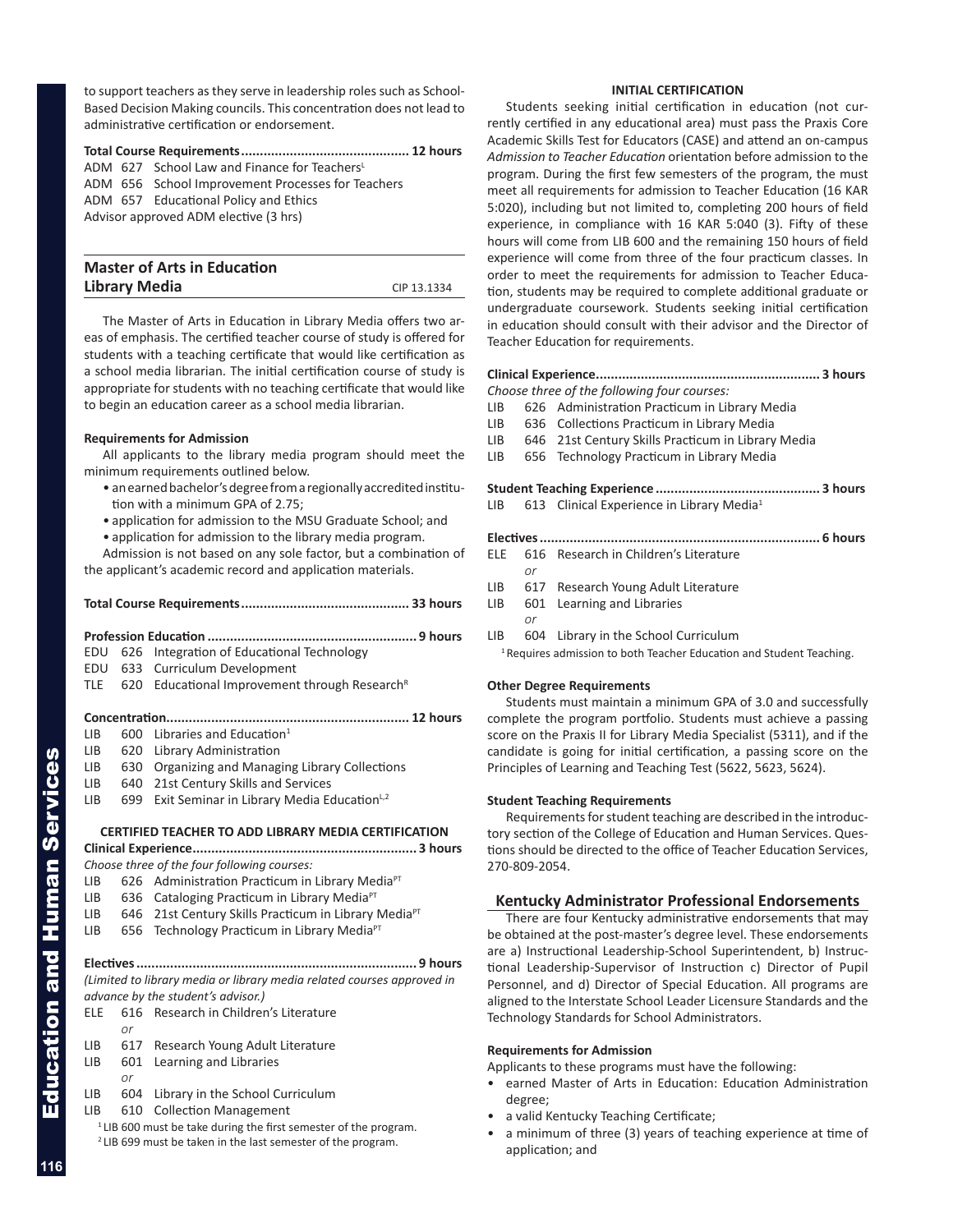<span id="page-30-0"></span>• additional requirements as listed with each endorsement as appropriate.

# **ENDORSEMENT:**

# **Instructional Leadership-School Superintendent**

Applicants should apply to the MSU Graduate School and obtain a program application from www.murraystate.edu/elc.

# **Requirements for Admission**

Pursuant to 16 KAR 3:010, applicants must submit the following:

a) a valid Kentucky Professional Certificate;

b) evidence of a minimum of three years of teaching experience at time of application;

c) evidence of at least two years of experience in a position of school principal, supervisor of instruction, guidance counselor, director of pupil personnel; director of special education, school business administrato, local district coordinator of vocational education, or a coordinator, administrator, or supervisor of district-wide services. Other administrative experience may be substituted for this requirement with the approval of the Education Professional Standards Board.

d) an admission portfolio that includes a written statement from a supervisor or education agency representative attesting to the skills and evidence of the applicant's suitability in the following areas:

1. The ability to improve student achievement;

2. Knowledge of school laws related to school finance, school operations, and personnel matters;

3. The ability to implement curriculum, instruction, and assessment;

4. A commitment to ongoing professional growth;

5. Effective communication skills; and

6. The ability to build relationships, foster teamwork, and develop networks.

e) Proof the applicant completed a master's degree program.

# **Total Course Requirements............................................. 12 hours**

| ADM 739 Roles and Responsibilities of the School |  |  |
|--------------------------------------------------|--|--|
| Superintendent <sup>L</sup>                      |  |  |

ADM 749 School District Management

- 
- ADM 759 Instructional Planning in Education ADM 779 The Superintendency Capstone $PT, 1$

<sup>1</sup> Must be unconditionally admitted to superintendent program to enroll.

# **Exit Criteria**

Successful defense of the Capstone Project. Verification of all field experience and mentor hours.

# **ENDORSEMENT:**

**Instructional Leadership-Supervisor of Instruction** 

|--|--|

ADM 669 Seminar in School Administration ADM 749 School District Management

**Level II Total Course Requirements................................... 3 hours** ADM 759 Instructional Planning in Education

# **ENDORSEMENT: Director of Pupil Personnel**

**Level I Total Course Requirements.................................... 6 hours** ADM 667 Pupil Personnel Accounting

ADM 669 Seminar in School Administration

# **Level II Total Course Requirements................................... 6 hours** ADM 677 Crisis Management in Educational Settings

- *or* COM 639 Seminar in Conflict Resolution
	- *or*

*or*

HDL 692 Group Processes and Team Development

# **ENDORSEMENT: Director of Special Education**

In addition to the requirements listed for all Kentucky Administrator Professional Endorsements, applicants must:

- qualify for a Kentucky teaching certificate or a school psychology certificate *and*
- provide evidence of three years of experience as a teacher or school psychologist, with at least one year as a teacher of exceptional children or school psychologist.

|  | SED 603 Special Education Law and Procedures        |
|--|-----------------------------------------------------|
|  | SED 650 Administration of Special Education Program |

|--|--|--|

- ADM 749 School District Management
- ADM 759 Instructional Planning in Education

# **Counseling Programs**

Programs Coordinator: Samir Patel Location: 3201 Alexander Hall

The department offers the Specialist in Education degree, the Master of Arts in Education degree, and a Master of Science in Human Development and Leadership. The department also offers non-degree programs leading to post-master's certification endorsements in school counseling and a sixth-year school psychology program.

| <b>Specialist in Education</b> |             |
|--------------------------------|-------------|
| <b>Counseling</b>              | CIP 13.1101 |
|                                |             |

ACCREDITED BY: Council for the Accreditation of Educator Preparation (CAEP)

There are three concentrations for the Ed.S. in Counseling: school counseling, clinical mental health counseling, and school psychology.

Students completing the Ed.S. in School Counseling are eligible for rank change (Rank I). Students who have completed the 48 hour M.A.Ed. in School Counseling and who are interested in obtaining mental health licensure will need to complete the Clinical Mental Health Counseling concentration. *Note***:** Applicants holding a master's degree that is less than 48 hours or is from another institution will undergo a transcript evaluation and may be required to take additional coursework to ensure equivalence to the current degree requirements.

# **Requirements for Admission**

Admission is not based on any one factor but on a combination of the applicant's academic record, work experience, potential for becoming an effective and ethical mental health professional and the match between the program training objectives and the applicant's professional goals.

Applicants must meet Murray State requirements listed in *Graduate Admissions* as well as submit:

• a MSU Graduate School application;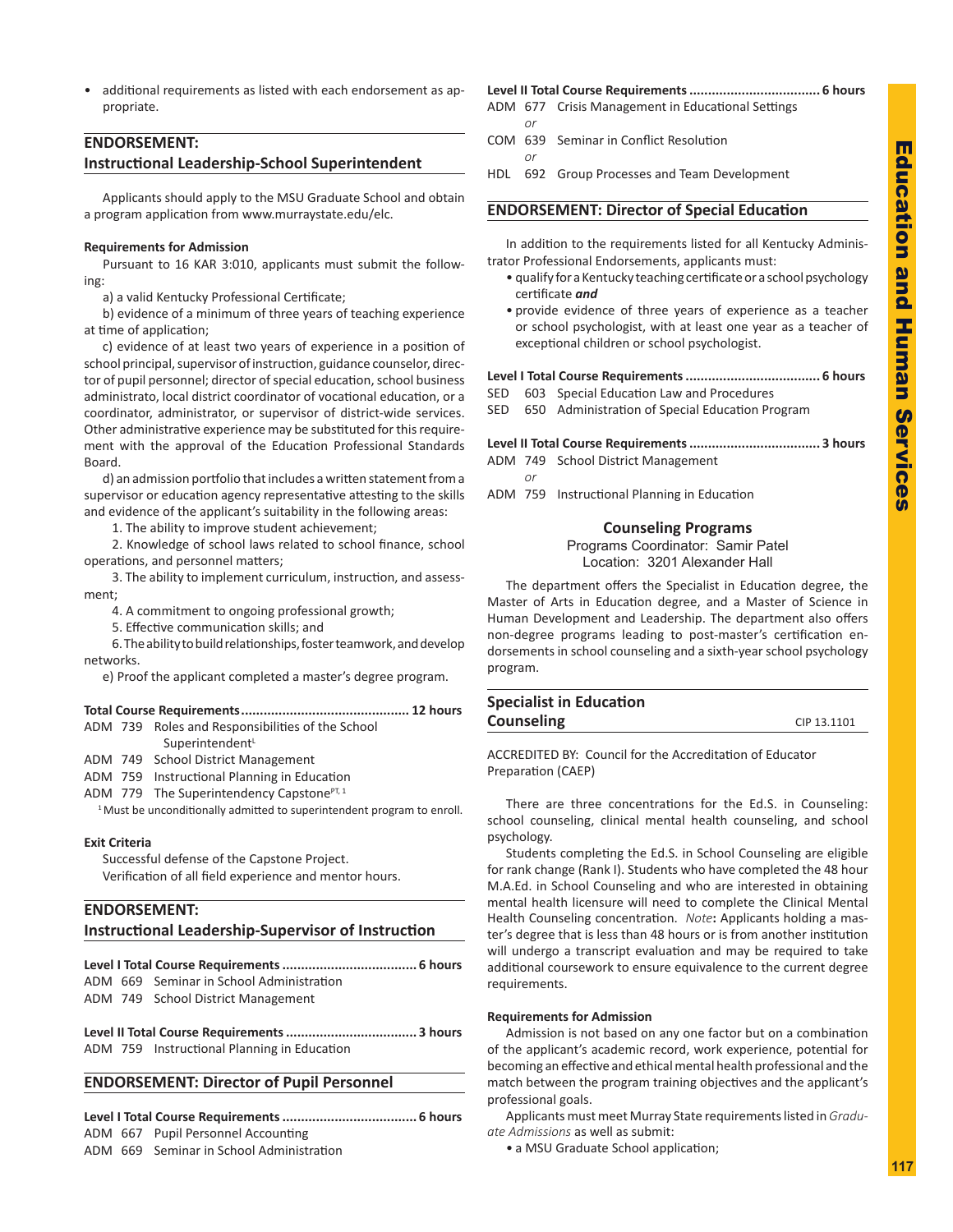- an application to the counseling program. The program application may be obtained by contacting the Department of Educational Studies, Leadership and Counseling or through the department's website;
- a written statement of intent reflecting graduate level writing ability;
- three letters of recommendation from people able to address the applicant's potential as a counseling professional;
- a current resume; and
- have an interview with the Counseling Program Admissions Committee.

**Note:** Admission to the program does not guarantee graduation, certification, or licensure. The following nonacademic conditions may result in dismissal if they are observed to impair the student's ability to work in class, practicum, or internship settings: 1) personal concerns, 2) interpersonal relationship problems, 3) personal attitudes or values that conflict with effective counseling relationships, and 4) unethical behavior.

# **Conditional Admission**

Conditional admission may be granted to applicants deficient in a single area as space permits. Exceptions will be made on a case-bycase basis. Students admitted conditionally must obtain a *B* or better grade in each of their first nine credit hours of program study to gain unconditional status.

# **school COUNSELING CONCENTRATION**

Upon successful completion of the 48-hour Masters of Arts in Education in School Counseling program, students can complete an additional 12 credit hours to earn the Specialist in Education Degree (Ed.S.) in School Counseling.

Students who complete this program are eligible for a rank change (Rank I). Note: This is a non-mental health licensure concentration.

# **Exit Criteria**

Students must successfully complete the Ed.S. School Counseling concentration courses with no more than two *C*'s or below within the Master's and Ed.S. coursework and maintain a 3.0 GPA.

# **Total Course Requirements............................................. 60 hours**

*48 credit hours transferred from M.A. in School Counseling, plus the following courses:*

CNS 625 Legal and Ethical Issues

- CNS 694 Advanced Counseling and Supervision
- CNS 722 Substance Use and Addictions Counseling

CNS 734 Marriage, Couples and Family Counseling

# **CLINICAL MENTAL HEALTH COUNSELING CONCENTRATION**

ACCREDITED BY: Council for Accreditation of Counseling and Related Education Professions (CACREP)

The curriculum of the Clinical Mental Health Counseling concentration consists of 60 credit hours. Graduates of this program will be eligible to take the National Counselor Exam (NCE). In addition graduates will also become eligible for the Licensed Professional Counselor Associate status (LPCA) in the state of Kentucky.

# **Exit Criteria**

Students must successfully complete the Ed.S. Clinical Mental Health Counseling concentration courses with no more than two *C*'s or below, maintain a 3.0 GPA, pass the Ethics, Skills, and Case Conceptualization Assessment, complete an oral defense, and pass the exit exam.

# **Total Course Requirements............................................. 60 hours**

ADM 630 Methods of Research<sup>R</sup>

- CNS 618 Issues in Mental Health Counseling
- CNS 619 Foundational Counseling Techniques<sup>1</sup>
- CNS 624 Theories of CounselingL
- CNS 625 Legal and Ethical Issues
- CNS 635 Human Development
- CNS 671 Multicultural Counseling
- CNS 676 Clinical Diagnosis and Treatment Planning
- CNS 683 Tests and Measurements
- CNS 686 Career Counseling
- CNS 692 Group Counseling
- CNS 694 Advanced Counseling and Supervision
- CNS 710 Counseling Children and Adolescents
- CNS 722 Substance Use and Addictions Counseling
- CNS 734 Marriage, Couples and Family Counseling
- CNS 752 Trauma and Crisis Counseling
- CNS 790 Practicum<sup>PT</sup>
- CNS 794 Internship I
- CNS 795 Internship II

Approved Electives (3 hrs)

- *Chosen from the following:*
- CNS 746 Wellness and Prevention Approaches
- CNS 748 Expressive Activities Counseling
- CNS 760 Eating Disorders and Body Image Counseling <sup>1</sup>A grade of *A* or *B* must be received in CNS 619 to continue in program.

# **SCHOOL PSYCHOLOGY CONCENTRATION**

The Ed.S. in School Psychology concentration is a 60 credit hour program which leads to Standard Kentucky Certification in School Psychology and Rank I. Applicants should have a bachelor's degree in psychology, special education, or other mental health related fields.

Prerequisites:

- Master's degree in a related field (e.g., counseling, psychology, communication disorders, or special education) from a regionally accredited institution;
- three letters of recommendation;
- a written goals statement;
- personal interview;
- GRE (V=146, Q=140; V+Q=286 minimum).

# **Total Course Requirements............................................. 60 hours**

**Provisional Certification ..................................................54 hrs1, 2**

- ADM 630 Methods of Research<sup>R</sup>
- ADM 725 Advanced Methods of Quantitative Research in Education
- CNS 615 Behavioral Assessment and Intervention
- CNS 619 Foundational Counseling Techniques<sup>3</sup>
- CNS 620 Learning Theories and Applications
- CNS 635 Human Development
- CNS 671 Multicultural Counseling
- CNS 676 Clinical Diagnosis and Treatment Planning
- CNS 677 Instructional Assessment and Intervention
- CNS 683 Tests and Measurements
- CNS 687 School-Based Consultation
- CNS 688 Professional School Psychology
- CNS 689 Individual Testing
- CNS 690 Advanced Individual Testing
- CNS 692 Group Counseling
- CNS 790 Practicum4
- CNS 798 Specialty Study
- SED 603 Special Education Law and Procedures

# **Standard Certification..........................................................6 hrs5**

CNS 794 Internship IPT

- CNS 795 Internship II
- 1 Allows individual to do internship.

<sup>2</sup> Candidates must take PRAXIS specialty area examination in school psychol-

Education and Human Services

**Education and Human Services**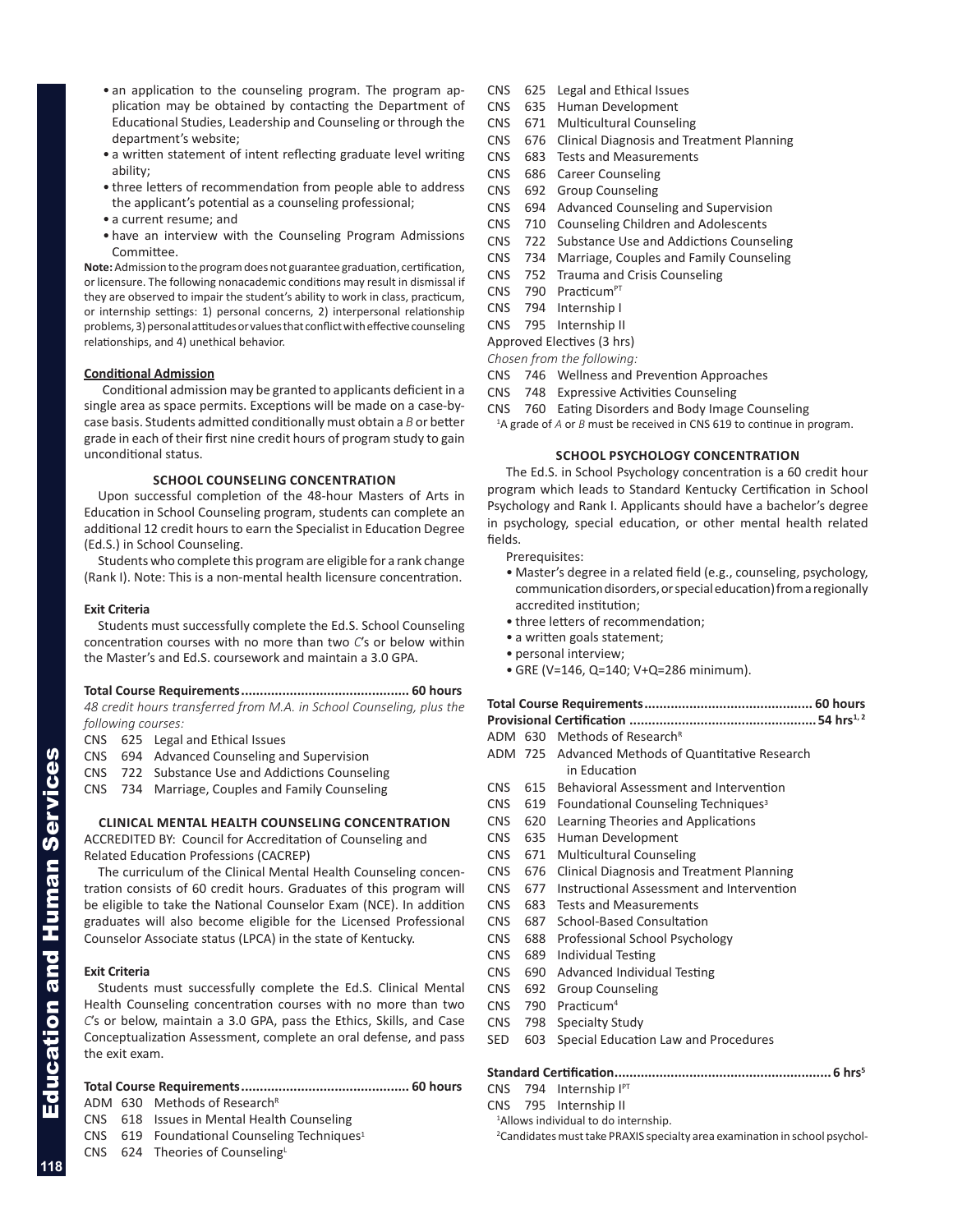<span id="page-32-0"></span>ogy and obtain a minimum score of 161 before provisional school psychology certification can be awarded.

<sup>3</sup>A grade of *A* or *B* must be received in CNS 619 to continue in program. 4 Practicum in school psychology.

<sup>5</sup>Candidate must have valid provisional certification in school psychology before internship can be contracted.

| <b>Master of Arts in Education</b> |             |
|------------------------------------|-------------|
| <b>School Counseling</b>           | CIP 13.1101 |

ACCREDITED BY: Council for the Accreditation of Educator Preparation (CAEP); Council for Accreditation of Counseling and Related Education Professions (CACREP)

The Master of Arts in Education in School Counseling is a 48 credit hour program designed to prepare individuals to work in mental health, consultative, and leadership positions in P-12 school settings.

# **Requirements for Admission**

Admission is not based on any sole factor but on a combination of the applicant's academic record, work experience, potential for becoming an effective and ethical counselor and the match between the program training objectives and the applicant's professional goals.

Applicants must meet Murray State requirements listed in *Graduate Admissions* as well as submit:

- a MSU Graduate School application;
- an application to the counseling program. The program application may be obtained by contacting the Department of Educational Studies, Leadership and Counseling or on the department's website;
- a written statement of intent reflecting graduate level writing ability;
- three letters of recommendation from people able to address the applicant's potential as a counseling professional;
- a current resume; and
- have an interview with the Counseling Program Admissions Committee.

**Note:** Admission to the program does not guarantee graduation or certification. The following nonacademic conditions may result in dismissal if they are observed to impair the student's ability to work in class, practicum, or internship settings: 1) personal concerns, 2) interpersonal relationship problems, 3) personal attitudes or values that conflict with effective counseling relationships, and 4) unethical behavior.

# **Conditional Admission**

Conditional admission may be granted to applicants deficient in a single area as space permits. Exceptions will be made on a case-bycase basis. Students admitted conditionally must obtain a *B* or better grade in each of their first nine credit hours of program study to gain unconditional status.

# **Exit Criteria**

Students must successfully complete the 48-credit hour M.A.Ed. in School Counseling courses with no more than two *C*'s or below and a 3.0 GPA, pass the Ethics, Skills, and Case Conceptualization Assessment, pass the oral defense, and pass the exit exam.

# **Requirements for School Counseling Certificate**

The following is required to be recommended for a Provisional School Counseling Certificate (grades P-12).

1. Hold a baccalaureate degree from a regionally accredited college or university.

2. Satisfactorily complete M.A.Ed. in School Counseling requirements with a minimum 3.0 GPA.

3. Satisfactorily complete practicum and internship experiences in school counseling as prescribed by state regulations.

4. Pass the Ethics, Skills, and Case Conceptualization Assessment. Eligible for rank change with passing score on the assessment and 33

credit hours of school counseling coursework.

5. Pass exit exam.

| ADM        | 630 | Methods of Research <sup>R</sup>                |
|------------|-----|-------------------------------------------------|
| <b>CNS</b> | 619 | Foundational Counseling Techniques <sup>1</sup> |
| CNS.       | 624 | Theories of Counseling <sup>L</sup>             |
| CNS.       | 635 | Human Development                               |
| <b>CNS</b> | 671 | <b>Multicultural Counseling</b>                 |
| CNS.       | 676 | Clinical Diagnosis and Treatment Planning       |
| CNS        | 683 | <b>Tests and Measurements</b>                   |
| <b>CNS</b> | 686 | <b>Career Counseling</b>                        |
| CNS.       | 689 | Individual Testing                              |
| CNS.       | 692 | <b>Group Counseling</b>                         |
| <b>CNS</b> | 710 | <b>Counseling Children and Adolescents</b>      |
| CNS.       | 720 | <b>Elementary School Counseling</b>             |
| <b>CNS</b> | 725 | Middle/Secondary School Counseling              |
| CNS.       | 790 | Practicum <sup>PT</sup>                         |
| CNS        | 794 | Internship I                                    |
| <b>CNS</b> | 795 | Internship II                                   |

<sup>1</sup>A grade of *A* or *B* must be received in CNS 619 to continue in program.

# **ENDORSEMENT: Standard Certification in School Counseling**

ACCREDITED BY: Council for the Accreditation of Educator Preparation (CAEP).

According to the Kentucky Education Professional Standards Board (EPSB), standard certification requires: 1) current provisional certification in school counseling (received upon successful completion of an approved master's degree in school counseling); 2) one year of full time employment as a certified school counselor with a valid Kentucky teaching certificate or two years work experience as a certified school counselor who does not hold a valid Kentucky teaching certificate; and 3) complete an additional six credit hours of approved course work in school counseling. Courses used toward provisional certification cannot be counted toward standard certification.

# **Requirements for Admission**

Submit a copy of provisional certification and a letter from current or past supervisor verifying employment as a school counselor with a graduate application form to Murray State University Graduate Admissions.

# **Total Course Requirements............................................... 6 hours**

CNS 625 Legal and Ethical Issues

- *Choose one of the following:*
- CNS 676 Clinical Diagnosis and Treatment Planning
- CNS 694 Advanced Counseling and Supervision
- CNS 722 Substance Use and Addictions Counseling
- CNS 734 Marriage, Couples and Family Counseling
- CNS 746 Wellness and Prevention Approaches
- CNS 748 Expressive Activities Counseling
- CNS 752 Trauma and Crisis Counseling
- CNS 760 Eating Disorders and Body Image Counseling

**Note:** Courses taken for standard certification may be applied towards the specialist degree in education or other future certifications if listed in the curriculum.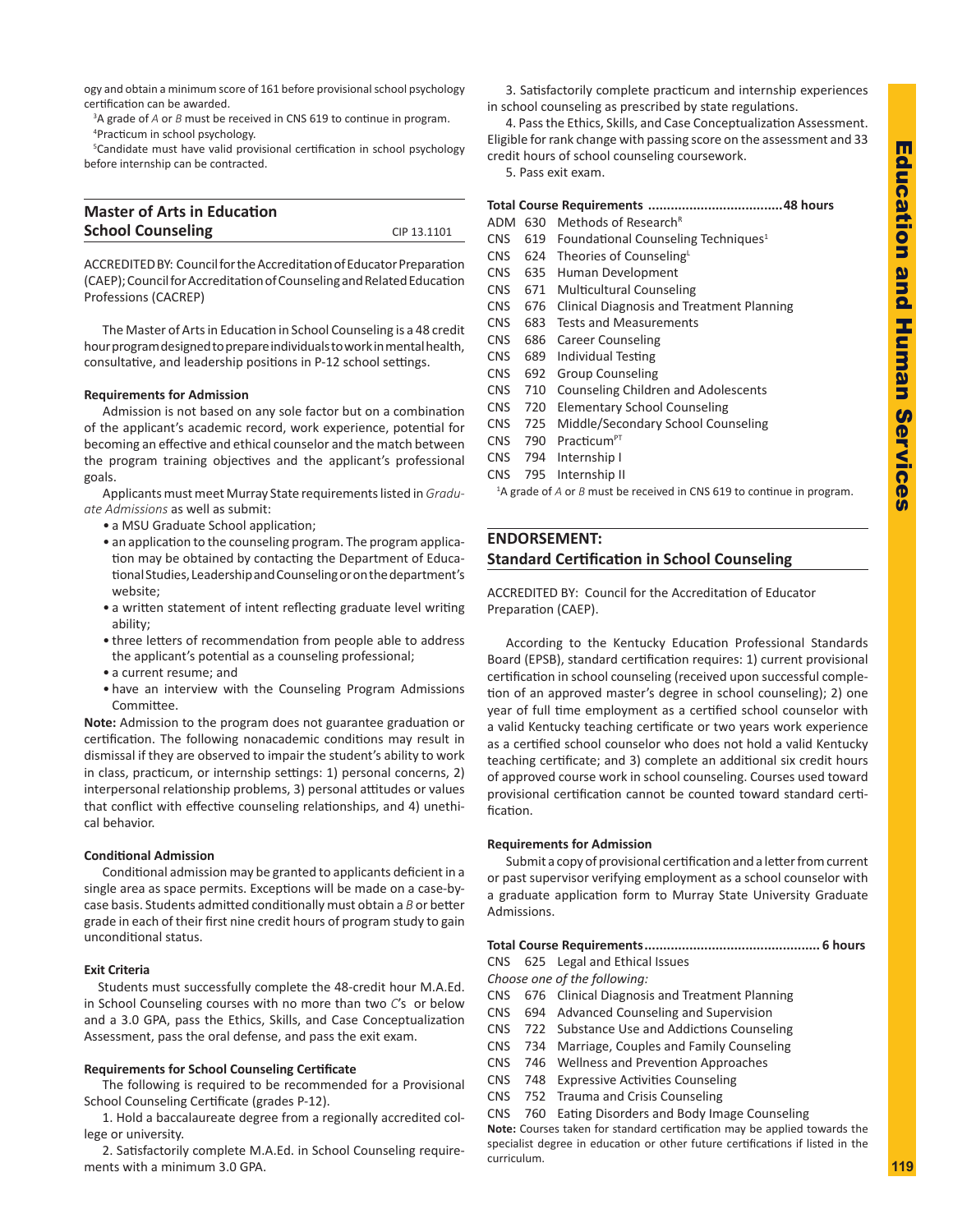# <span id="page-33-0"></span>**ENDORSEMENT:**

# **Individual Intellectual Assessment for the School Counselor**

This program endorsement is designed to meet state certification requirements for a practicing school counselor to perform district-wide assessments.

# **Prerequisites**

• School counselor certification: provisional or standard.

• Experience as a certified and practicing school counselor.

**Note: Courses taken toward this certification must be current (within five years) before the practicum can be scheduled.**

# **Total Course Requirements............................................. 15 hours**

- CNS 677 Instructional Assessment and Intervention
- CNS 683 Tests and Measurements
- CNS 689 Individual Testing

CNS 690 Advanced Individual Testing

CNS 790 Practicum1

1 Practicum in school psychology.

# **CERTIFICATION: School Psychology - 6th year program**

This program leads to a standard certificate in school psychology. Prerequisites are:

- master's degree in a related field (e.g., counseling, psychology, communication disorders, special education) from a regionally accredited institution;
- completion of CNS 619 or equivalent;
- three letters of recommendation;
- written goals statement;
- personal interview;
- GRE (V=146, Q=140; V+Q=286 minimum)

**Note:** Courses taken in the master's degree may be utilized where appropriate with the approval of the student's advisor.

|            |     | ADM 630 Methods of Research <sup>R</sup>                                         |  |
|------------|-----|----------------------------------------------------------------------------------|--|
|            |     | ADM 725 Advanced Methods of Quantitative Research                                |  |
|            |     | in Education                                                                     |  |
| <b>CNS</b> | 615 | Behavioral Assessment and Intervention                                           |  |
| CNS        | 619 | Foundational Counseling Techniques <sup>1</sup>                                  |  |
| <b>CNS</b> | 620 | Learning Theories and Applications                                               |  |
| <b>CNS</b> | 635 | Human Development                                                                |  |
| <b>CNS</b> | 671 | <b>Multicultural Counseling</b>                                                  |  |
| <b>CNS</b> | 676 | <b>Clinical Diagnosis and Treatment Planning</b>                                 |  |
| <b>CNS</b> | 677 | Instructional Assessment and Intervention                                        |  |
| CNS.       | 683 | Tests and Measurements                                                           |  |
| <b>CNS</b> | 687 | School-based Consultation                                                        |  |
| CNS.       | 688 | Professional School Psychology                                                   |  |
| <b>CNS</b> | 689 | <b>Individual Testing</b>                                                        |  |
| <b>CNS</b> | 690 | <b>Advanced Individual Testing</b>                                               |  |
| <b>CNS</b> | 692 | <b>Group Counseling</b>                                                          |  |
| <b>CNS</b> | 790 | Practicum <sup>PT, 3</sup>                                                       |  |
| SED        | 603 | Special Education Law and Procedures                                             |  |
|            |     |                                                                                  |  |
|            |     |                                                                                  |  |
|            |     | Choose one of the following courses as an elective.                              |  |
| CNS        |     | 624 Theories of CounselingL                                                      |  |
| CNS        |     | 720 Elementary School Counseling                                                 |  |
| CNS        |     | 725 Middle/Secondary School Counseling                                           |  |
| SED        | 613 | <b>Advanced Behavior Support</b>                                                 |  |
| SED        | 625 | Instructional Techniques for Children and Youth with<br><b>Mild Disabilities</b> |  |
| <b>SED</b> |     | 645 Strategies for Students with Autism                                          |  |

**Note:** Rank I or Rank II will be recommended with the provisional certification depending on the individual's entire academic record.

| <b>Standard Certification4</b> |  |
|--------------------------------|--|
|                                |  |

CNS 794 Internship I

CNS 795 Internship II

<sup>1</sup>Allows individual to do internship.

2 Candidates must take PRAXIS speciality area examination in school psychology and obtain a minimum score of 161 before provisional school psychology certification can be awarded.

3 Practicum in school psychology.

4 Candidate must have valid provisional certification in school psychology before internship can be contracted.

# **Master of Science Human Development and Leadership** CIP 44.0201

The Master of Science in Human Development and Leadership will prepare individuals for leadership roles and functions to successfully work with individuals, groups, and teams in for-profit and non-profit businesses and organizations at the local, regional, national, and global levels. The 21 core course hours will provide a solid foundation of information and skills for anyone with leadership responsibilities in organizations. Twelve hours of concentration area courses expand the individual's knowledge and skill base to focus on his/her career path. The transdisciplinary approach of Human Development and Leadership provides a broad base of leadership development courses with depth achieved through application of core course assignments to the concentration area and current/future career goals. The M.S. in Human Development and Leadership program totals 33 semester hours.

# **Requirements for Admission**

# **Unconditional Admission**

Admission is not based on any sole factor, but on a combination of the applicant's academic record, career goals, and ability to communicate through writing. Applicants to the M.S. in Human Development and Leadership should submit both the MSU Graduate Application and a departmental application. A 3.0 GPA must be maintained to remain in the program. Failure to do so results in academic probation or academic suspension, per University policy.

# **Conditional Admission**

Conditional admission may be granted to applicants who do not meet University GPA requirements of a 3.0 GPA (based on *A* equals 4.0), but who demonstrate his/her capacity to succeed as evidenced through the department application. A student who is admitted conditionally must maintain a GPA of 3.0. Failure to do so results in academic probation or academic suspension, per University policy.

|     |     | ADM 630 Methods of Research <sup>R</sup>                 |  |  |  |
|-----|-----|----------------------------------------------------------|--|--|--|
|     | or  |                                                          |  |  |  |
| POL | 660 | Research                                                 |  |  |  |
|     |     | COM 639 Seminar in Conflict Resolution                   |  |  |  |
|     | or  |                                                          |  |  |  |
|     |     | HDL 655 Social Intelligence: Interpersonal Processes     |  |  |  |
|     |     | CNS 635 Human Development                                |  |  |  |
|     |     | HDL 625 Legal and Ethical Issues                         |  |  |  |
| HDL |     | 660 Developing Human Potential Seminar <sup>PT</sup>     |  |  |  |
|     |     | HDL 670 Multicultural and Diversity Issues in Leadership |  |  |  |
| HDL |     | 692 Individual, Group and Team Dynamics                  |  |  |  |
|     |     |                                                          |  |  |  |
|     |     |                                                          |  |  |  |

*Choose 12 hours from any one of the following areas or with the approval of advisor, design 12 hours to meet specific career goals.*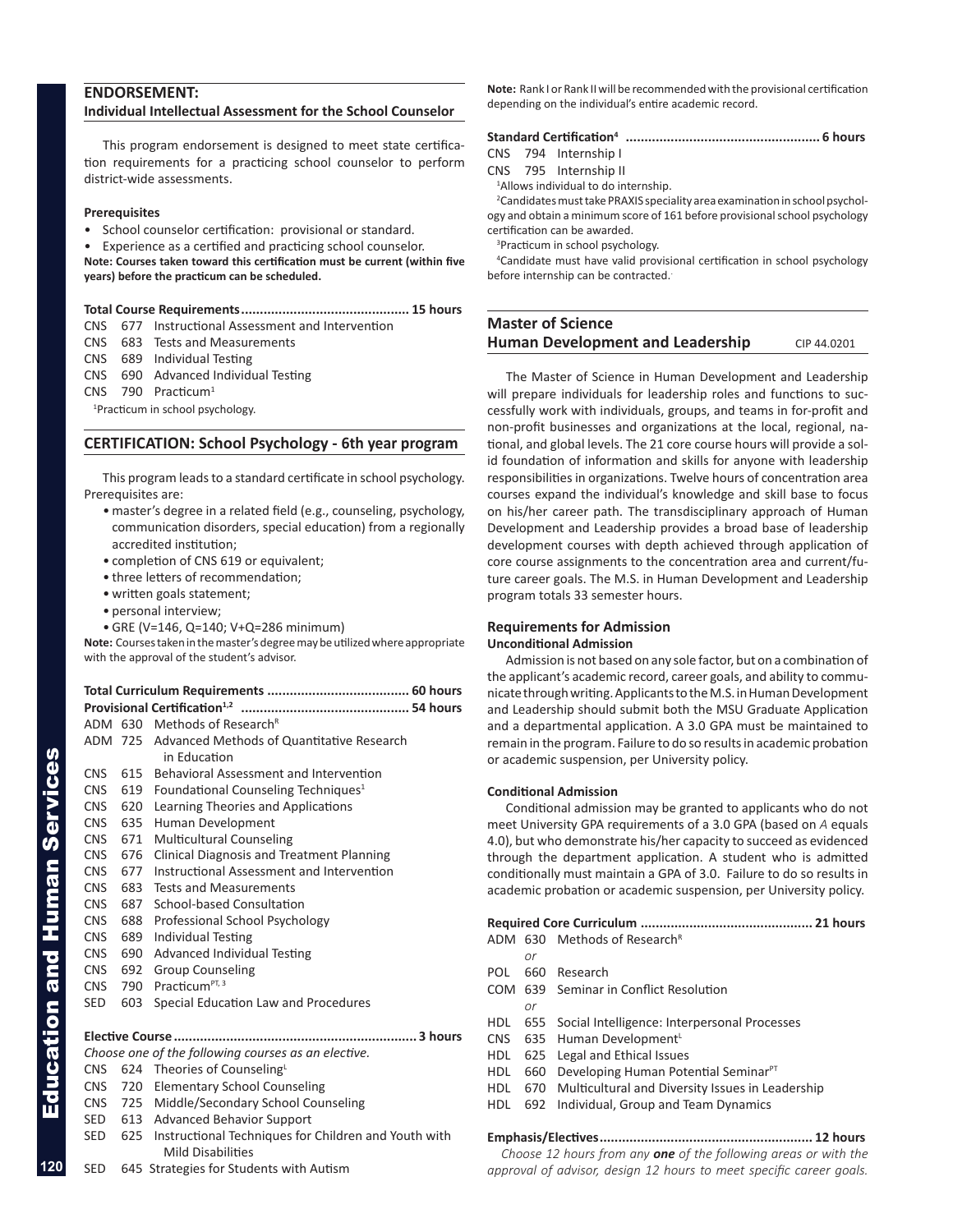# <span id="page-34-0"></span>*These courses must be approved when filing student's program.*

# **Criminal Justice**

*Choose any four approved CRJ courses such as:*

- CRJ 605 Seminar in Administration of Justice
- CRJ 610 Seminar in Criminal Justice Issues
- CRJ 620 Mass and Serial Murder
- CRJ 622 Issues in Policing
- CRJ 633 Juvenile Delinquency
- CRJ 637 Juvenile Justice Procedures
- CRJ 644 Graduate Cooperative Education
- CRJ 645 Graduate Internship
- CRJ 650 Constitutional and Legal Issues in Criminal Justice
- CRJ 655 Crime Prevention
- CRJ 673 Victimology
- CRJ 675 Comparative Criminal Justice Systems
- CRJ 695 Special Problems

# **Educational Administration**

- ADM 600 Introduction to Educational Leadership
- ADM 645 Educational Resource Management
- ADM 664 School Principal
- TLE 630 Teacher Leadership in School and Community

# **Educational Data Management and Analytics**

- HDL 631 Educational Data Management Techniques
- HDL 632 Advanced Statistical Analyses of Educational Data
- HDL 633 Educational Data Mining
- HDL 634 Observation and Interview Data Assessment

# **Environmental Education**

- NLS 615 Introduction to Environmental Education
- NLS 664 Techniques of Teaching Environmental Education *and two of the following:*
- NLS 660 Special Problems in Environmental Education
- NLS 663 Workshops in Environmental Education
- NLS 667 International Environmental Education
- NLS 669 Investigating and Evaluating Issues in Environmental Education
- NLS 670 Field Experiences in Environmental Education

# **Industrial Supervision**

- IOE 684 Engineering Economic Analysis
- IOE 691 Industrial Operations
- IOE 693 Systems Management Technology
- IOE 695 Industrial Supervision

# **Instructional Development**

- EDU 606 Preparation of Curriculum Materials
- EDU 622 Philosophy of Education
- EDU 625 Theory and Practice in Classroom Management
- EDU 626 Integration of Educational Technology

# **Intercultural Communications**

- CNS 684 Problems
- COM 640 Seminar in Intercultural Communication
- JMC 600 Seminar in International Mass Communication
- JMC 601 Media, Culture, Gender and Race

# **Leadership Development**

- NLS 685 Seminar on Leadership Development
- HDL 681 Leading and Developing Others
- HDL 682 Leadership Processes: Critical Thinking, Problem Solving and Decision Making

# *and one of the following courses:*

- HDL 683 Assessment and Application of Leadership Research
- HDL 684 Contemporary Issues in Leadership Development Seminar

# **Non-Profit Leadership**

NLS 600 The Nonprofit Sector and Civil Society

- *Choose any three of the six listed below:*
- NLS 601 Seminar on Nonprofit Organizations
- NLS 602 Financial Resource Management and Development NLS 625 Nonprofit Organization Development, Management
- and Leadership NLS 665 Policy, Legal Issues and Advocacy for Social Change in
- Nonprofit Organizations NLS 675 Social Entrepreneurship
- 
- NLS 685 Seminar on Leadership Development

# **Public Administration**

- *Choose any four of the five listed below:*
- POL 670 Foundations of Public Administration
- POL 671 Public Policy Analysis
- POL 673 Public Budgeting and Finance
- POL 674 Public Organizations
- POL 681 Human Resource Administration

## **Other Degree Requirements**

Successful completion of the program with a 3.0 GPA is required. Students must also pass the comprehensive exam, to be taken during the final semester of courses.

**NOTE:** The HDL program (including the emphasis areas) leads to a nonpractice credential and is not EPSB approved.

# **CERTIFICATE:**

# **Human Development and Leadership** CIP 44.0201

The Human Development and Leadership Certificate program is designed for individuals working in positions such as administrative, program development, or direct information and provides skills for those with leadership responsibilities or for those wanting to move toward assuming a greater leadership role. The four courses focus on the self, working with diverse individuals and cultures, developing an understanding of and how to utilize assessments in non-clinical settings, and understanding the process of working in and with groups. The successful completion of the Human Development and Leadership Certificate is indicated on the student's transcript.

# **Requirements for Admission**

Students with an undergraduate degree or those currently enrolled in a graduate or professional degree program may apply for the Human Development and Leadership Certificate program. Persons who already hold a graduate degree may also apply for the certificate program.

Applicants to the HDL Certificate Program should submit both the MSU Graduate Application and a Departmental application. Admission is not based on any sole factor but on a combination of the applicant's academic record, career goals, and ability to communicate through writing. Students must maintain a GPA of 3.0. Failure to do so results in Academic Probation or Academic Suspension, per University policy.

# **Total Course Requirements............................................. 12 hours**

- HDL 660 Developing Human Potential Seminar<sup>PT</sup> HDL 670 Multicultural and Diversity Issues in Leadership
- HDL 675 Assessment of Human Potential
- 

# HDL 692 Individual, Group and Team Dynamics

# **Other Degree Requirements**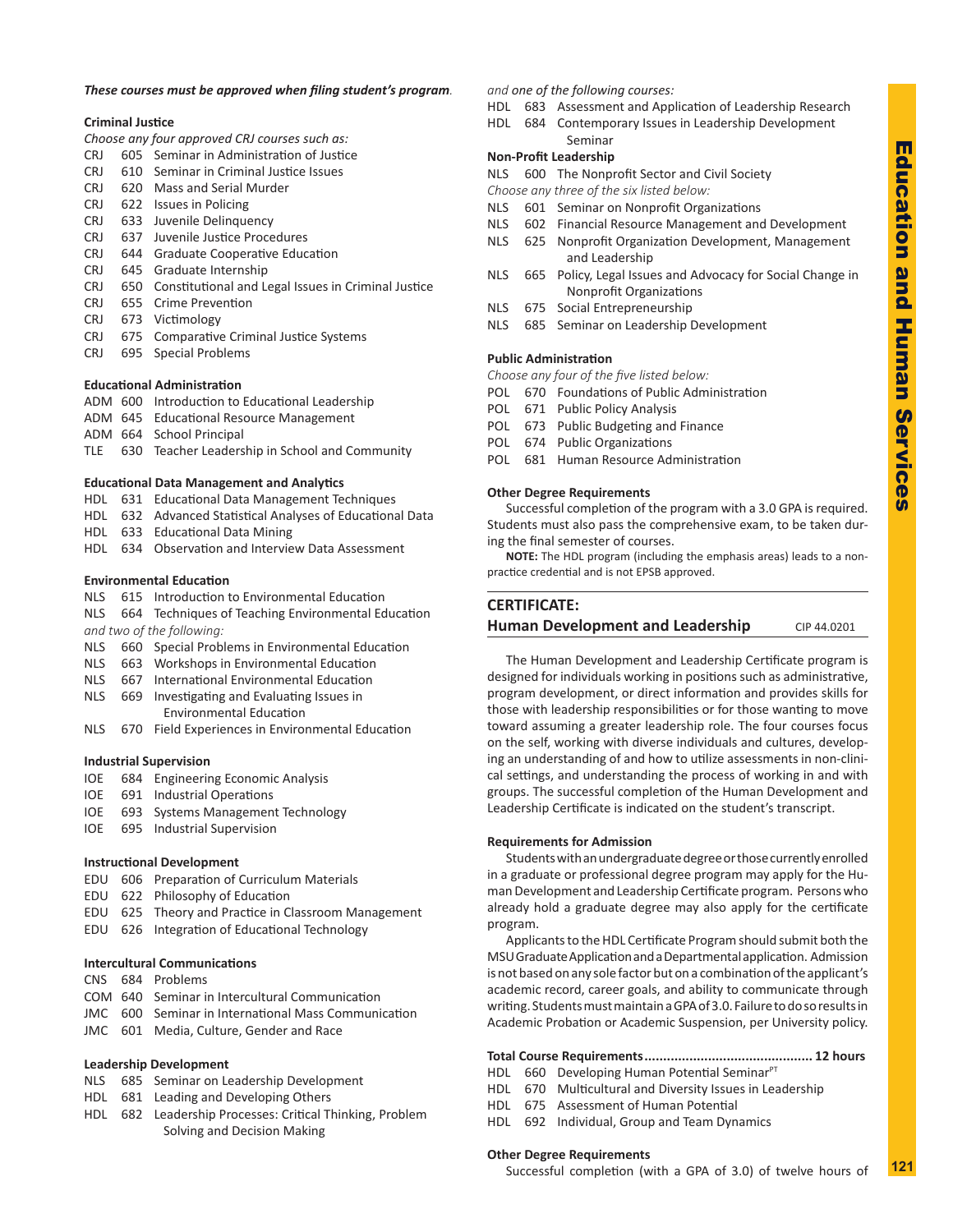<span id="page-35-0"></span>graduate-level coursework to include the four courses listed above. Students may transfer up to six credit hours of similar graduate study. This program leads to a non-practice credential and is not approved by the EPSB.

# Center for Communication Disorders

125 Alexander Hall 270-809-2446

**Academic Director:** Robert Lyons. **Faculty:** A. Brown, S. Brown, Coulter, Kleinhans, Schaaf, Smetana, Young.

The Center for Communication Disorders is comprised of preprofessional undergraduate and professional graduate training and programs. Degrees offered in this program include a Bachelor of Arts and Bachelor of Science in Communication Disorders and a Master of Science in Speech-Language Pathology. Students in the undergraduate communication disorders program are encouraged to study abroad.

The Master of Science in Speech-Language Pathology at Murray State University is accredited by the Council on Academic Accreditation in Audiology and Speech-Language Pathology of the American Speech-Language Hearing Association, 2200 Research Boulevard, #310, Rockville, MD 20850, 800-498-2071 or 301-296-5700. The graduate program leads to certification by the American Speech-Language-Hearing Association and to Kentucky state licensure in speech-language pathology.

# **Requirements for Undergraduate Program Admission**

Students may not enroll in 400-level CDI classes until they have been admitted to the undergraduate communication disorders program. To be admitted to the program, students must earn a *B* or better in CDI 275, have an overall grade point average of 3.00 or better, and have completed 40 semester hours. Once admitted to the program, the student must maintain an overall GPA of 3.00 and an area GPA of 3.00. Any student whose GPA falls below this minimum may not continue in the area until the GPA requirements are met.

| <b>AREA:</b> |     |                                                              |             |
|--------------|-----|--------------------------------------------------------------|-------------|
|              |     | <b>Communication Disorders</b>                               |             |
|              |     | Bachelor of Science/Bachelor of Arts                         | CIP 51.0204 |
|              |     |                                                              |             |
|              |     | University Studies Requirements39-43 hrs                     |             |
|              |     | (See Academic Degrees and Programs.)                         |             |
|              |     | University Studies selections must include:                  |             |
|              |     | • Scientific Inquiry, Methodologies, and Quantitative Skills |             |
|              |     | One biological science course                                |             |
| <b>CHE</b>   |     | 101 Consumer Chemistry (or higher)                           |             |
|              | or  |                                                              |             |
|              |     | PHY 105 The Science of Sound (or higher)                     |             |
|              |     | . Social and Self-Awareness and Responsible Citizenship      |             |
| PSY          |     | 180 General Psychology                                       |             |
|              |     |                                                              |             |
|              |     |                                                              |             |
| CDI          |     | 100T Transitions                                             |             |
| <b>CDI</b>   |     | 275 Foundations for Communication Disorders                  |             |
|              |     | Professionals                                                |             |
| <b>CDI</b>   | 310 | Anatomy and Physiology of the Speech Mechanism               |             |
| <b>CDI</b>   |     | 315 Speech and Acoustics of Speech                           |             |
| <b>CDI</b>   | 340 | Speech and Language Development                              |             |
|              |     |                                                              |             |

- CDI 350 Clinical Phonetics
- CDI 405 Hearing and Its Assessment<sup>1</sup>
- CDI 410 Neuroscience for Communication Disorders<sup>1</sup>
- CDI 425 Pediatric Speech Disorders<sup>1</sup>
- CDI 440 Adult Neurological Disorders<sup>1</sup>
- CDI 445 Pediatric Language Disorders
- CDI 451 Maximizing Functional Outcomes for Individuals with Hearing Loss<sup>1</sup>
- CDI 475 Clinical Applications in Communication Disorders<sup>1</sup>
- CNS 319 Professional Interpersonal Skills
- COM 260 Communication Ethics
- COM 345 Diversity, Communication and the Workplace
- ENG 228 Standard English Usage
- **Required Support Courses............................................. 24-25 hrs**
- EDP 260 Psychology of Human Development
- HEA 260 Introduction to Medical Ethics
- SED 300 Educating Students with Disabilities
- PSY 300 Principles and Methods of Statistical Analysis *or*
- STA 135 Introduction to Probability and Statistics

*and choose one course from each grouping:*

# **Aging or Health-Related**

INF

- GTY 305 Services to Older Americans
- GTY 330 Death and Dying: Issues for Caregivers
- HIA 301 Overview of the Healthcare Delivery System
- NLS 306 Aging in American Society
- PSY 264 Psychology of Aging
- PSY 265 Psychology of Death
- PSY 310 Health Psychology
- SOC 340 Medical Sociology
- SWK 371 Biopsychosocial Aspects of Aging

# **Child Development and Education**

- EDU 103 Issues and Practices of American Education
- PSY 261 Child Psychology
- PSY 471 Behavior Modification
- SED 408 Functional Behavior Analysis

# **Communication**

- COM 331 Interpersonal Communication
- COM 367 Communication and Critical Thought
- ENG 310 Introduction to English Linguistics
- PSY 326 Psychology of Language
- SWK 308 Interviewing Skills for the Human Services

# **Multicultural Issues**

- HCA 395 Cultural Diversity for Health Care Organizations
- GDS 201 Introduction to Gender and Diversity Studies
- SOC 343 Race and Ethnicity
- SOC 347 Sociology of Mental Health and Illness
- One course offered through Study Abroad

One advisor approved elective

|--|--|

| <sup>1</sup> Students must be admitted to the Communication Disorders program. |  |
|--------------------------------------------------------------------------------|--|

**122**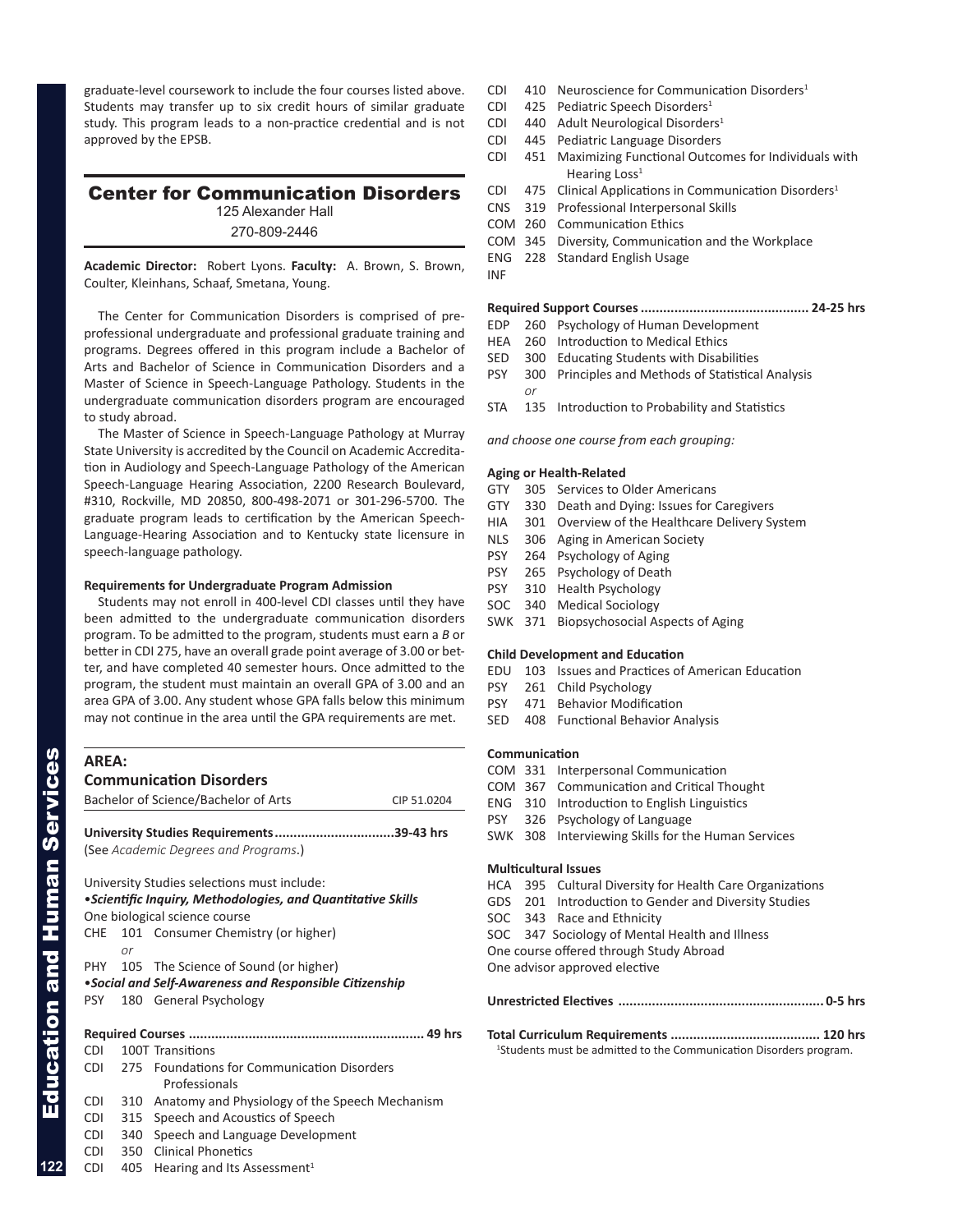# **Graduate Program**

<span id="page-36-0"></span>The accredited graduate program in speech-language pathology emphasizes an evidenced-based approach to human communication disorders. Master's degree graduates meet academic and practicum requirements for ASHA certification (except for the Clinical Fellowship and Praxis in Speech-Language Pathology) and Kentucky state licensure in speech-language pathology. Practicum experiences at the MSU Speech-Language and Hearing Clinic and off campus provide opportunities to develop skills in the prevention, evaluation, and treatment of communication disorders in relation to the broader biopsychosocial aspects of the human condition.

# **Requirements for Admission**

Applicants must meet the Murray State University requirements (see *Graduate Admissions*). Additional requirements for unconditional admission are as follows.

- **•** Complete application for admission to Murray State University Graduate School by deadline;
- **•** Complete application to the graduate program in speechlanguage pathology by the deadline issued by the Center for Communication Disorders;
- A baccalaureate degree in communication disorders or equivalent from a regionally-accredited institution;
- At least a 3.00 undergraduate grade point average.
- Submission of official Graduate Record Examination scores by program application deadline.
- Successful completion of courses in biology, physics or chemistry, and statistics.
- Successful completion of the following prerequisite courses (or their equivalents) at time of application.
- CDI 310 Anatomy and Physiology of the Speech Mechanism
- CDI 315 Speech and Acoustics of Speech
- CDI 325 Pediatric Speech Disorders I
- CDI 340 Speech and Language Development
- CDI 345 Pediatric Language Disorders I
- CDI 350 Clinical Phonetics
- CDI 405 Hearing and Its Assessment
- CDI 451 Maximizing Functional Outcomes for Individuals with Hearing Loss
- CDI 465 Neuroanatomy and Physiology for Applied Health Sciences
- CDI 470 Pediatric Speech Disorders II
- CDI 472 Pediatric Language Disorders II

Additional courses may be required to meet certification and/or graduate degree requirements.

Additional coursework completed prior to graduate study must be approved by the student's advisor and the academic director in order to be used for certification and/or licensure requirements.

Students who are not native speakers of English must demonstrate competence in written and spoken English. This can be done by submitting a satisfactory score on the GRE as well as the TOEFL or IELTS, taken within two years of the date of application. The Graduate Program in Speech-Language Pathology requires a minimum score of 114 on the Internet-based TOEFL (ibT) with no band less than 22 on Reading and Listening, 26 on Speaking, and 24 on Writing. An overall score of 8 is required on the IELTS with no band less than 7.0. The TOEFL or IELTS scores must be on file in the Graduate School prior to receipt of the application for graduate study.

# **Master of Science Speech-Language Pathology** CIP 51.0204

ACCREDITED BY: Council on Academic Accreditation in Audiology and Speech-Language Pathology of the American Speech-Language Hearing Association; Council for the Accreditation of Educator Preparation (CAEP)

# **THESIS REQUIREMENTS**

- **Total Course Requirements............................................. 62 hours**
- CDI 611 Seminar: Current Trends and Issues (2 hrs)
- CDI 620 Phonological Disorders<sup>L</sup>
- CDI 624 Disorders of Voice CDI 625 Fluency Disorders
- 
- CDI 646 Research Methods for Speech-Language Pathologists<sup>R</sup>
- CDI 647 Early Language Development and Disorders
- CDI 648 School-Age Language Disorders CDI 660 Motor Speech Disorders
- CDI 664 Introduction to Clinical Practicum
- CDI 670 Practicum Seminar<sup>PT</sup>
- CDI 672 Diagnostic Methods
- CDI 674 Clinical Practicum (4 hrs)
- CDI 680 Adult Neurogenic Communication Disorders
- CDI 686 Swallowing Disorders
- CDI 698 Thesis
- CDI 699 Thesis
- Optional Approved Elective

# **Professional Semester(s):**

- CDI 601 Professional Issues
- CDI 676 Medical/Clinical Placement
- *and* CDI 621 Student Teaching in Speech-Language Pathology *or*
- CDI 640 Individualized School Placement *or*
- CDI 694 Advanced Clinical Practicum

*Under unusual circumstances, the graduate advisor may substitute CDI 695 or appropriate related coursework for a required course.*

# **NON-THESIS REQUIREMENTS**

**Total Course Requirements............................................. 61 hours**

- Same as above with the following substitution for thesis:
- CDI 611 Seminar: Current Trends and Issues (4 hrs)
- CDI 674 Clinical Practicum (7 hrs)

# **Other Degree Requirements**

The Certificate of Clinical Competence (CCC), a nationally recognized credential, requires an applicant for certification to complete a minimum of 400 clock hours of supervised clinical experience in the practice of speech-language pathology (Standard V-C). Twentyfive hours must be spent in clinical observation, and 375 hours must be spent in direct client/patient contact.

Successful completion of a Written Comprehensive Examination is required.

Graduate students in speech-language pathology or graduates of the program interested in teacher certification need to contact the Director of Teacher Education Services (TES). The individual will work with TES to determine how they can meet teacher certification requirements. Additional coursework is required.